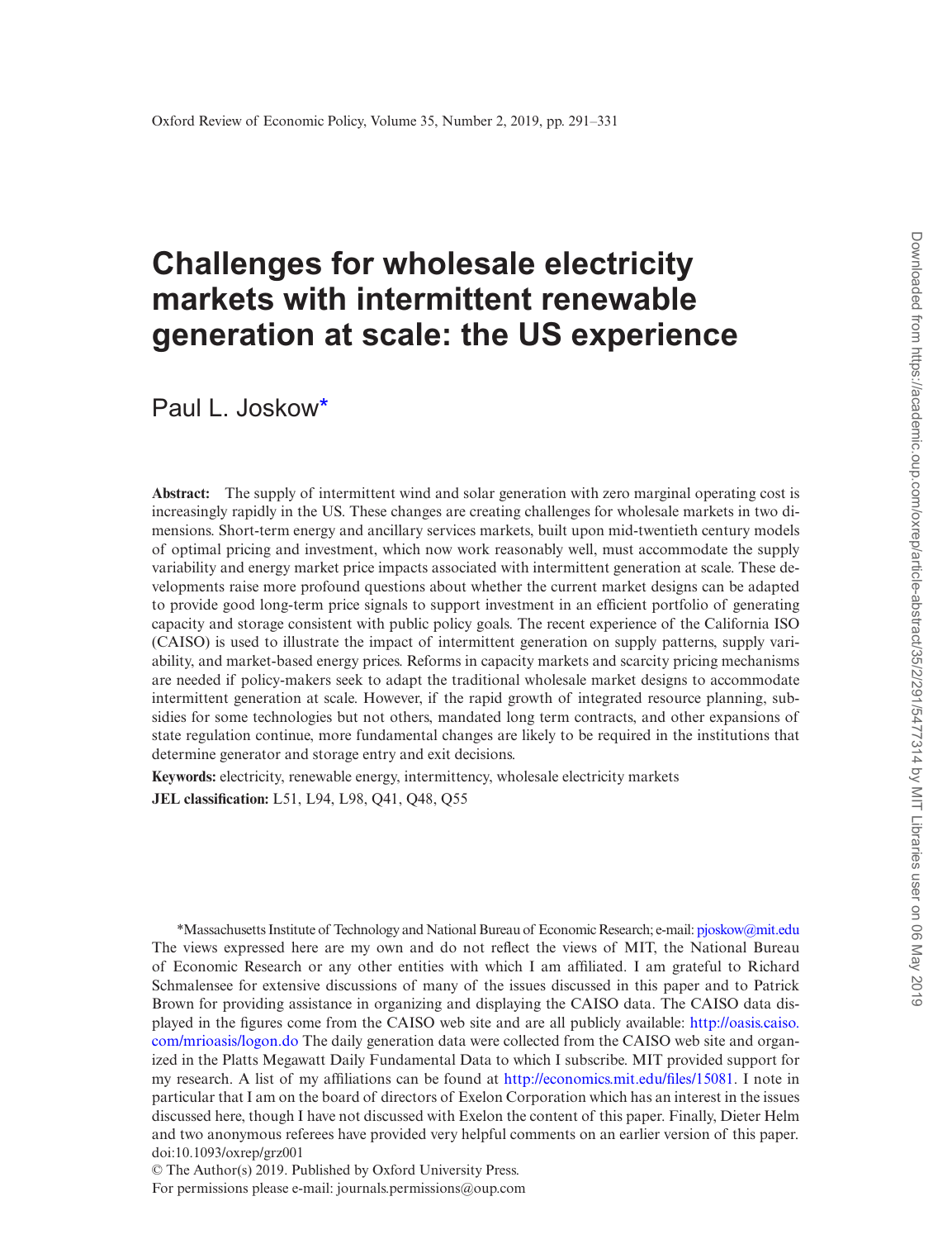# **I. Introduction**

This paper examines the current and likely future effects on wholesale electricity markets and the challenges these markets face due to the rapid expansion of intermittent (or variable) renewable energy, primarily wind and solar, with close to zero marginal generating costs. Generation 'intermittency' of wind and solar is a consequence of the natural variations in wind speeds and directions and available sunlight at specific locations and at specific times. The increase in wind and solar generation is already having significant effects on wholesale markets in some regions of the US. Solar and wind generation collectively are expected to become major sources for generating electricity (grid-based and distributed on homes and commercial establishments) in many regions of the US by 2050.

Wind and solar will continue to expand rapidly in the US despite the current posture of the Trump administration toward policies to mitigate  $CO<sub>2</sub>$  emissions in order to fight climate change. While the Trump administration has rejected concerns about climate change and has sought to curtail federal policies to promote renewable energy and energy efficiency, the majority of US states have adopted policies to facilitate the deployment of more wind and solar to meet their own  $CO<sub>2</sub>$  emissions reduction goals.<sup>[1](#page-1-0)</sup> Hawaii and California have goals of 100 per cent carbon-free electricity by 2050 and other states are ramping up their goals for aggressive expansions of wind and solar and adopting policies to turn these goals into reality. Federal tax incentive policies for renewable energy remain in force, though they will phase down or out over the next few years. Moreover, the Federal Energy Regulatory Commission (FERC) continues to issue rules affecting wholesale power transactions and the use of the grid that are friendly to the efficient integration of wind and solar, the increased deployment of storage, and the integration of an active demand side into wholesale markets. Finally, the cost of wind and solar have declined dramatically over the last decade and are increasingly competitive with gas-fuelled alternatives even without special support mechanisms [\(LBL, 2018](#page-40-0)*a*, p. 14).

High penetration of intermittent generation with zero marginal operating costs creates challenges for wholesale market designs. And it is *both* intermittence and zero marginal operating that are important. To oversimplify, wholesale markets as they are now structured in the US perform two related resource allocation functions—short run and long run. First, they provide for the efficient real-time operation of existing generating capacity, clear supply and demand at efficient wholesale prices that represent the marginal cost of supply at any moment, and do so while maintaining the reliability of the system. Second, market prices and price expectations are supposed to provide efficient long-run profit expectations and incentives to support efficient decentralized investments in new generating capacity and efficient retirements of existing generating capacity. Wholesale market designs in the US that have evolved since the late 1990s now do a reasonably good job supporting the first set of short-run resource allocation tasks under most states of nature. However, they have been challenged in providing

<span id="page-1-0"></span><sup>&</sup>lt;sup>1</sup> Thirty-one states have mandatory renewable energy portfolio standards (REPS). Another eight states have established voluntary targets for increasing the penetration of carbon-free generation. The states without REPS are primarily in the south (National Conference of State Legislatures, [http://www.ncls.org/energy/](http://www.ncls.org/energy/renewable-portfolio-standards.apsx) [renewable-portfolio-standards.apsx](http://www.ncls.org/energy/renewable-portfolio-standards.apsx)). Other sources have slightly different numbers. See the DSIRE web site operated by the North Carolina Clean Energy Technology Center at<http://www.dsireusa.org/>.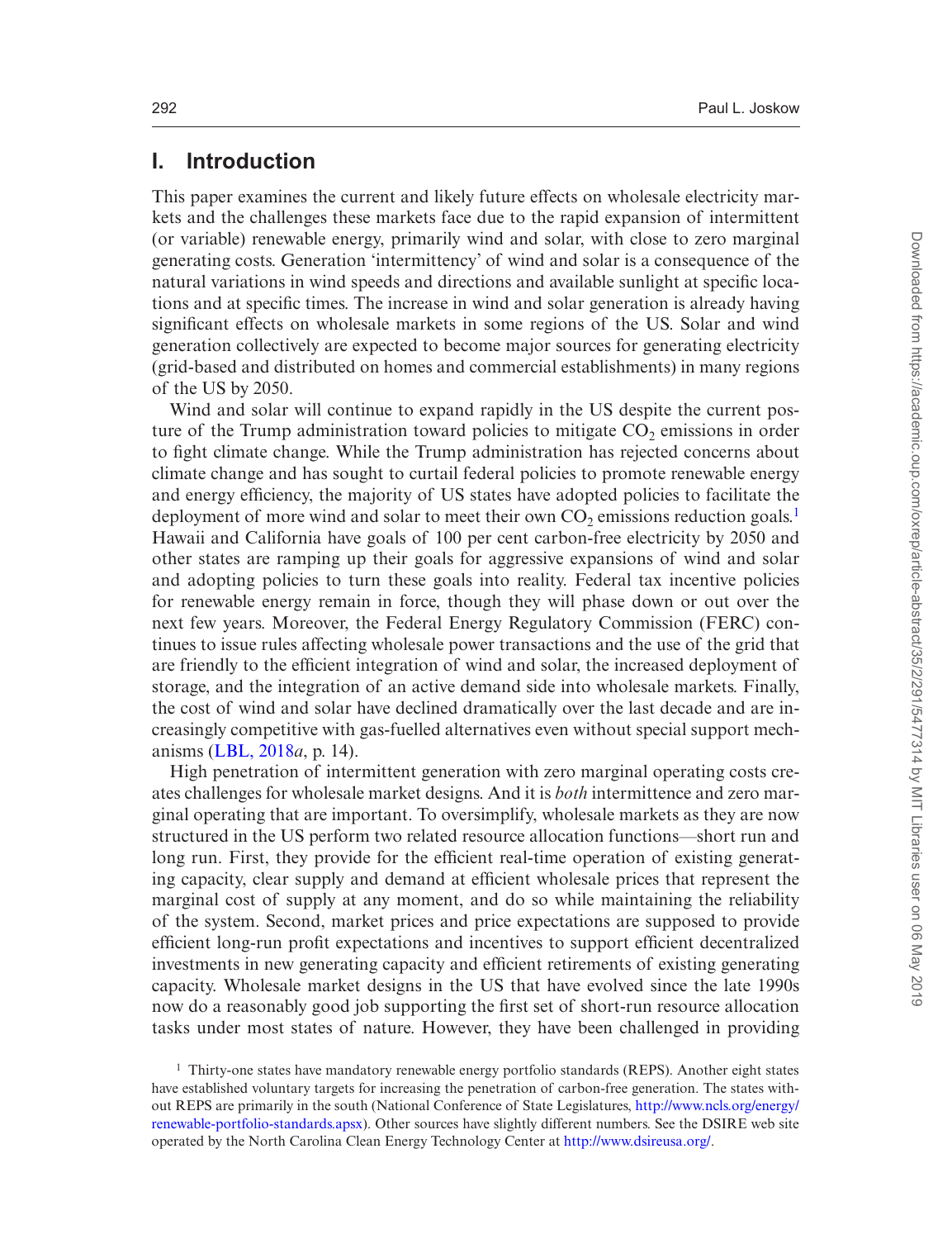adequate financial incentives to support efficient entry (investment) and exit decisions consistent with reliability criteria established by system operators. That is, the short-run price signals do not lead to long-run price expectations that adequately incentivize efficient investment and retirement decisions. The disconnect emerges primarily as a result of energy and ancillary price formation during tight supply and other stressed conditions. Prices under these conditions do not rise high enough to reflect the scarcity value of the generation due to price caps, limited demand-side participation in the wholesale market, and out-of-market actions by system operators during network security emergencies [\(Joskow, 2007\)](#page-39-0). This in turn has led to the development of a variety of 'resource adequacy', capacity obligation, capacity pricing, and scarcity pricing mechanisms.

The expansion of intermittent generation with zero marginal operating costs creates additional challenges for wholesale markets in both the short-run efficient operating dimension and the efficient investment dimension. Wind and solar benefit from a variety of direct and indirect subsidies and opportunities to compete for long-term contracts. As supplies from these resources expand, spot market prices for energy decline and the net revenues from energy prices provide declining quasi-rents to support unsubsidized investment. While the 'missing money' or net revenue adequacy problem is not new, I expect that inadequate entry and exit incentives will turn out to be more severe from the perspective of unsubsidized generation as the supply of favoured intermittent generation grows. These developments are likely to lead to more profound changes in the design of competitive wholesale markets in the US than the current approach of simply tinkering with current market designs. The growing importance of intermittency will require new market products and services to ensure an efficient and reliable system. The impact of the growing importance of this zero marginal cost generation further undermines incentives for decentralized investment in generating capacity that can efficiently provide these services (e.g. fast response turbines and batteries) as spot energy prices decline and imperfections in capacity markets and scarcity pricing mechanisms have a growing impact on investment incentives. We are moving away from a decentralized model based on market incentives to a model where some technologies rely heavily on subsidies, long-term contracts, and other out-of-market revenues to support their capital costs, and others must rely on the market for all of their revenues. This is an unstable and inefficient model. It is a slippery slope where subsidies and special contracts lead to more subsidies and more special contracts guided by centralized resource planning rather than decentralized market incentives.

This paper proceeds as follows. The next section discusses the growth of wind and solar generation in the US and the federal and state policies that have promoted it. The paper then turns to a discussion of the wholesale electricity market designs that have been adopted by RTO/ISOs (regional transmission organizations or independent transmission system operators) and supported by FERC in the US and the performance attributes of these markets. The theoretical bases for these market designs are discussed next, along with some recent theoretical work on how the markets will be affected by the transition to systems dominated by wind and solar. The wholesale market in California managed by the CAISO is currently the most interesting in the US[.2](#page-2-0) This

<span id="page-2-0"></span><sup>2</sup> In most cases, when I refer to California, I am referring to the portion of California governed by the CAISO. The CAISO covers about 80 per cent of the wholesale electricity supplied to California citizens. Some public power entities, including the Los Angeles Department of Water and Power which supplies electricity to the City of Los Angeles, have chosen not to be part of the CAISO.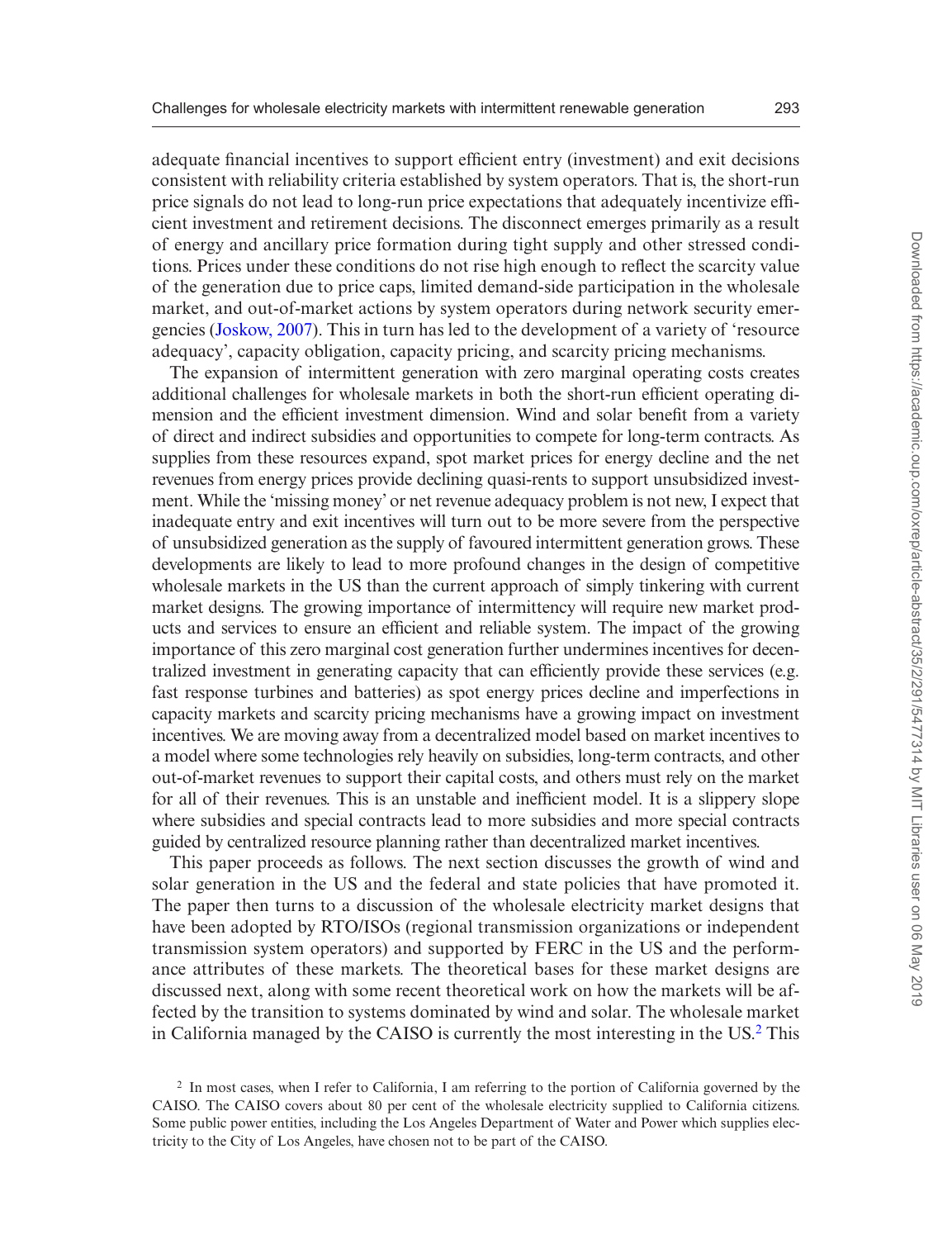is the case because the penetration of intermittent generation, especially the penetration of solar which is more 'interesting' than wind, is far more advanced than in other parts of the US, making it possible to see some of the impacts more clearly in practice. Accordingly, I use the CAISO experience to examine changes in generation supply, spot energy pricing, and entry and exit patterns associated with intermittent generation at scale. We can think about this as a sort of case study.

The final substantive section puts the theoretical and empirical evidence together to highlight challenges to prevailing wholesale market designs and potential responses to these challenges. This discussion focuses heavily on long-term investment incentives, storage, and dynamic retail prices. I conclude with some observations about more fundamental changes taking place in the US in response to growing state intervention in electricity markets through integrated resource planning, renewable portfolio mandates, subsidies, resource adequacy policies, and long-term contracting obligations. Short-run resource allocation through competitive energy and ancillary service markets are adapting to the challenges of intermittent generation at scale. However, the philosophy of free entry and exit driven by market forces rather than regulatory requirements is rapidly being replaced with extensive government intervention affecting the kinds of resources that will enter and exit a market and how they will be compensated. This transition will proceed more efficiently if we recognize that it is coming and adjust the procurement process accordingly.

## **II. The growth of intermittent renewable generation in the US**

For at least a decade the US has adopted and implemented a variety of policies to encourage investment in wind and solar energy. More recently, federal and state policies have expanded to promote and support the expansion of grid-based and behind-themeter (BTM) storage as well, as it becomes clear that, due to intermittency, aggressive solar and wind penetration goals cannot be achieved at reasonable cost without storage. (I discuss storage *per se* later in the paper.) At the federal level, there are a variety of tax subsidies for grid-based solar energy, grid-based wind energy, BTM 'rooftop' or 'distributed' solar photovoltaic (PV), and wind energy facilities[.3](#page-3-0) These subsidies and incentives include federal investment tax credits for solar (both grid-based and BTM) and production tax credits for wind[.4](#page-3-1) Many states offer additional subsidies. These include specific dollar tax credits or grants, investment tax credits, exemptions from sales taxes, marketable renewable energy certificates, and the implicit subsidies associated with binding renewable energy portfolio mandates which many states have adopted.<sup>[5](#page-3-2)</sup> The investment tax credit subsidies can typically be extended to cover storage if the

<span id="page-3-0"></span><sup>&</sup>lt;sup>3</sup> Federal tax subsidies are also available for geothermal, biomass, fuel cells, and other technologies. Though these technologies are not intermittent, they are likely to remain a small share of the generation portfolio for the foreseeable future.

<span id="page-3-1"></span><sup>4</sup> The federal tax subsidies for solar and large-scale wind decline over the next few years. For solar the investment tax credit falls from 30 per cent today to 10 per cent in 2022 (zero for residential installations). For wind the production tax credit is scheduled to end after 2022 [\(https://www.energy.gov/savings/](https://www.energy.gov/savings/business-energy-investment-tax-credit-itc) [business-energy-investment-tax-credit-itc](https://www.energy.gov/savings/business-energy-investment-tax-credit-itc)*).*

<span id="page-3-2"></span><sup>5</sup> For a complete list of state incentive programmes, see [http://www.dsireusa.org/.](http://www.dsireusa.org/)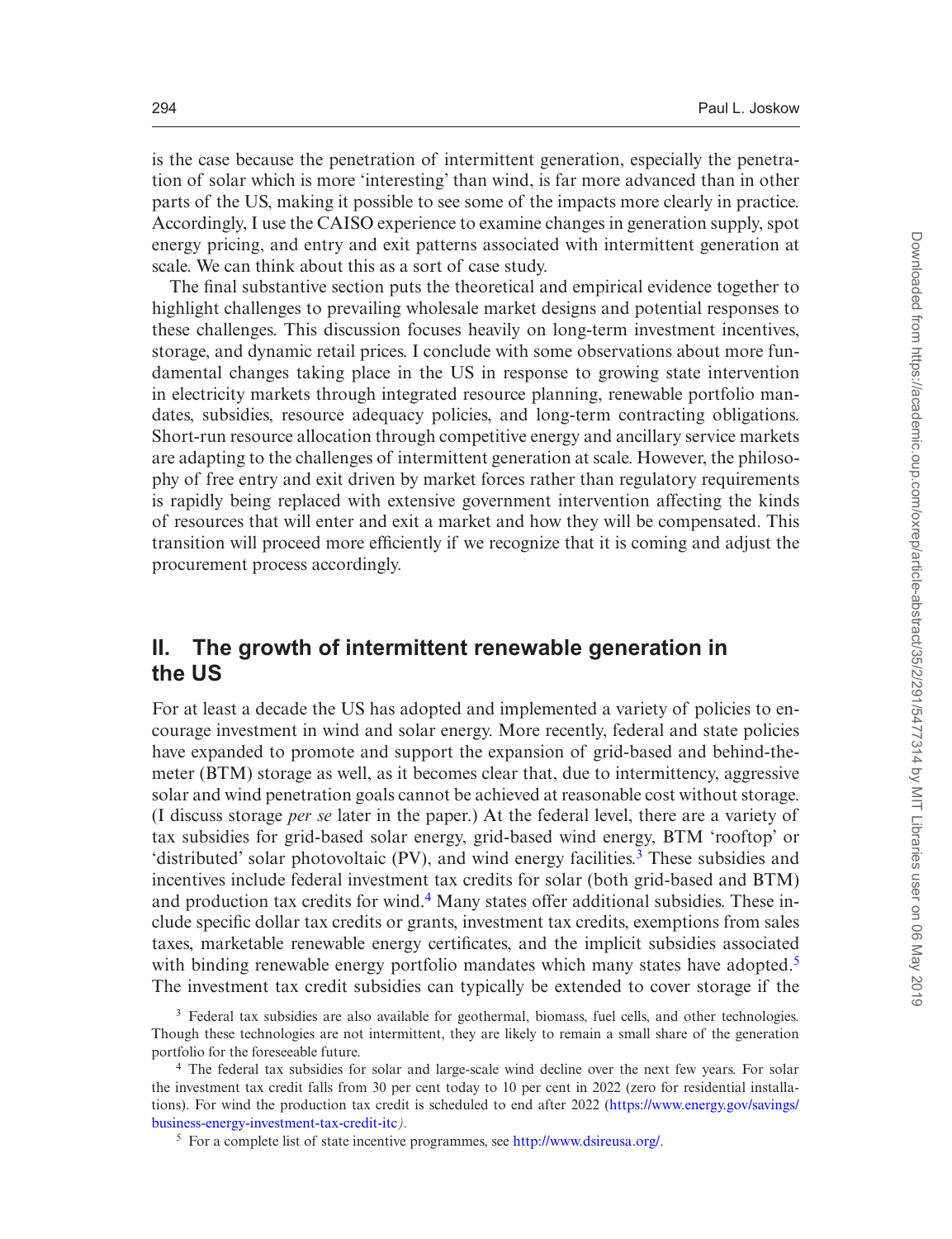storage is integrated with wind or solar facilities eligible for these credits. The FERC has issued an order requiring RTO/ISOs to develop rules to allow storage to compete with generation on a level playing field and a number of states have extended direct and indirect subsidies to storage to support expansion goals.<sup>6</sup> A growing number of states have paired renewable portfolio mandates with requirements that distribution utilities enter into long-term contracts with solar and wind generators through a competitive procurement process. A similar approach is slowly emerging for grid-based storage. In several states, these explicit and implicit subsidies cover a large fraction of the investment costs in wind and solar facilities.

In addition, 38 states and the District of Columbia have adopted 'net-metering' rules for residential and small commercial customers.[7](#page-4-1) These rules effectively allow BTM solar facilities to get credit for 100 per cent of the entire retail *revenues* avoided or displaced by their generation rather than their—much lower—actual avoided *costs*. [8](#page-4-2) This results from the fact that (*a*) the bulk of residential and small commercial distribution and transmission costs are recovered through relatively flat per KWh usage charges rather than per customer charges or coincident peak demand charges, (*b*) generation, distribution, transmission, and other charges are not unbundled in many states, (*c*) states have not required that dual meters or smart inverters with data collection and retrieval capabilities be installed, so that purchases from the grid and sales to the grid cannot be measured separately, and (*d*) even in states that have deployed real time meters, real time pricing and settlements have not yet been widely adopted.

Thus if the avoided generation and distribution costs resulting from generation by a rooftop PV facility is, say, 6 cents/KWh (e.g. the wholesale market price for generation plus losses plus avoided distribution costs), while the marginal bundled retail price is 20 cents/kWh, a rooftop PV installation effectively receives 20 cents/kWh that it generates rather than the 6 cent/KWh avoided wholesale market generation and avoided distribution cost. While rooftop PV may indeed avoid some distribution and transmission costs, careful analysis shows that these savings are very small [\(Cohen and Callaway,](#page-39-1) [2016;](#page-39-1) [Cohen](#page-39-2) *et al.*, 2016) and far below the average cost of distribution networks reflect in per KWh retail tariffs. There is also evidence that the wide diffusion of rooftop PV facilities increases local distribution costs rather than decreasing them as investments in remote monitoring and control capabilities, new transformers and capacitors, and other 'smart grid' investments are required to manage short-term variations in PV production and reverse flows to maintain distribution network operating criteria and avoid outages and equipment overloads ([Wolak, 2018](#page-40-1)*b*). It is clear that if there are avoided distribution and transmission costs, the cost saving is much less than the average total cost of distribution and transmission reflected in regulated retail per Kwh rates, so in this sense net metering provides a subsidy.

Not only does net metering provide a large subsidy for BTM PV, but the subsidy from net metering is paid for by shifting regulated distribution and transmission costs from those with rooftop PV systems to those without ([Wolak, 2018](#page-40-1)*b*). This cost shifting has

<span id="page-4-0"></span><sup>6</sup> FERC Order 841, effective 4 June 2018.

<span id="page-4-2"></span><span id="page-4-1"></span><sup>7</sup> Several states have placed limits of one kind or another on access to net metering compensation.

<sup>&</sup>lt;sup>8</sup> Having learned its lesson from the Public Utility Regulatory Policies Act (PURPA) experience, the US does not generally rely on feed-in tariffs for grid-based renewables. However, net metering for BTM PV is effectively a high feed-in tariff.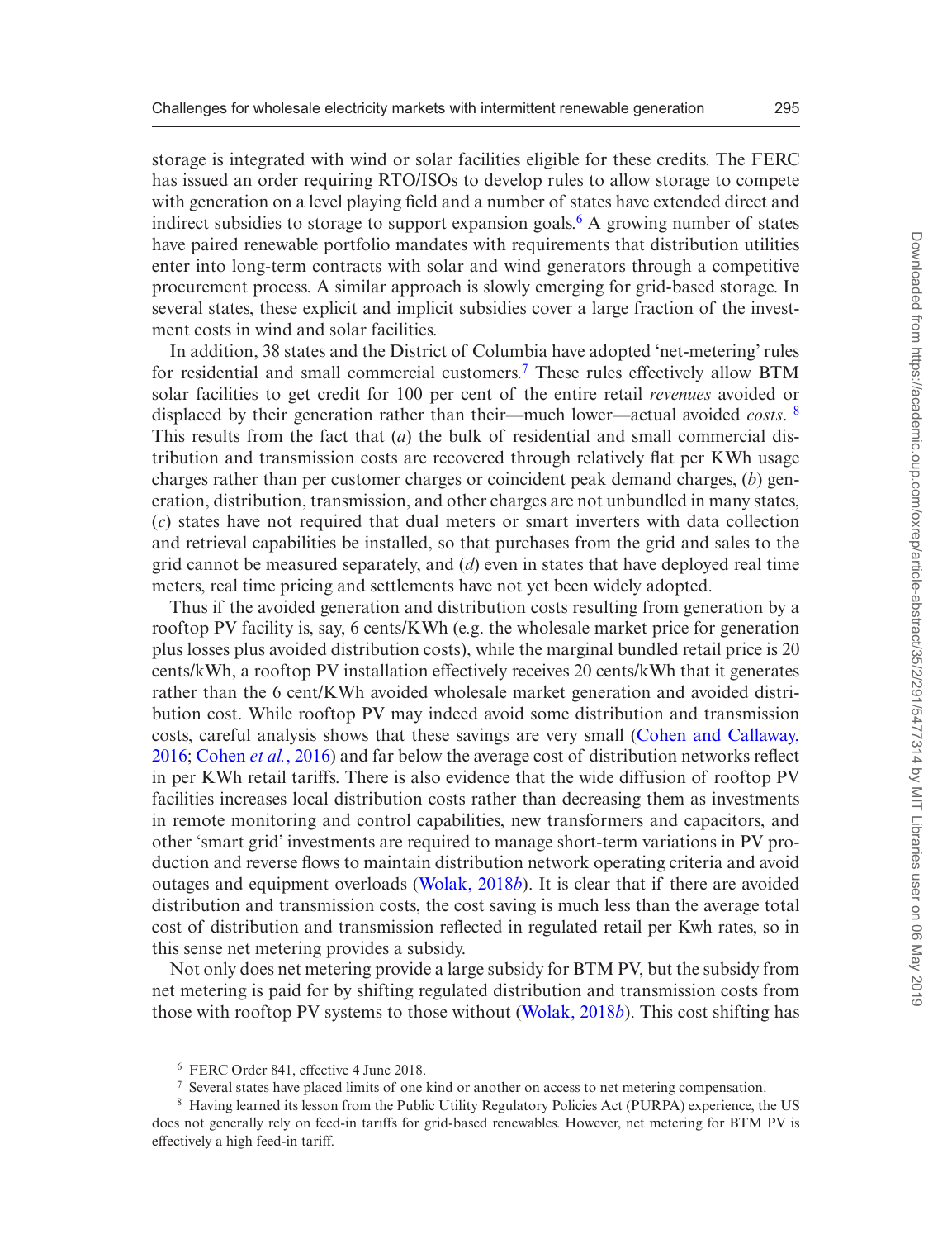unattractive income distribution consequences. As a consequence, a number of states have capped the availability of net metering, required smart inverters or meters to measure BTM generation, and begun to reform distribution rate designs. Not surprisingly, these changes have been vigorously opposed by environmental groups and BTM PV suppliers and installers.

One of the stated goals of the various subsidy programmes has been to help wind and solar technologies to move down a learning/innovation curve and achieve economies of scale in production and installation so that they would eventually become a competitive carbon-free alternative to fossil-fuel generation. Regardless of what the causal factors may have been, the installed cost of wind and solar PV facilities (grid-based and rooftop PV) have fallen very dramatically over the last several years, making wind and solar competitive with new fossil generating capacity with similar load factors and output profiles at some locations even without subsidies, though these comparisons typically ignore the back-up costs required to respond to intermittency in order to meet demand reliably ([Gowrisankaran](#page-39-3) *et al.*, 2016). For example, the National Renewable Energy Laboratory ([NREL, 2017](#page-40-2)) reports that the prices for utility-scale solar projects have fallen by about two-thirds since 2010 and rooftop PV by over 50 per cent, and these costs continue to fall. See also [LBL \(2018](#page-40-0)*b*, p. 14). Grid-based PV is much less expensive than BTM PV, but the incentives for grid-based PV are much less generous in many states than are the incentives for BTM PV.

[Table 1](#page-6-0) displays the growth in wind and solar generation in the US between 2010 and 2017. Grid-based solar has grown by a factor of over 40. Rooftop PV has grown by a factor of 10[.9](#page-5-0) Grid-based wind has grown by a factor of 2.7. Overall, wind plus solar generation has grown from about 2 per cent of total US generation in 2010 to over 8 per cent of total US generation in 2017, and continues to grow rapidly. During this time period total generation to meet load has been flat. United States Energy Information Administration (EIA) projects in its reference case that by 2050 wind and solar (including behind the meter generation) will account for about 1,200 GWhs of generation on a national basis, or roughly 25 per cent of total US electricity generation (calculated from [EIA \(2018\),](#page-39-4) various pages).

The national figures mask wide differences between states reflecting state policy choices, the available wind and solar resources which vary widely across a large country like the US, and differences in the wholesale and retail prices of electricity in different regions which affect the ability of wind and solar to compete. In California (CAISO), grid-based solar and wind already account for about 18 per cent of grid-generation and rooftop PV probably accounts for roughly another 5 per cent for a total of 23 per cent from wind and solar in 2017. However, on some days, when demand is relatively low, the wind is blowing, and the sun is shining, grid-based wind and solar account for as much as 60 per cent of total grid-supplied electricity in some day-time hours, while BTM PV further reduces the net demand on the grid at those times. While states such as New Jersey and Massachusetts do not at first blush appear to be natural candidates for solar PV in view of their northern locations, the combination of state subsidies, in addition to federal subsidies, net metering, and high retail rates (backed out by net

<span id="page-5-0"></span><sup>9</sup> Rooftop PV generation is typically not measured directly today. These are estimates developed by the US Energy Information Administration. There is a further discussion of the measurement of BTM PV generation below.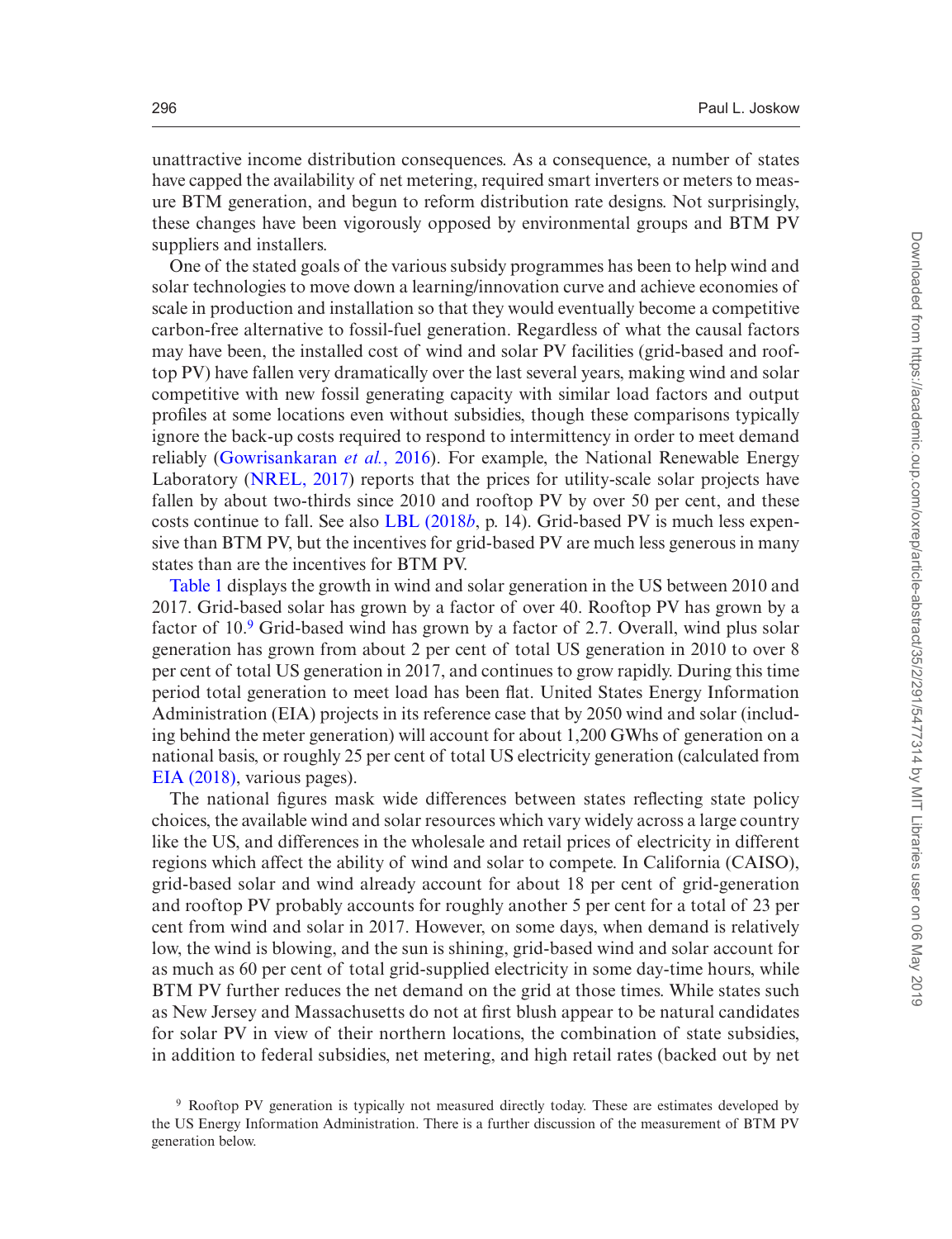|      | Grid<br>solar | Rooftop<br>solar | Total<br>solar | Grid<br>wind | <b>Total grid</b><br>wind plus<br>solar | <b>Total grid</b><br>generation | Grid<br>generation<br>plus rooftop<br>PV | Wind<br>plus<br>solar, %<br>of total |
|------|---------------|------------------|----------------|--------------|-----------------------------------------|---------------------------------|------------------------------------------|--------------------------------------|
| 2010 | 1.212         | 2.329            | 3.541          | 94.692       | 98.233                                  | 4.125.060                       | 4.127.389                                | 2.4                                  |
| 2011 | 1.818         | 3.692            | 5.510          | 120.177      | 125.687                                 | 4.100.141                       | 4.103.833                                | 3.1                                  |
| 2012 | 4.327         | 5.927            | 10.254         | 140.822      | 151.076                                 | 4.047.765                       | 4.053.692                                | 3.7                                  |
| 2013 | 9.036         | 8.131            | 17.167         | 167.840      | 185.007                                 | 4.065.964                       | 4.074.095                                | 4.5                                  |
| 2014 | 17.691        | 11.233           | 28.924         | 181,655      | 210.579                                 | 4.093.606                       | 4.104.839                                | 5.1                                  |
| 2015 | 24.893        | 14.139           | 39.032         | 190.719      | 229.751                                 | 4,077,601                       | 4.091.740                                | 5.6                                  |
| 2016 | 36.054        | 18.812           | 54.866         | 226.993      | 281.859                                 | 4.076.675                       | 4.095.487                                | 6.9                                  |
| 2017 | 52.958        | 24.139           | 77.097         | 254.254      | 331.351                                 | 4.014.804                       | 4,038,943                                | 8.2                                  |

<span id="page-6-0"></span>**Table 1:** US solar and wind generation (GWh)

*Source*: US Energy Information Agency, Monthly Energy Review, various years [\(https://www.eia.gov/totalenergy/](https://www.eia.gov/totalenergy/data/monthly/) [data/monthly/\)](https://www.eia.gov/totalenergy/data/monthly/)

metering), now make rooftop PV quite attractive in these states. States such as Iowa, Nebraska, Oklahoma, Kansas, and especially Texas have seen the installation of a lot of wind generators because of strong and steady winds which allow grid-based facilities with 40–50 per cent capacity factors to be built and operated, resulting in what appear to be very competitive prices, taking into account the benefits of federal tax subsidies. California accounts for over 40 per cent of US solar generating capacity and a similar fraction of rooftop PV. In most other states solar generation lags far behind wind generation, but is forecast to grow more rapidly over the next few decades [\(EIA,](#page-39-4) [2018,](#page-39-4) p. 93). Over the last 5 years over half of the utility-scale generating capacity added in the US was wind or solar. As things stand now, it looks as though we will continue to see large differences among the states in the penetration of wind and solar as a result of variations in state policies, economic attractiveness, and endowments of wind and sunshine.

The average capacity or average annual production percentage from intermittent generation also understates the impacts that these resources are already having on wholesale power markets. Especially during times of low demand—at night, during the day if there is a lot of solar on the system, on the weekend, in the spring, etc.—intermittent generation can already account for a large fraction of demand. For example, about 20 per cent of the generating capacity in the Southwest Power Pool (SPP), which stretches from north-western Texas to Montana and has the highest speed winds in the on-shore US, is presently accounted for by wind. However, wind generation exceeded 60 per cent of total load at times during spring 2018. Another 44 GW of wind is in development. Solar accounts for only 1 per cent of SPP's generating capacity at the present time, but 16 GW of solar has applied for grid connections, almost as much as the 18 GW of existing wind capacity.<sup>10</sup> In a few years there will be many hours each year when intermittent generation accounts for a large fraction of the load in several RTO/ISO areas.

<span id="page-6-1"></span><sup>10</sup> *Platt's Megawatt Daily*, 7 August 2018, by Kate Winston; Mike Ross, 'SPP Overview', 16 August 2017, <https://www.google.com/search?q=SPP+Overview&ie=utf-8&oe=utf-8&client=firefox-b-1>.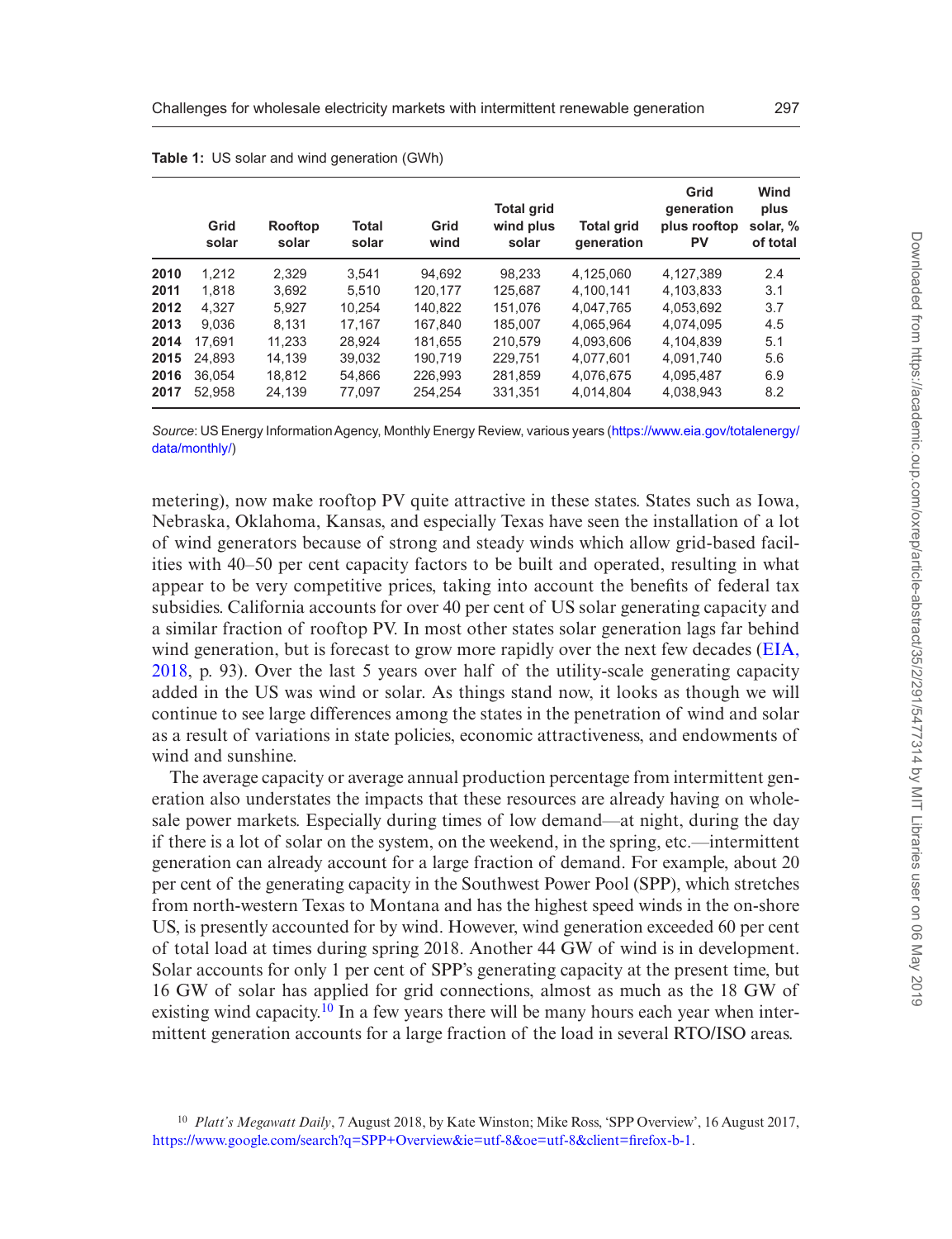#### **III. Wholesale market design: overview**

The wholesale market designs adopted by most RTO/ISOs in the US and supported by the regulator (FERC) are 'centralized' wholesale markets built upon a security-constrained bid-based economic dispatch model that uses competitive multi-unit auction mechanisms to choose the least-cost schedule and dispatch of generating plants to supply energy to meet demand, to manage congestion, to provide ancillary network services (frequency regulation, spinning reserves, etc.), and to derive market-clearing prices for these services.<sup>11</sup> These markets are managed 'centrally' by the system operator and are built upon day-ahead auction markets that yield hourly day-ahead forward prices and commitments to supply and to purchase services, intra-day adjustment markets, realtime balancing and settlements procedures, and associated prices and dispatch actions. In most US RTO/ISO markets, scheduling of generation and the management of transmission congestion are handled simultaneously via a security-constrained bid-based economic dispatch mechanism that incorporates the attributes of the transmission network and reliability criteria. The security-constrained bid-based dispatch (potentially) yields a very large number of day-ahead, intra-day, and real-time nodal (locational) prices reflecting transmission congestion and reliability constraints. Bilateral physical contracts may also be submitted to system operators, along with adjustment parameters to allow them to be integrated with the primary day-ahead and hourly adjustment markets. Buyers and sellers rely on independent futures markets to hedge financial commitments or to speculate on the future evolution of prices.

Most of these organized markets have also evolved some kind of 'resource adequacy' process to deal with the fact that 'energy only' markets, especially with price caps ([Joskow, 2007](#page-39-0); [Joskow and Tirole, 2007](#page-40-3)), do not, in practice, as well as in theory, yield adequate revenues to respond to inefficient exits of existing plants and to attract new plants to meet reliability requirements. PJM, New England, and New York have developed similar organized capacity markets. Generators whose bids clear in the capacity market receive market-based capacity payments in addition to payments for supplying energy and ancillary services at market-based prices. In California, the California Public Utilities Commission (CPUC) has required load serving entities to contract forward for adequate capacity to meet their forecast loads during the next five (peak) summer months, but there is no organized market. The CPUC has recently announced expanding the requirement to up to 5 years, reflecting concerns that too many gasfuelled generators, needed to respond to intermittency and the large 4-hour ramp required to balance supply and demand as the sun goes down, were retiring ([http://www.](http://www.cpuc.ca.gov/General.aspx?id=6316) [cpuc.ca.gov/General.aspx?id=6316\)](http://www.cpuc.ca.gov/General.aspx?id=6316). The Midcontinent ISO (MISO) has short-term resource adequacy requirements that can be supported by owning generation (many of the utilities in the MISO are still vertically integrated) or through bilateral contractual arrangements. Texas (ERCOT) has no resource adequacy requirement or capacity market. However, the price cap in Texas is \$9,000/MWh, far above the price caps typical in other ISOs. The ERCOT market is an 'energy-only' market relying on 'scarcity pricing' rather than capacity payments to provide the marginal suppliers with quasirents (net revenues) that can cover investment costs in the long run (see below).

<span id="page-7-0"></span><sup>&</sup>lt;sup>11</sup> The Midcontinent ISO (MISO) and SPP market designs have evolved more slowly than those in New England, New York, PJM, California, and Texas. The states in the south and much of the western region have not created this type of organized wholesale market, and utilities remain vertically integrated.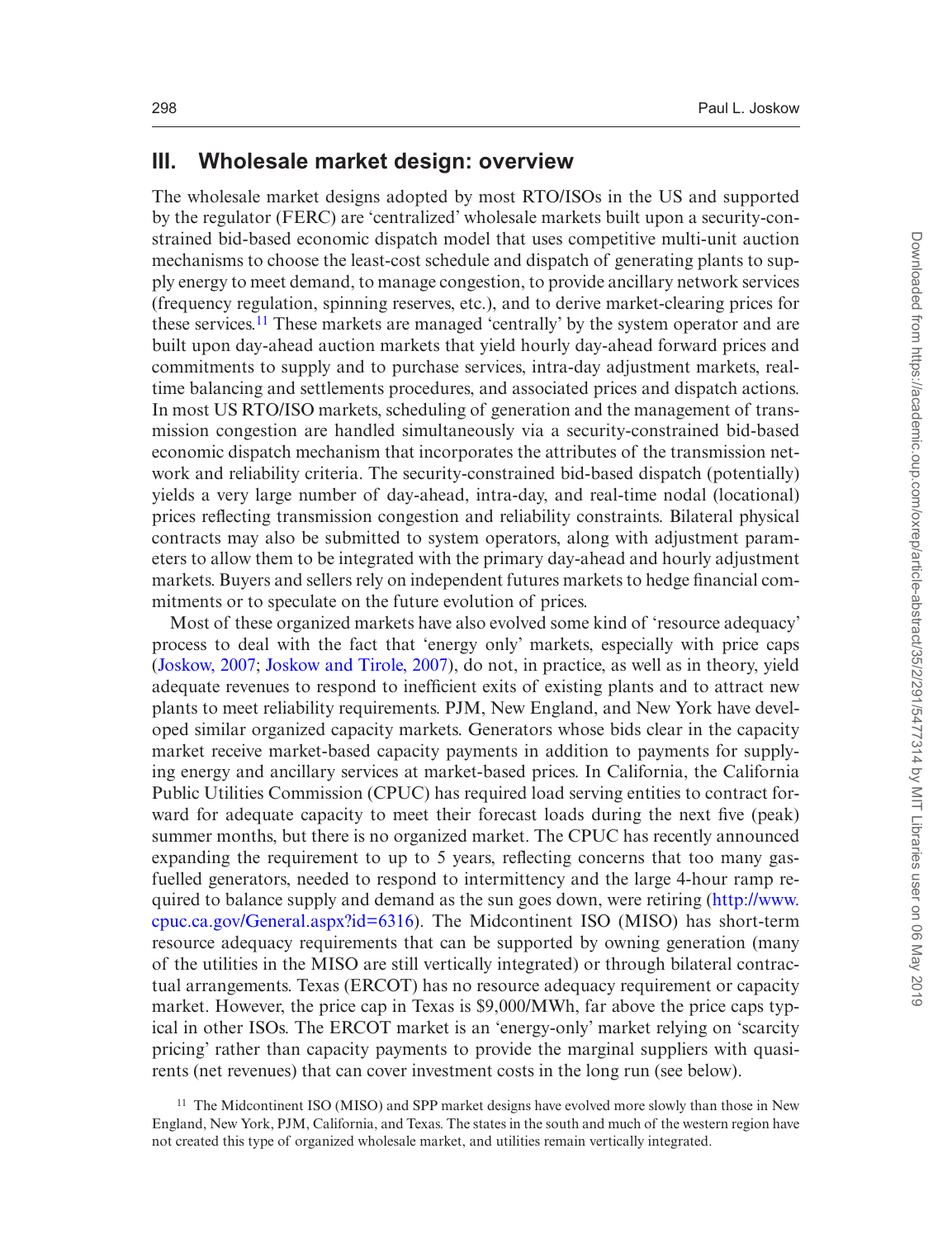# **IV. Wholesale market design in the US: a duality between central planning and wholesale market models**

#### **(i) Theoretical bases for RTO/ISO wholesale market design**

It is important to understand the conceptual bases for current US wholesale market designs to better understand the challenges created by the transition to intermittent carbon-free zero short-run marginal cost generation at scale. Perhaps ironically, the conceptual basis for the design of organized wholesale electricity markets in the US during the late 1990s and early 2000s can be traced directly to the mid-twentieth century economic-engineering literature on optimal dispatch of and optimal investment in dispatchable generating facilities and the associated development of marginal cost pricing principles for generation services. These models were developed to apply to prerestructuring vertically integrated electric utility monopolies subject to some kind of regulation, including government ownership [\(Boiteux \(1949 \(1960\), 1951](#page-39-5), [1956\)](#page-39-6); [Drèze](#page-39-7) [\(1964\)](#page-39-7); and [Turvey \(1968\)](#page-40-4)). These models of generation dispatch, marginal cost pricing, and investment were eventually integrated with transmission network management and nodal pricing based on the work by Fred [Schweppe and colleagues \(1988\).](#page-40-5)<sup>[12](#page-8-0)</sup>

These old central planning models embodied the assumptions that electricity demand varies widely from hour to hour, that it is inelastic in the short run, that demand is controlled by consumers and not the system operator, except under shortage conditions when non-price rationing is applied by the system operator, and that the electricity generated to meet variable demand cannot be stored economically. Demand is not rationed by price but is exogenous and intermittent from the perspective of the system operator. The models also reflect the fact that the physics of electric power networks requires that the generation of electricity must exactly match the exogenous (to the system operator) variable and uncertain demand for electricity continuously in real time, or outages and damage to equipment will occur. This characterization of electricity demand and nonstorability of generation made it convenient to represent demand over the course of a year with a load duration curve which specifies the number of hours during a year when load (demand) reaches a specific level from lowest duration (peak) to highest duration (base), but is not affected at all by short-run variations in prices. This foundational theoretical work focused heavily on the supply side and the development of short-run and long-run marginal cost principles, but little on the demand side which, due to metering, control, and pricing constraints, was effectively treated as both variable and uncontrolled. This being said, it is not too difficult to extend the classic models of this genre to incorporate price sensitive demand as well ([Joskow and Tirole, 2007](#page-40-3)).

On the generation supply side, the models specify a mix of *dispatchable* generating technologies. The technologies in the feasible set have different ratios of capital and operating (mostly fuel) costs. They are typically characterized as peaking technologies that have relatively low capital costs and relatively high operating costs (e.g. combustion turbines), mid-merit generating technologies with higher capital costs and lower operating costs (e.g. steam turbines fuelled with oil, gas or both), and base load generating technologies (e.g. coal and nuclear) with still higher capital costs and lower

<span id="page-8-0"></span><sup>&</sup>lt;sup>12</sup> [Boiteux \(1949 \(1960\)\)](#page-39-8) also discussed the locational variation in prices due to transmission congestion.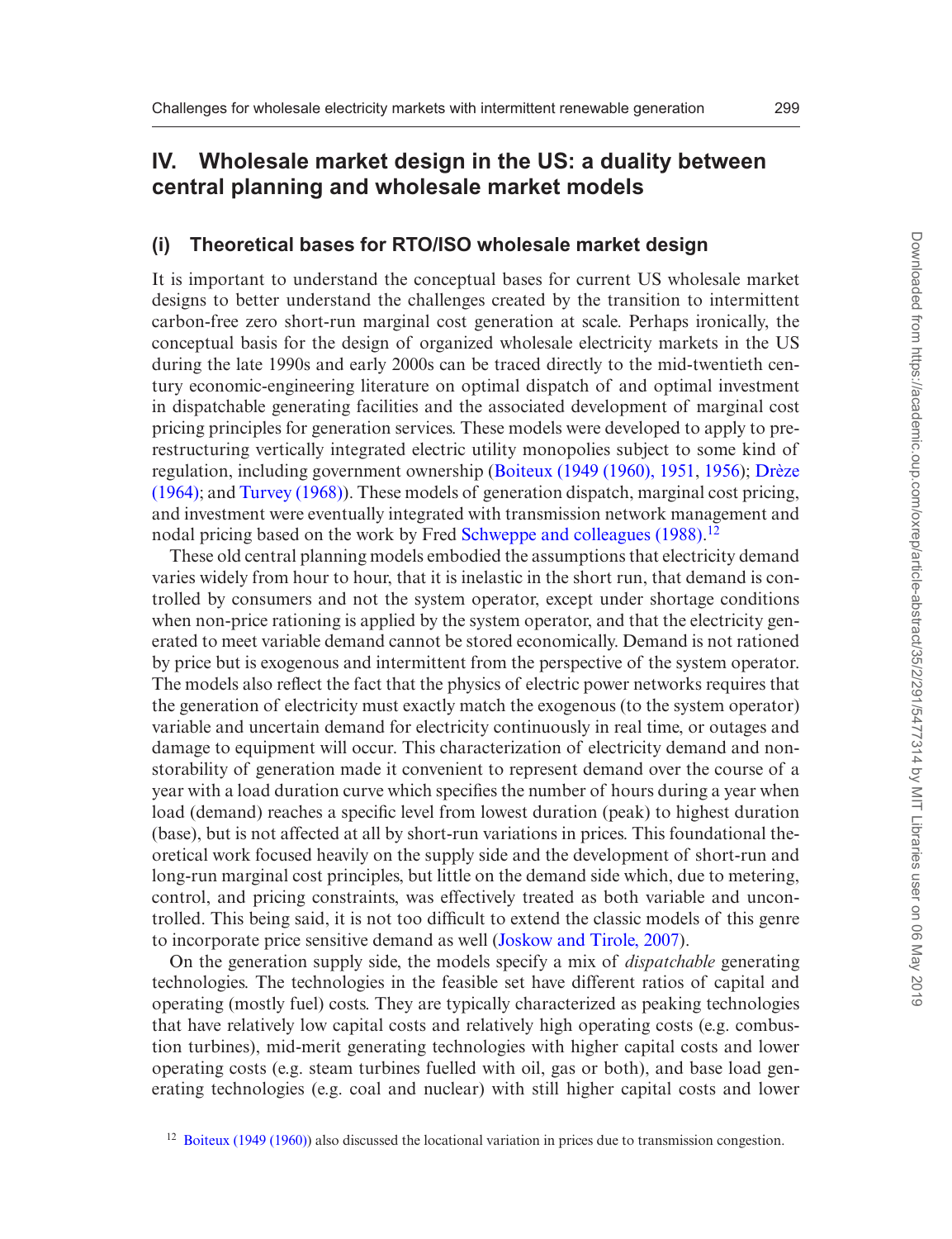operating costs.<sup>13</sup> The optimal investment problem is then to identify a mix of peaking, mid-merit, and base load capacity that exactly meets the load duration curve at minimum total cost. Once the optimal dispatchable generation mix is defined, a generation dispatch curve representing the short-run marginal operating costs of supplying any specific level of demand can be defined. Generators are dispatched in merit order along this dispatch curve from lowest cost to highest marginal operating cost to meet demand plus operating reserves and ancillary network support services at each point in time. The marginal operating costs of the marginal generator required to balance supply and demand at each point in time also defines the short-run marginal cost of supplying each level of demand. Over time, this classic model was enhanced to include demand uncertainty, demand curtailments (outages), short-run demand response, stored (dispatchable) hydro-electric technology, planning and operating reserves, and network support services such as frequency regulation, and spinning reserves. [Joskow and Tirole \(2007\)](#page-40-3) contains a more complete development of this classical model that includes price-sensitive and price-insensitive demand, a continuum of generating technologies, and network outages, in a market rather than a planning context.

#### **(ii) Energy and ancillary services markets: short-run resource allocation**

The initial design of organized wholesale markets in the US implicitly assumed that instead of 'central economic dispatch' by the vertically integrated system operator with a geographic monopoly based on the reported costs of each generator, competitive wholesale markets could be developed which replaced the vertically integrated central planner with competitive bidding by competing generators via appropriately designed auctions to define a least-cost dispatch curve (from lowest to highest marginal price bid to just meet demand at each point in time) for energy supply and ancillary network support services at each point in time (day-ahead and intraday hourly auctions). Generators would make multi-unit offers to supply quantities of generation services from the generators they own, which would include constraints specific to individual generators—e.g. start-up costs and ramping times and constraints. The system operator uses this competitive bid information in a security-constrained bid-based dispatch programme, which includes the transmission network topology and other network operating constraints, to solve for the least-cost day-ahead dispatch to meet forecast hourly demand during each hour and the associated uniform market-clearing prices at each location (locational or nodal pricing). A similar process proceeds for intra-day markets. The market-clearing spot prices are directly analogous to the short-run marginal cost along the dispatch curves in the old centralized economic dispatch models. Basically these competitive market mechanisms were developed to replicate the idealized central economic dispatch process, essentially adopting the view that there is a duality between the competitive market mechanisms and this idealized central economic dispatch process.

<span id="page-9-0"></span><sup>13</sup> Green and Vasilakos (2011) graphically depicts this classical model nicely. [Joskow \(2008\)](#page-39-9) contains a numerical example of this model enhanced with a 'technology' that allows demand to be curtailed based on the 'value of lost load'.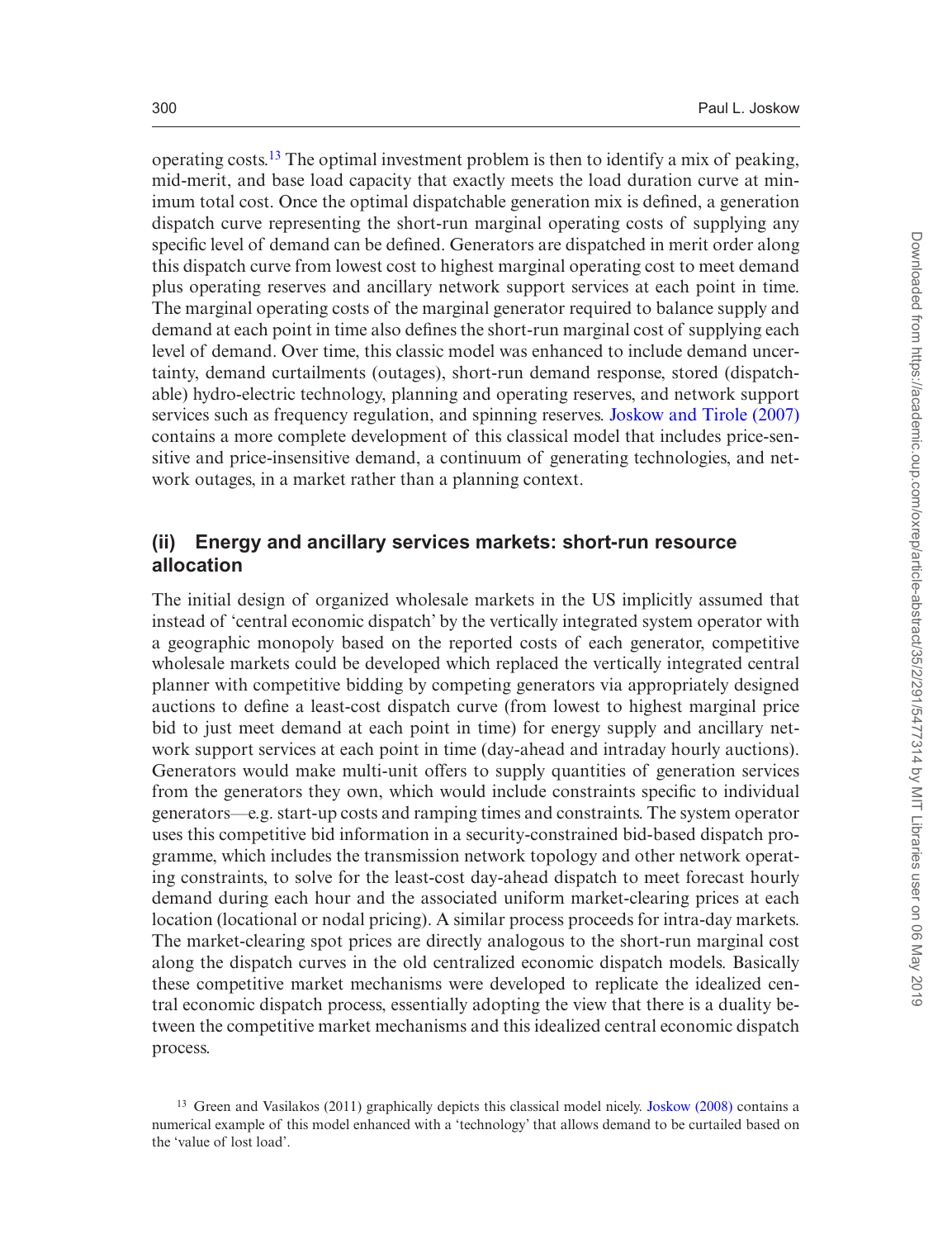We should recognize that in both a vertically integrated system and an organized wholesale market of the type that has developed in the US, the system operator always keeps physical control of the system, making dispatch decisions as much as possible by choosing the generators that have offered to supply energy and ancillary services at the lowest prices reflecting their short-run marginal costs (SRMC) consistent with maintaining the reliability requirements of the network. The reliability requirements are in turn typically defined by engineering criteria that have been carried over from the vertically integrated utility regime. System operators have the flexibility to dispatch generators 'out of merit order' if necessary to maintain reliability of the system and a variety of imperfect rules have been specified to compensate generators called out of merit order and those in merit order which, as a result, are not called to supply. If these 'out-of-market' payments become significant they can lead both to short-run operating inefficiencies and distorted investment incentives.

One might ask why bother with the difficult process of creating wholesale electricity markets with these attributes if we are simply reproducing the central planning results for generator scheduling and dispatch? The answer is that the central planning models for vertically integrated utilities are 'idealized' models that do not take into account the incentives faced by the regulated vertically integrated monopoly and how these incentives affect behaviour. It is generally thought that regulated monopolies have poor incentives to control operating and construction costs, to maintain generator availability at optimal levels, to retire generators when the expected present value of their costs exceeded the expected present value of continuing operations, to overinvest in new generating capacity, to fail aggressively to seek out innovations, and other inefficiencies. In short, the real world regulated monopoly does not perform as the idealized model implies. In principle, if competitive market mechanisms are well designed and market power is absent, competing generators should have high powered incentives to control operating costs, construction costs, to maintain availability, to seek out innovations, to invest to enter the market, and to exit the market to cut expected losses. However, if there are imperfections in the market mechanisms and associated rules and market power, the market model will be characterized by imperfect performance as well. The move to liberalizing the electricity sector in this way was effectively a bet that the costs of any residual imperfections in competitive wholesale markets are smaller than the costs of imperfections associated with the behaviour of vertically integrated regulated monopolies.

These organized wholesale markets also produce transparent spot prices for energy and ancillary services. These prices provide signals to generators regarding when and where to offer to supply, as well as price signals to guide entry and exit decisions. Locational prices can also be used to guide transmission investment decisions and adjustments in reliability rules and operating decisions. If these price signals are conveyed in prices charged to consumers that better match variations in marginal cost through variable retail pricing, more efficient consumption behaviour will be induced (more on variable pricing below). While in theory, the central economic dispatch process produces shadow prices that are conceptually similar to spot market prices, these shadow prices are not transparent. This creates challenges for using them to support pricing and investment decisions by regulators.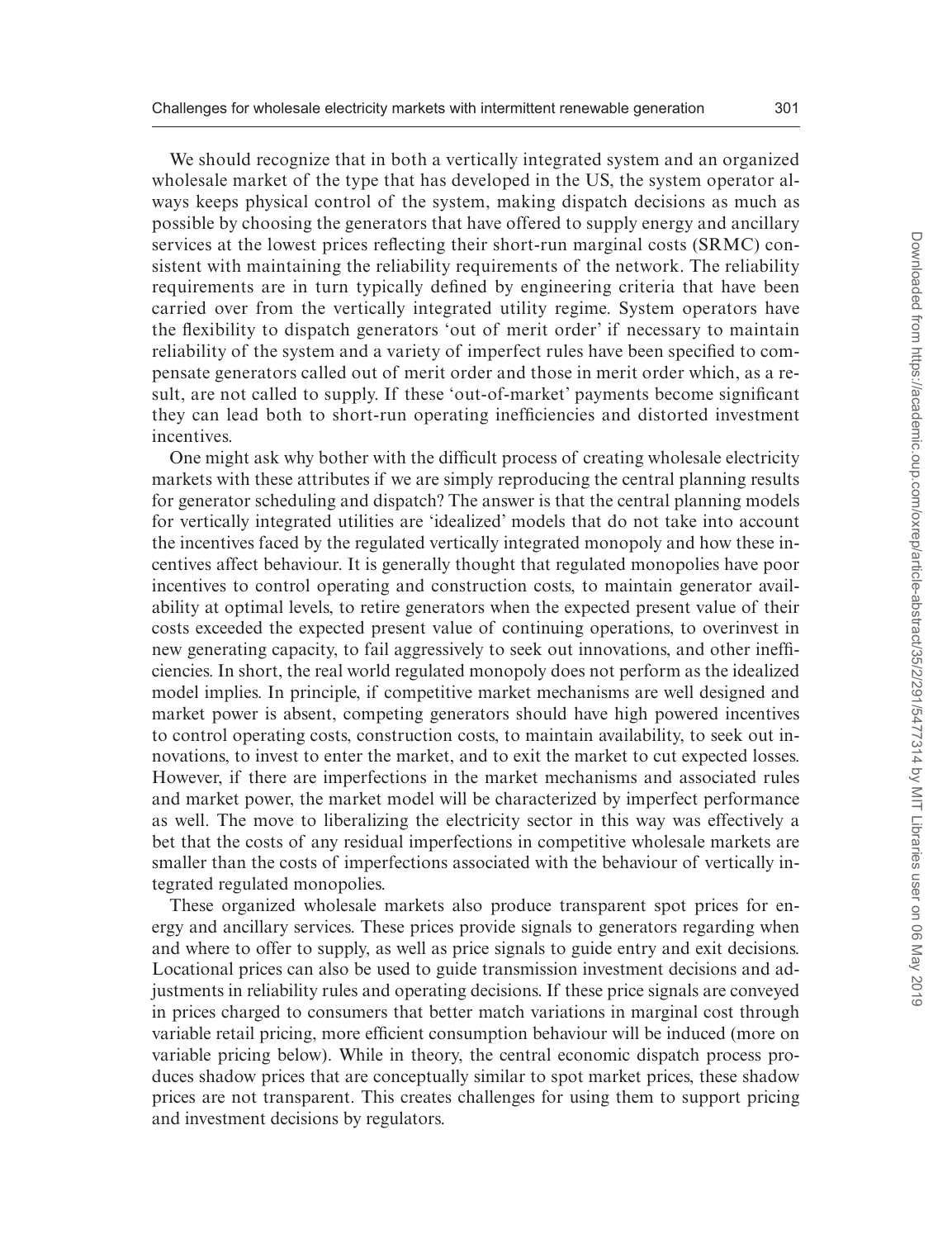## **(iii) Entry, exit, capacity pricing, and scarcity pricing: long-run resource allocation**

Wholesale markets in the US were designed as well to support decentralized free entry (and exit) of generating capacity along with efficient dispatch, efficient pricing, and reliable clearing of supply and demand. In the long run, forward wholesale price and associated profit expectations were expected to determine decentralized decisions by investors to build new generating capacity to enter the market and decisions by existing generators to exit. That is, 'the market', rather than integrated resource planning by the vertically integrated utility, interest group interventions, plus regulatory oversight, would determine entry and exit decisions by decentralized owners of generating plants and lead to an efficient portfolio of generating capacity over time. Investors would bear the risks of changes in market conditions, construction cost overruns or construction efficiencies, etc., rather than consumers as was the case when all 'prudent' generating costs were passed on to consumers through regulated rates. Decentralized entry of generating capacity based on market price signals, rather than regulated integrated resource planning, reflected one of the hidden goals of restructuring and reliance on competitive wholesale markets: get the interest group politics out of the regulated utility's entry, exit, and fuel supply decisions. However, this goal assumed implicitly that market mechanisms would also be introduced to deal with the most important externalities through some form of efficient emissions pricing.

In my view, the initial 'centralized' wholesale market designs in the US paid too little attention to their investment incentive properties. In this regard, there is one particular attribute of the fully developed Boiteux–Turvey model (see [Joskow and Tirole, 2007\)](#page-40-3) that was not adequately taken into account initially in many wholesale market designs and is a source of an important wholesale market imperfection.<sup>14</sup> This imperfection will become more and more important as intermittent renewable generation with zero marginal operating costs becomes a large portion of generation. Regulators and system operators have been chasing their tails to deal with the resulting imperfections in investment and retirement incentives. Drawing on the Boiteux–Turvey Model (and nicely explained by [Drèze \(1964\)](#page-39-7)), in order to support an efficient long-run equilibrium, prices must rise *above* the short-run operating cost of the highest marginal operating cost plant on the system when total available generating capacity is a binding constraint on balancing supply and demand. Prices must rise high enough under these contingencies for decentralized investors to expect that the present discounted value of future prices will be high enough to cover the capital costs as well as the operating costs of an investment in generating capacity[.15](#page-11-1) In the standard model prices must be high enough to be expected to cover the capital costs of a peaker, the least capital intensive generating technology in the standard model. This in turn produces enough revenue to cover the capital costs of an optimal portfolio of infra-marginal generators as well [\(Joskow, 2008\)](#page-39-9).

<span id="page-11-0"></span><sup>14</sup> Another 'surprise' was that a voluntary long-term contracting market between generators and load serving entities did not emerge. While voluntary forward markets have emerged, they offer contracts or hedges of relatively short duration (e.g. up to two or three years) and are quite illiquid beyond a year or so. The reasons for this are beyond the scope of this paper, though short-run prices that are too low lead to forward prices that are too low as well.

<span id="page-11-1"></span><sup>15</sup> Obviously, under these conditions these prices should be conveyed to consumers and supply and demand balanced by responses on the demand side. See [Joskow and Tirole \(2007\).](#page-40-3)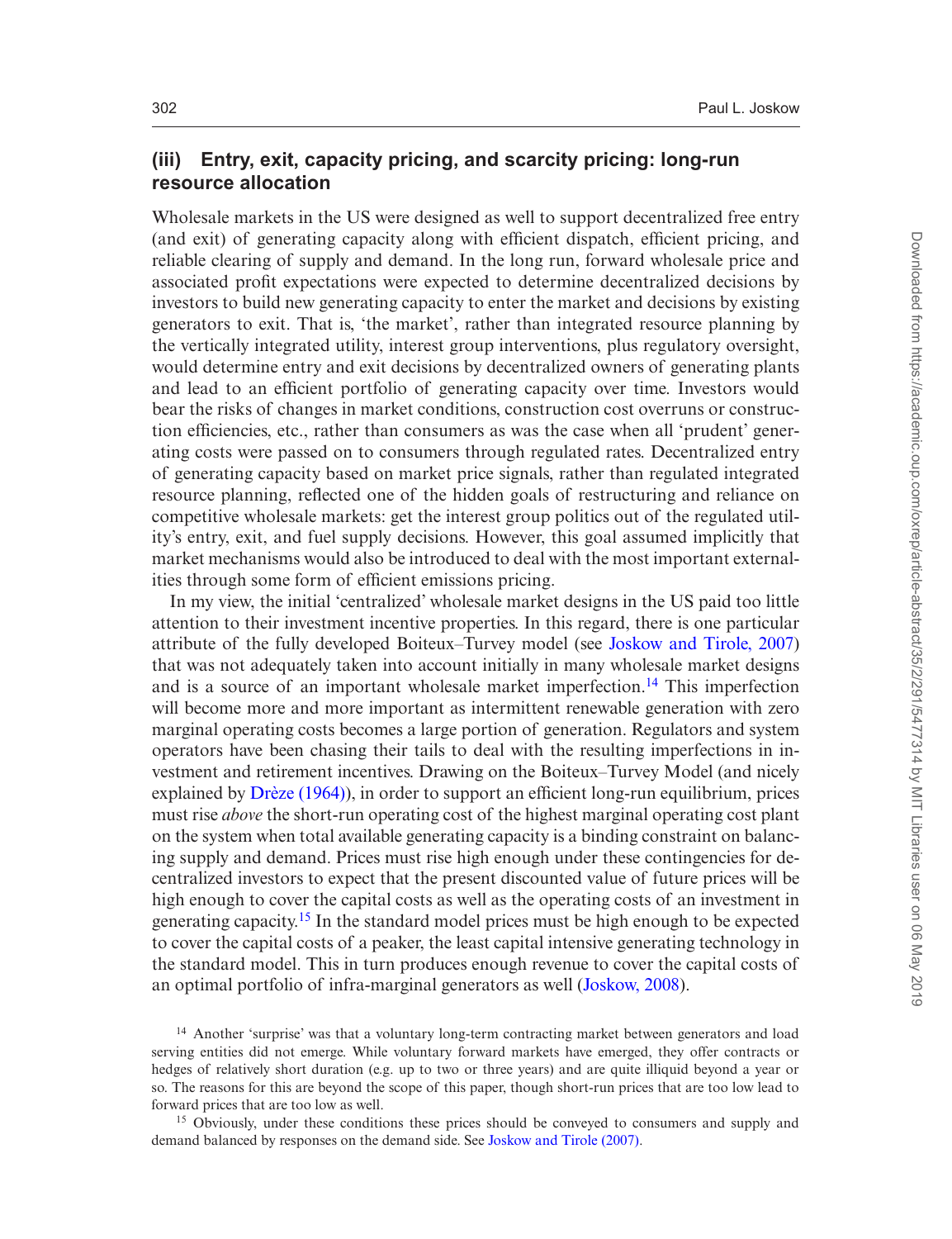Whether one relies only on short-run marginal cost pricing in the regulated central planning world of Boiteux–Turvey, or instead designs wholesale markets so that prices cannot rise much above the short-run marginal operating cost of the highest operating cost generator at the top of the bid-based dispatch curve (e.g. by imposing price caps), the fact is that these prices cannot support a long-run equilibrium with an optimal configuration of generators. [Boiteux \(1949, 1956](#page-39-6)), [Drèze \(1964\),](#page-39-7) and [Joskow \(2008\)](#page-39-9) recognize this fact, but it was given inadequate attention initially in wholesale market designs. Market design efforts focused on designing short-run market mechanisms: generation and ancillary services auction design, efficient nodal price formation to reflect network congestion, multi-settlement systems, and other important 'details' of market design required to operate the system efficiently and reliably under most contingencies.[16](#page-12-0) Little attention was played to the long-run incentives for exit and entry that these market design features produced.

Basically, if the peaking plant that is called last to meet peak demand levels can earn only its marginal operating costs, or prices are capped below the value that reflects consumer valuations of their consumption being rationed to balance supply and demand when demand exceeds generating capacity and threatens system reliability (value of lost load—VOLL), then it cannot recover its investment costs. Indeed, as [Joskow](#page-39-9) [\(2008\)](#page-39-9) demonstrates with a numerical example, pure short-run marginal cost pricing plus non-price rationing when demand exceeds generating capacity does not allow any generator in the optimal configuration to fully recover its capital costs. This 'revenue inadequacy' or 'missing money' problem can lead to premature exit of existing generating capacity as well as inadequate investment in new generating capacity.

Most wholesale markets in the US have repeatedly failed this 'revenue adequacy' test based on energy market revenues only.<sup>17</sup> A significant shortfall would exist for gridbased wind and solar as well, but for various federal and state direct and indirect subsidies and 'out-of-market' payments that they receive[.18](#page-12-2) Although the 'missing money' problem focuses on new investments in generating capacity, this imperfection in pricing also affects exit decisions. Existing generators incur more than marginal fuel costs. They have employees to pay, property taxes to pay, and other fixed costs associated with keeping a plant open. More importantly, as plants age, there are incremental capital costs that must be incurred to sustain availability and operating efficiency. Thus, even for existing plants, the longer-run avoidable costs are typically significantly higher than their avoidable fuel costs.

There are two more or less equivalent ways to reflect the value of reliability under scarcity conditions and allow generators to monetize the marginal value of more or less generating capacity when generating capacity constraints are binding. Ideally, wholesale markets would include active demand sides that reflect the price sensitivity and willingness to pay of all consumers, especially during contingencies when the system operator confronts operating reserve deficiencies and begins to implement emergency

<span id="page-12-0"></span><sup>&</sup>lt;sup>16</sup> Let me note that this also has implications for measuring market power. A long-run competitive equilibrium can only be supported by revenues that exceed the revenues produced by short-run marginal cost pricing. Accordingly, a finding that revenues exceed what would result from setting prices exactly equal to short-run marginal operating cost does not necessarily imply that there is a market power problem. As a practical matter, one has to look at 'uneconomic' withholding of capacity to identify market power.

<span id="page-12-1"></span><sup>17</sup> See, for example, [Monitoring Analytics \(2018,](#page-40-6) pp. 309–35).

<span id="page-12-2"></span><sup>&</sup>lt;sup>18</sup> [Monitoring Analytics \(2018,](#page-40-6) p. 324).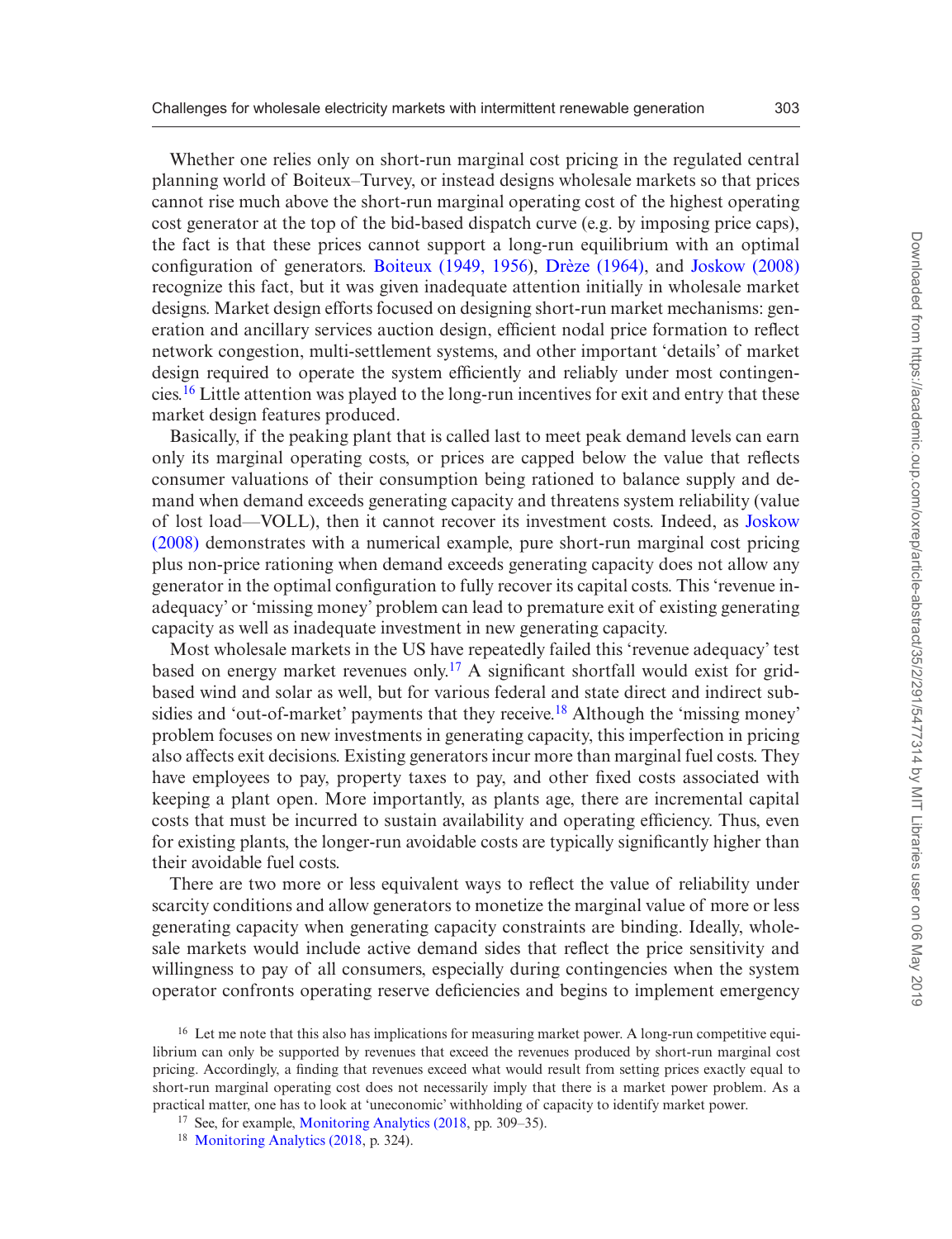actions to avoid voltage reductions, rolling blackouts, or a system collapse ([Joskow](#page-40-3) [and Tirole, 2007\)](#page-40-3). During such situations wholesale market prices should rise above the marginal operating costs of the last generating unit to be dispatched to reflect the value that consumers place on consuming less electricity or being subjected to involuntary blackouts. We can refer to this as the value of lost load (VOLL). Estimates of the VOLL vary widely, but are typically much higher than the marginal operating cost of the last unit to be dispatched [\(Schröder and Kuckshinrichs, 2015\)](#page-40-7). And as prices rise, consumers should reduce consumption to bring supply and demand back into balance in the short run with prices rather than non-price rationing.

However, in the RTO/ISO markets in the US, prices generally do not rise to clear the market when generating capacity constraints bind because (*a*) there is typically a price cap set well below VOLL, reflecting concerns about market power,<sup>19</sup> and (*b*) there is not a fully representative price-sensitive aggregate demand function to allow prices to rise to reflect the VOLL to individual consumers plus a representation of the external cost that could lead to a network collapse affecting all consumers [\(Joskow and Tirole,](#page-40-3) [2007\)](#page-40-3).[20](#page-13-1) If such a demand function were properly represented in the wholesale market, prices would continue to rise to ration demand in the face of generating capacity constraints. This is often referred to as 'scarcity pricing'. These anticipated demand responses and associated market prices would also affect the optimal investment profile, with 'scarcity pricing' contingencies factored into the choice of total generating capacity and the quantity of each of the generating technologies that make up the optimal portfolio of generation investments. Unfortunately, consumer demand and valuations of reliability are not and probably cannot be fully represented in wholesale market demand functions today. Perhaps the spread of smart meters and grid monitoring and control technology will ultimately allow better representation of consumer demand and associated demand response, but, as [Joskow and Tirole \(2007\)](#page-40-3) point out, there are also externality or common goods attributes of reliability that cannot be represented fully in the aggregation of individual consumer demand functions placed on the wholesale market.

Note that scarcity pricing is not a departure from the basic principle of short-run marginal cost pricing. Rather, movements along the appropriate demand curve when capacity constraints are binding reflect consumer valuations of sudden reductions in available generating capacity (reliability) and represent consumers' short-run marginal *opportunity cost* of having more or less generating capacity. While there may be few hours when capacity constraints are binding, energy prices would likely go to very high levels as demand is price-rationed and yield substantial revenue for all generators which would allow them to recover their capital costs in long-run equilibrium [\(Joskow, 2008](#page-39-9)).

<span id="page-13-0"></span><sup>&</sup>lt;sup>19</sup> US RTO/ISO system operators have proposed and FERC has approved price caps well below VOLL. The justification is to mitigate generator market power as the system approaches capacity constraints. Even with many generation suppliers, as demand approaches capacity constraints, even a small generator can recognize that withholding a little capacity from the market can lead to a large price increase absent a price cap and an active responsive demand side represented in the wholesale market.

<span id="page-13-1"></span><sup>&</sup>lt;sup>20</sup> Texas (ERCOT) is an exception. It has a \$9,000/MWh price cap. However, it is not at all clear that the mechanism that leads prices to rise to high levels reflects an efficient representation of consumer demand for energy and reliability, since price-sensitive consumer demand is only partially represented in the wholesale market.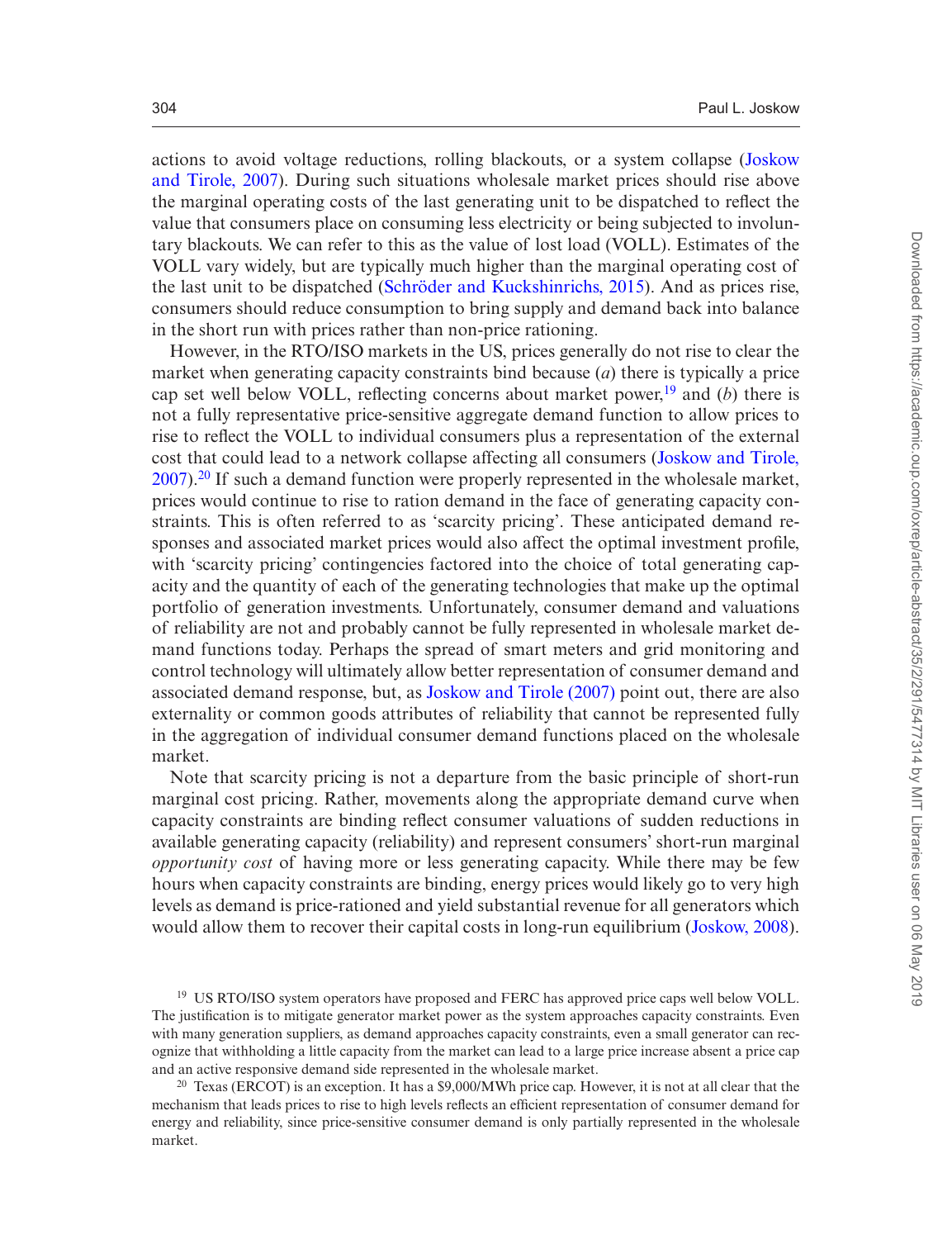An alternative approach to producing the expected net revenues needed to support investment costs has been adopted in the several RTO/ISOs in the US. This approach is referred to as 'capacity market' mechanisms. These mechanisms require establishing a minimum generating capacity target to meet reliability constraints and running a forward market that determines 'capacity prices' that generators receive if they can commit to being available to supply energy and/or ancillary services under 'stressed' system conditions. The creation of capacity markets recognizes that wholesale energy spot prices are capped to mitigate market power, that VOLL is not directly reflected on the demand side in organized wholesale markets, and that RTO/ISOs have retained target reserve margins for reliability from the pre-liberalization era, which determine when system operators begin to take emergency actions to ensure that demand does not exceed capacity constraints, requiring actions such as voltage reductions and rolling blackouts. It recognizes further that some additional competitive market mechanism needs to be adopted that reflects these considerations so that the quasi-rents that would be produced if there were efficient scarcity pricing can be produced through an alternative competitive mechanism.

The design and implementation of this 'capacity market' mechanism has involved the creation of aggregate system (and local where there is persistent congestion separating portions of the RTO's control area) capacity targets, auction markets when generators can submit bids to commit to being available to supply under capacity-constrained conditions, and resulting forward capacity prices ([Cramton and Stoft, 2005](#page-39-10); [Léautier,](#page-40-8) [2016](#page-40-8); [Keppler, 2017](#page-40-9)). This mechanism requires the system operator to define a target aggregate generating capacity to meet specified reliability/reserve requirements for the system, specify a demand curve for capacity anchored at this target, and set up a bidbased 'capacity market' to allow existing capacity, potential new capacity, and certain demand curtailment actions, to compete in a forward market that establishes forward prices for capacity for some number of future years (e.g. 3 years in New England), along with performance obligations during time periods when the committed capacity may be called. The structure of these capacity markets varies from ISO to ISO and the market designs have changed over time. Typically, existing and new generation resources (as well as demand-side resources, including energy efficiency, per rules established pursuant to FERC Order<sup>745<sup>21</sup>) compete to be selected to meet an aggregate peak generating cap-</sup> acity target established by the ISO consistent with its reliability/reserve criteria.<sup>22</sup>

While perhaps attractive based on the standard Boiteux–Turvey theory, the capacity market designs and implementation have not been without problems in practice. Getting pay for performance (availability) incentives right has been especially problematic. Capacity market designs have gone through numerous 'refinements' over time, including recent actions to create zonal capacity markets reflecting transmission congestion, adjustments in the slope, upper and lower bounds on the system capacity demand curves, treatment of demand-side resources, availability/performance requirements and penalties, treatment of subsidized generation, and other changes[.23](#page-14-2) Despite these

<span id="page-14-0"></span> $^{21}$  I agree with William [Hogan \(2016\)](#page-39-11) that the payment mechanism for demand-side resources adopted by FERC and approved by the US Supreme Court is deficient and can lead to perverse results.

<sup>&</sup>lt;sup>22</sup> An excellent description of the capacity market in New England can be found in [ISO New England](#page-39-12) [\(2018](#page-39-12)*c*, Section 6.1.

<span id="page-14-2"></span><span id="page-14-1"></span><sup>23</sup> See, for example, [ISO New England \(2018](#page-39-12)*c*, p. 146).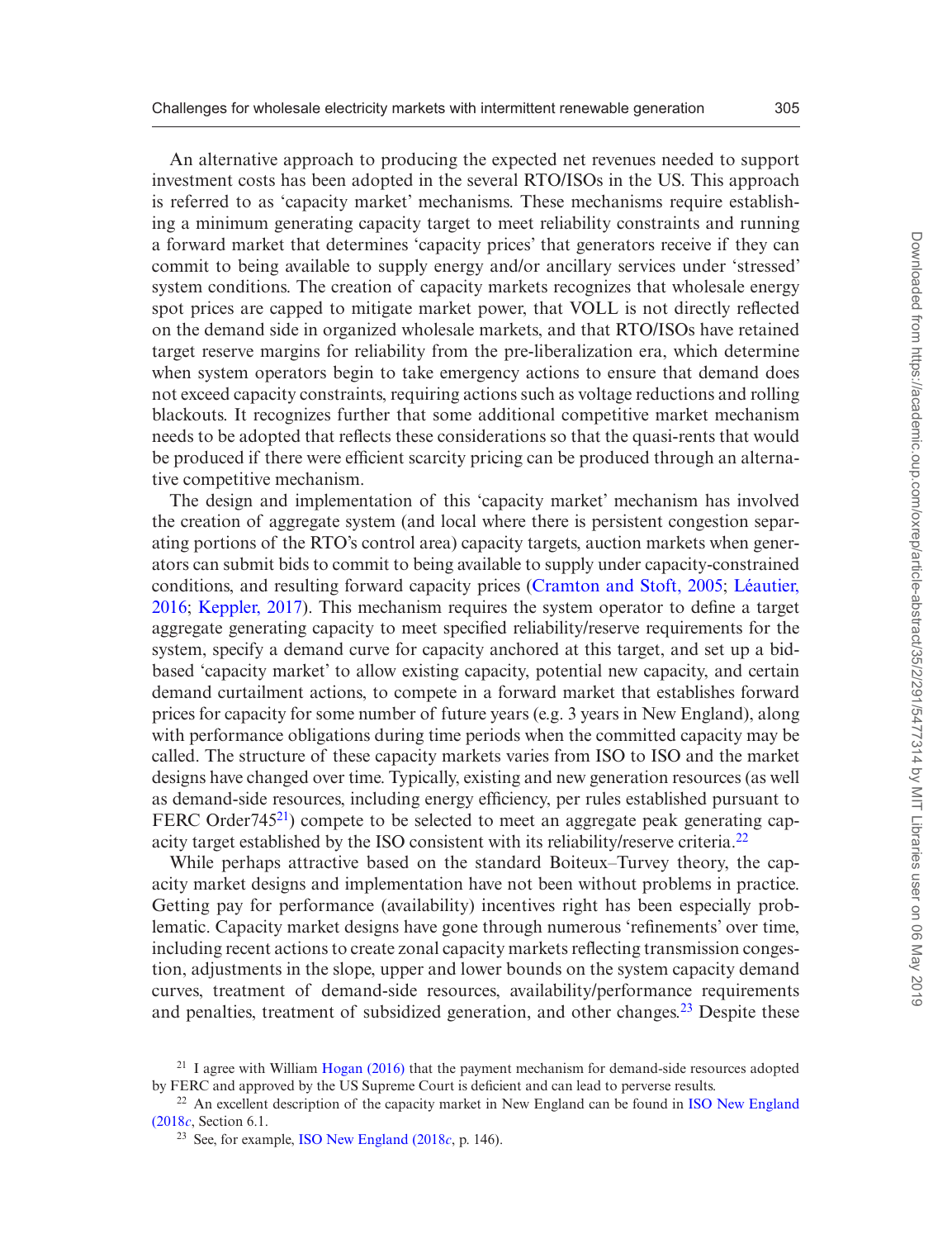challenges, capacity markets have now become the favoured approach in the US and now Canada for dealing with incentives to maintain levels of generating capacity that satisfy reliability criteria. PJM, ISO New England, and New York ISO have adopted organized wholesale markets, and Alberta, Ontario, and others are now moving from energy-only markets to energy plus capacity markets, as it is perceived that energy-only markets with price caps do not yield sufficient revenues economically to sustain existing capacity and to attract new generating capacity. California has a resource adequacy mechanism that appears to be evolving into an organized capacity market. We should remember, however, that there is a linkage between properly designed and implemented scarcity pricing mechanisms and properly designed capacity market mechanisms.

Why have I spent so much time on scarcity pricing and capacity pricing problems and the associated efforts to solve the 'missing money' problem? As I discuss further below, the rapid growth of intermittent generation means that (putting out-of-market subsidies and payments aside) revenues from capacity prices and/or scarcity prices will have to be a growing source of revenues to support investment and retirement decisions consistent with an efficient long-run equilibrium *if* it is expected that we will rely on decentralized wholesale market price signals to attract an efficient generation portfolio. Very simply, as the penetration of intermittent generation with zero short-run marginal costs grows to become a large fraction of total generation, market-based energy prices during the hours it operates will fall towards zero—perhaps to zero in many hours if very aggressive wind and solar penetration goals are met. The energy market will produce little in the way of net energy and ancillary service market revenues to cover investment costs. If we expect to rely on the standard RTO/ISO decentralized wholesale market model, scarcity pricing and/or capacity pricing will have to be a much more important source of revenues to cover the investment costs of solar, wind, dispatchable generation for ramping and ancillary services, and storage.

#### **(iv) Extending the Boiteux–Turvey model to incorporate intermittent generation**

Recent theoretical literature has extended the traditional Boiteux–Turvey model to incorporate intermittent generation at scale ([MacCormack](#page-40-10) *et al.*, 2010; [Green and](#page-39-13) [Vasilakos, 2011;](#page-39-13) [Green and Léautier, 2018;](#page-39-14) [Llobet and Padilla, 2018](#page-40-11)) with interesting implications. This theoretical work indicates that the changes in the level, hourly distribution, and volatility of wholesale prices has implications for the profitability of incumbent dispatchable generating capacity, for incentives for entry of new generating capacity that is better matched to the attributes of a generating system with a large fraction of intermittent generating capacity (e.g. quick start, flexibility), and for the optimal mix of generating capacity. Let me note that most of this theoretical work takes the penetration of intermittent generation as being exogenous, driven by policy actions, and does not derives the optimal mix of solar, wind, and fossil generation, etc.

This work implies that the attributes of electricity sectors with large-scale deployment of intermittent generation are not favourable to traditional base load generating and mid-merit capacity with high capital costs, high start-up costs, and limited flexibility in dispatch. As intermittent generation expands, existing dispatchable generation becomes increasing unprofitable and eventually retires [\(Green and Léautier, 2018](#page-39-14)). There will be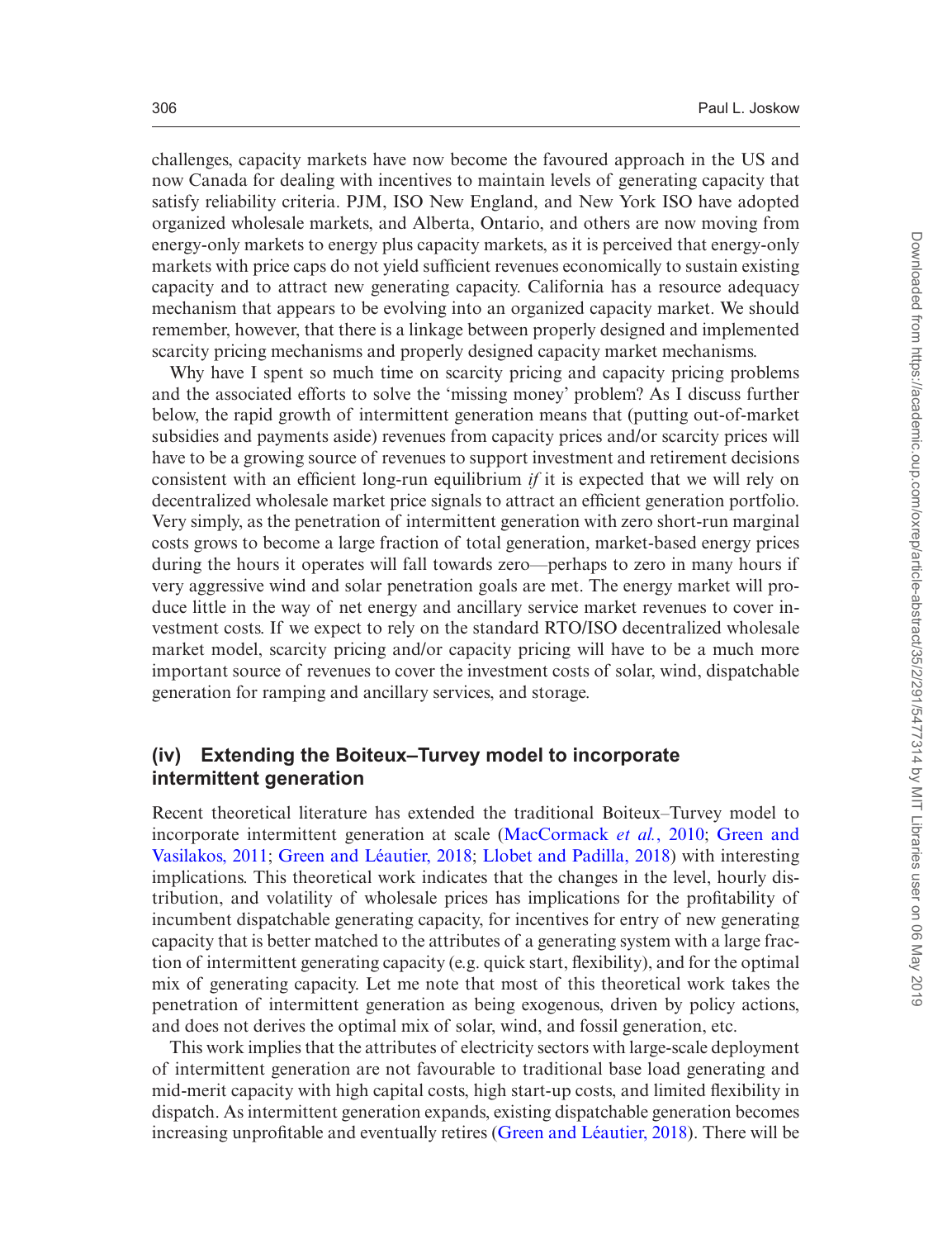just too many hours with very low or negative prices and too much day-to-day price volatility for these plants to cover their going forward costs, let alone their capital costs. Simple modern combustion turbines—that have relatively low capital costs and the flexibility to supply very short-term frequency control, voltage support, and balancing services, to increase output rapidly enough to meet the variable end of day ramp—are in a much better position to recover both operating and capital costs with relatively low capacity factors, assuming that wholesale prices are set right. The generating units with these flexibility attributes should be the last to find it economical to exit the market and first to enter the market. We turn next to a discussion of whether and how these effects are being realized in California.

# **V. Impacts of intermittent renewable energy at scale in the California ISO (CAISO)[24](#page-16-0)**

Among the wholesale electricity markets in the US, California is the most interesting. This is not because California has a particularly interesting market design—it does not. Rather it is because California is far ahead of the rest of the US in terms of meeting goals for replacing fossil-generating capacity with intermittent wind and solar. While California is not yet close to the longer-term goal of moving to a zero carbon emissions electric power system with much greater reliance on wind and solar, it is far enough down the path to a system dominated by solar (primarily) and wind, that we can begin to observe empirically some of the implications of this transformation. California is particularly interesting because the mix of solar and wind is much more like it is projected to be in the rest of the US in the future, especially as solar generation is expected to grow much more quickly than wind and other renewable generation in the future ([EIA, 2018](#page-39-4), pp. 93–7). The data available for California are also much richer and more available than the data for other regions. So, California (CAISO) is a worthwhile case study.<sup>25</sup> Let me note, however, that the effects on wholesale markets that we are seeing in California are being seen, to a lesser extent so far, in the other organized RTO/ISO markets in the US. As the other regions catch up with California, in terms of the penetration of intermittent generation, the effects will be similar ([LBL, 2018](#page-40-0)*b*).[26](#page-16-2) Moreover, my reading of wholesale market reform discussions in Europe and the US is that the issues associated with integrating intermittent renewable resources at scale into wholesale electricity markets are very similar.

<span id="page-16-0"></span><sup>24</sup> This section focuses on the effects on wholesale prices, entry, and exit of dispatchable generation. Energy storage and demand-side responses also have the potential to respond efficiently to intermittency. I turn to storage and demand response in the next section.

<span id="page-16-1"></span><sup>&</sup>lt;sup>25</sup> While this paper was being written, [Bushnell and Novan \(2018\)](#page-39-15) distributed a working paper that contains a comprehensive analysis of supply and pricing patterns affected by the penetration of wind and grid-based solar in the CAISO. I don't think that there are significant differences in our empirical conclusions.

<span id="page-16-2"></span><sup>&</sup>lt;sup>26</sup> California does have access to an unusually large amount of conventional hydroelectric capacity which can be used to some extent to manage intermittency.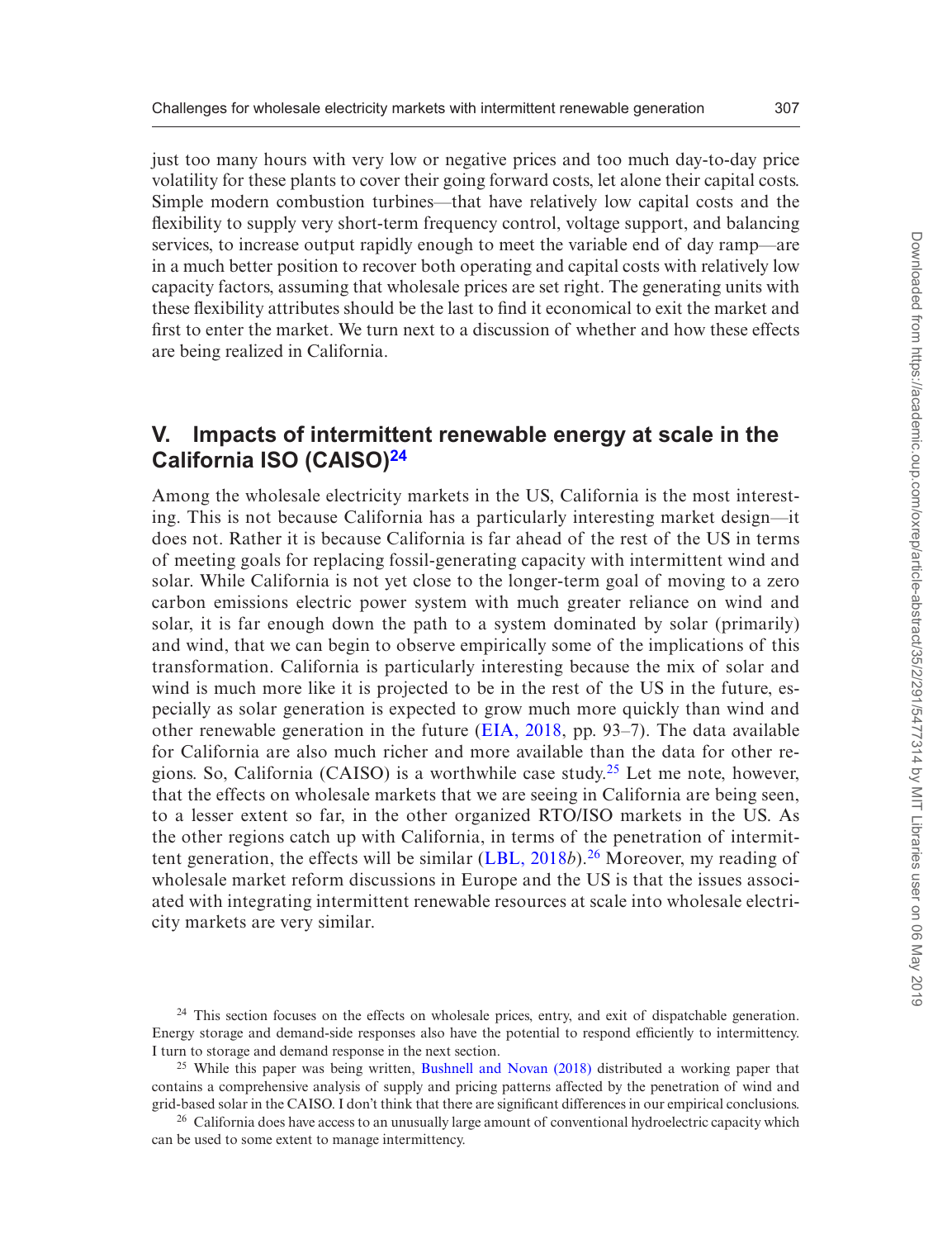#### **(i) Intermittent generation supply and price patterns**

The energy supplied by wind and solar generating facilities has a short-run marginal cost of roughly zero once the facility has been constructed (as well as ongoing maintenance costs which are properly treated as fixed costs per year). If they were traditional dispatchable generating facilities, they would be dispatched all of the time except when they experienced forced outages or were off line for maintenance. They would be the ultimate base-load facilities—with even lower short-run marginal generation costs than nuclear, which has a capacity factor of over 90 per cent in the US. However, solar and wind facilities are not dispatchable in the traditional sense. Their production is driven by the availability of wind and sun at their locations. Both wind and solar resources vary significantly from hour to hour, day to day, and season to season, and their supplies are characterized by significant uncertainty. As a result, the production of electricity from solar and wind facilities is highly variable, controlled by natural variations in wind and solar, rather than traditional economic dispatch curves and protocols.

I now turn to exploring the extent of this variability of solar and wind generation observed in the CAISO in more detail. [Figure 1](#page-17-0) contains a chart that displays the hourly production of grid-based solar energy on a hot summer day in 2018. [Figure 2](#page-18-0) contains a chart that displays the hourly grid-based solar generation in California on a winter day in 2018 with an overlay of the grid-based solar production on the hot summer day. These days were selected for illustrative purposes only. We can see, not surprisingly, that solar generation only takes place during daytime hours, that solar production in the winter is lower than solar production in the summer as the days are shorter and peak insolation is lower. [Figure 3](#page-18-1) adds wind generation to [Figure 1.](#page-17-0) This hot summer day was a relatively low wind generation day. [Figure 4](#page-19-0) adds wind generation to [Figure 2](#page-18-0). This winter day is



<span id="page-17-0"></span>**Figure 1:** CAISO grid-based solar generation (PV + thermal), 18 July 2018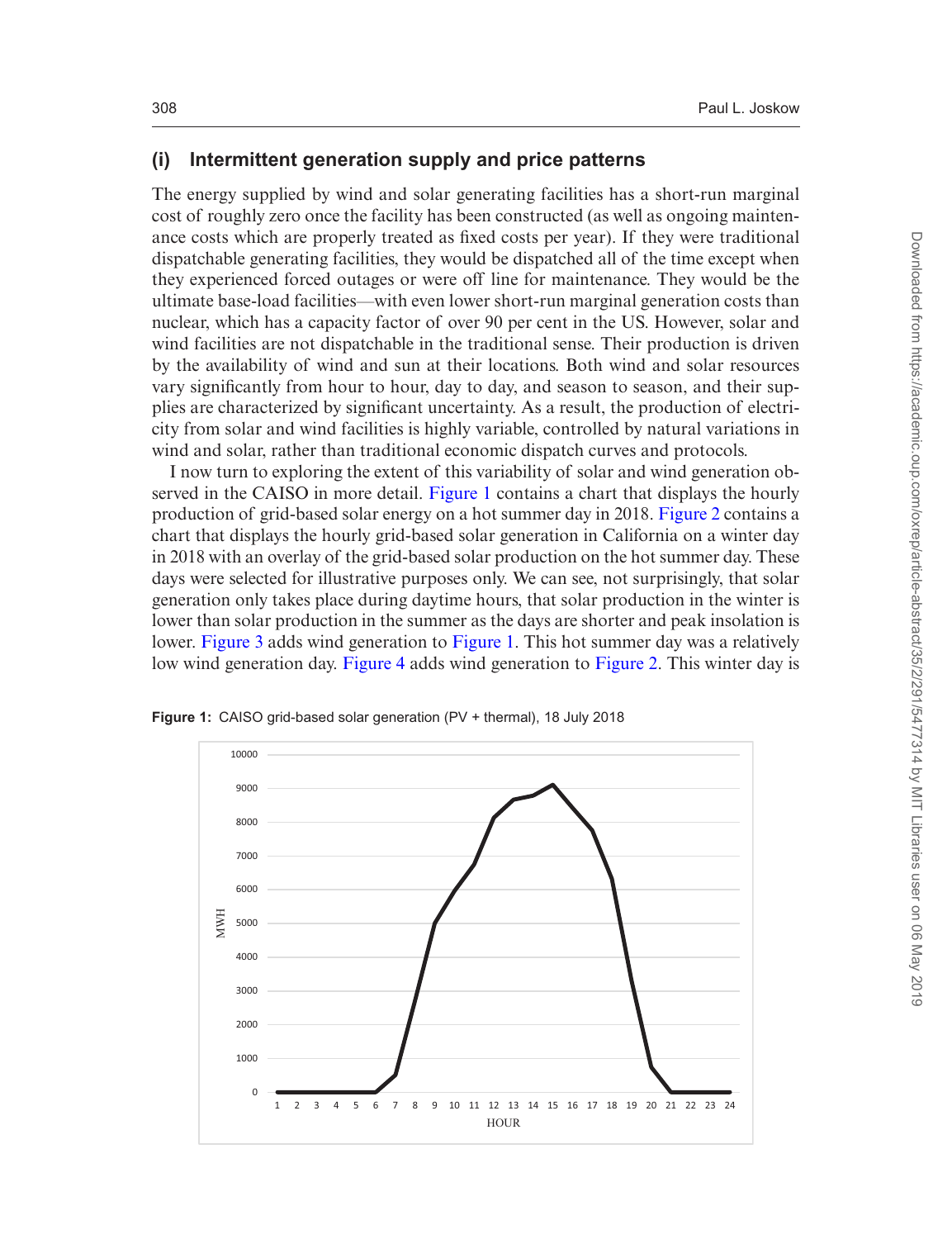

<span id="page-18-0"></span>**Figure 2:** CAISO grid-based solar, 7 February and 18 July 2018

<span id="page-18-1"></span>**Figure 3:** CAISO grid-based solar and wind, 18 July 2018



also a relatively low wind generation day. We can see that on these particular days, aggregate intermittent renewable generation far exceeds wind generation during the day, but wind generation is fairly steady across all hours during the day, with higher production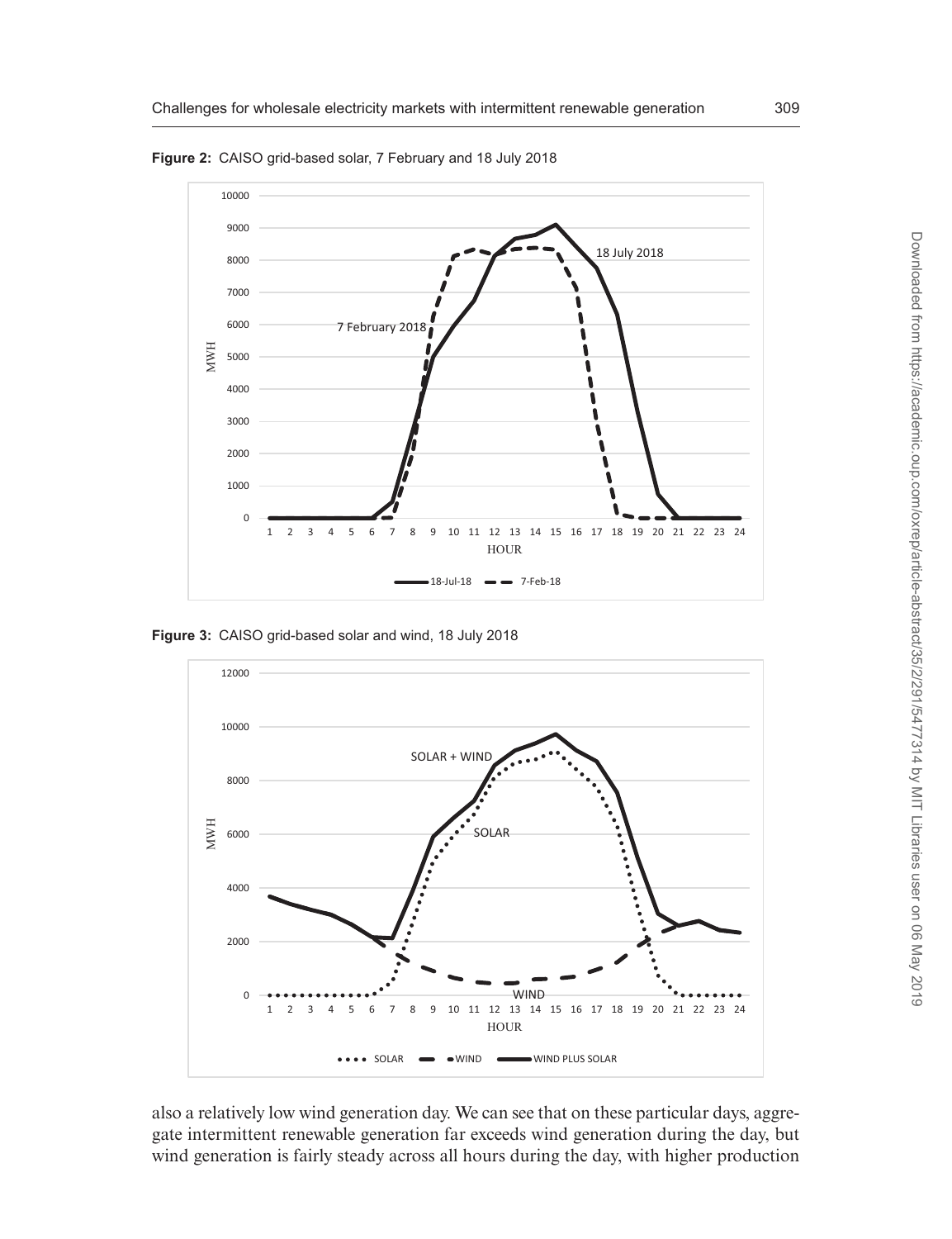

<span id="page-19-0"></span>**Figure 4:** CAISO solar plus wind generation, 7 February 2018

at night than during the day in the summer. However, wind generation varies widely from day to day as we shall see.

[Figures 1,](#page-17-0) [2,](#page-18-0) [3](#page-18-1), and [4](#page-19-0) do not include generation from BTM PV facilities ('rooftop PV' for short, though these facilities do not have to be located on roofs). Output from rooftop PV is typically not measured directly by and cannot be 'seen' by the system operator. There is a measurement and ultimately operational issue here. BTM PV appears in the CAISO data only as a reduction in the demand to be served from the grid that is 'seen' by the system operator. This may have been fine when generation from rooftop PV was very small, but it is now significant and expected to grow rapidly. Rooftop PV has similar effects on the system as grid-connected PV. These effects are now buried in what is generally referred to as 'load' or 'demand' on the grid. However, 'demand' measured in this way is more properly characterized as consumption net of BTM generation. In 2017 the CAISO had about 10 GW of utility-scale solar (nearly 12 GW by October 2018) and roughly 6 GW of BTM PV. Utility-scale solar accounted for 11 per cent of total CAISO delivered generation (total generation includes imports) in 2017, but was as high as 20 per cent on some days in the first half of 2018. Rooftop PV has a lower capacity factor than utility-scale PV, so 5 per cent is a reasonable guestimate of the associated generation in 2017, and almost 10 per cent on a recent peak solar day. Accordingly, about a third of the total solar production in California cannot be seen by the system operator.<sup>27</sup>

<span id="page-19-1"></span><sup>27</sup> The situation in New England is even more extreme. The ISO presently 'sees' only about 100 MW of grid-connected solar. However, there is another 2,300 MW of BTM solar or grid-connected solar that is not monitored by the ISO. See [ISO New England \(2018](#page-39-16)*b*). The New England ISO recognizes that it needs to incorporate into its understanding of the evolution of the wholesale market the production from BTM solar facilities and other unmonitored solar PV generators. It has used direct measurement of generation for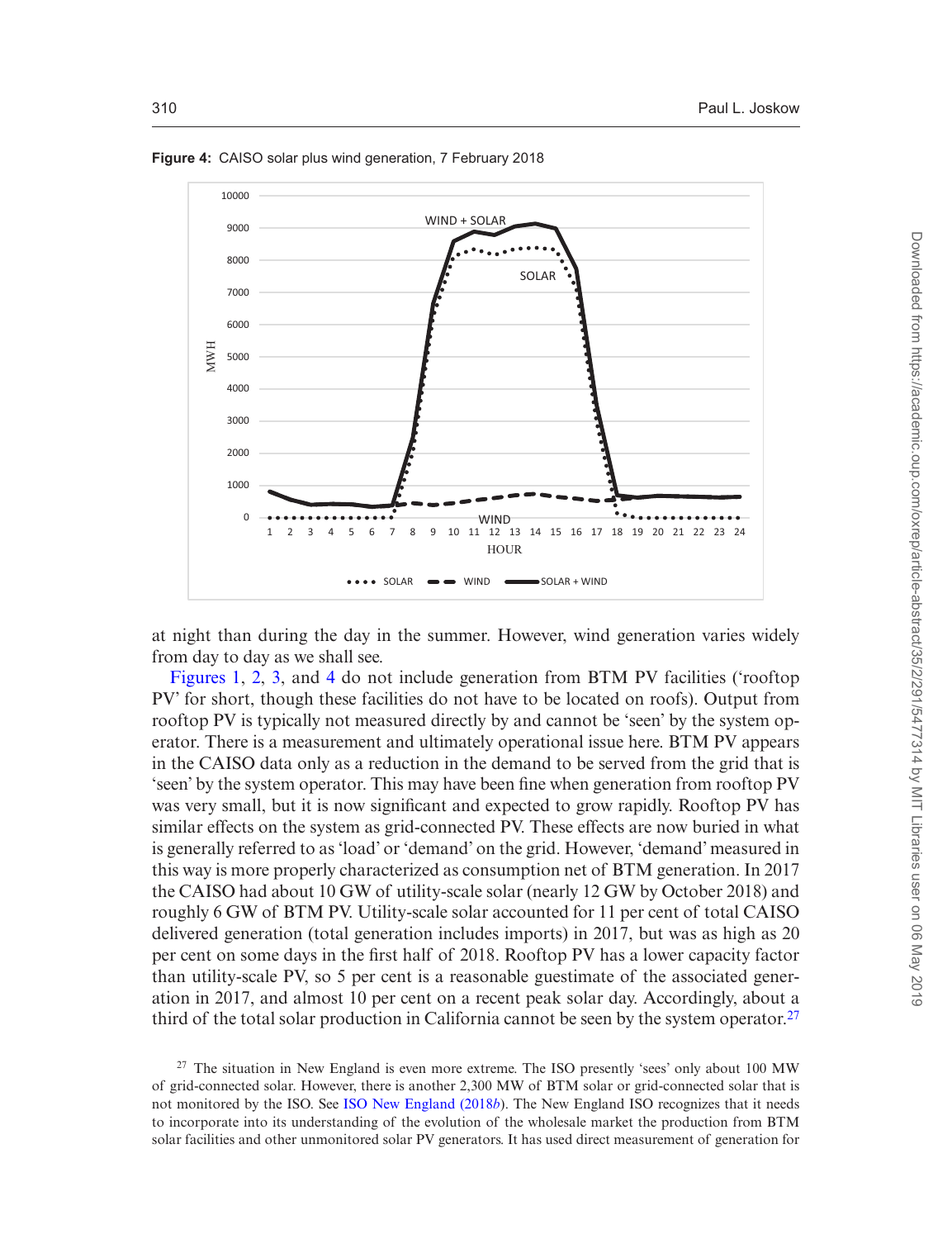The variation in wind and solar production is not just hourly and seasonal. There is very substantial variation from day to day as well. [Figure 5](#page-20-0) displays the *daily* production from grid-based solar in the CAISO between 2010 and mid-2018. There is very significant day-to-day variation and seasonal variation observed, as well as a trend reflecting growing grid-based solar generating capacity during this time period. The unobservable generation from rooftop solar should exhibit a similar pattern, but the effects would be buried in the level and volatility of observed demand on the grid seen by the system operator, since, as already noted, BTM PV generation is not measured directly by the CAISO. [Figure 6](#page-21-0) contains the same data but for the more recent June 2016 to June 2018 period. The daily and seasonal variation can be seen more clearly in this figure. [Figure 7](#page-21-1) displays the daily wind generation variation for this same time period. The day to day variation for wind generation is even greater than for solar with some seasonal variation between summer (higher) and winter (lower) observed. Even over the course of a week, there is substantial day-to-day variation in generation from wind and solar. Electricity consumption also varies from day to day, hour to hour, and seasonally, though in reasonably predictable patterns.

Let us return to the summer and winter days examined earlier. [Figure 8](#page-22-0) displays the total demand on grid-based generation and the total demand less wind and grid-based



<span id="page-20-0"></span>**Figure 5:** CAISO daily grid solar PV, 2010–18

a *sample* of facilities combined with capacity and locational information from interconnection agreements to develop current estimates of generation for typical days and in its forecasts. Its forecasts indicate that the vast majority of solar capacity for the next 10 years will be BTM or energy-only grid-connected solar that is not monitored directly by the ISO [\(ISO New England, 2018](#page-39-17)*a*). As BTM solar expands, it is likely that direct measurement of production from these facilities and curtailment capabilities will be necessary to manage system operations and price formation efficiently.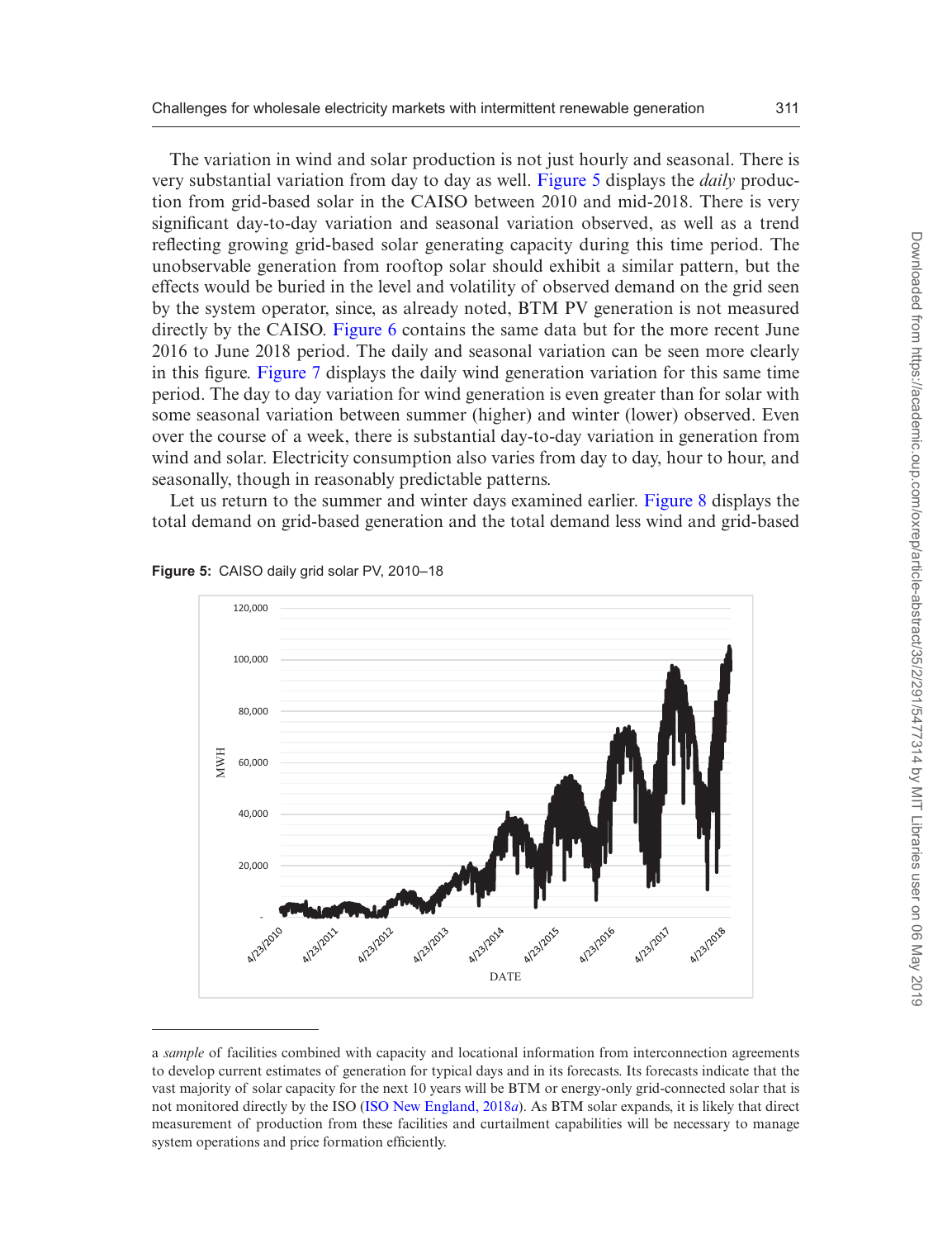

<span id="page-21-0"></span>**Figure 6:** CAISO daily grid PV + thermal solar, 10 June 2016 to 10 June 2018

<span id="page-21-1"></span>**Figure 7:** CAISO daily wind generation, 10 June 2016 to 10 June 2018



solar generation, or the net demand on the grid, on the summer day displayed in [Figure 3](#page-23-0). On the margin, increases and decreases in the net demand are met with dispatchable generation. More importantly, the net demand on the grid is what drives spot energy prices. This is a particularly hot summer day, so that total and net demand on the grid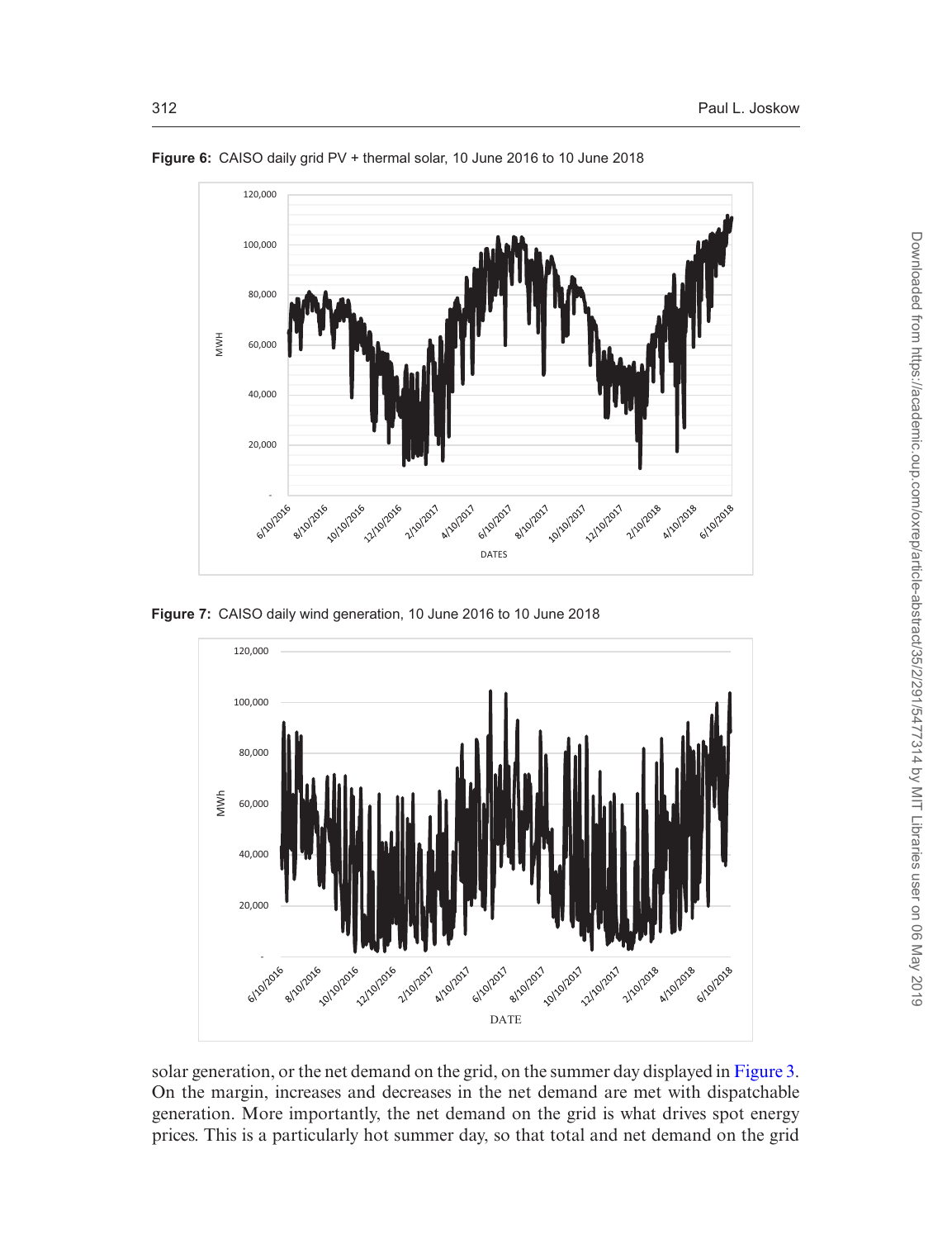

<span id="page-22-0"></span>**Figure 8:** CAISO total and net grid generation, 18 July 2018

is unusually high throughout the day. Nevertheless, we can see that the demand net of solar and wind has a local peak in the morning and is then fairly flat until 2:00 pm. It then increases over the next 8 hours by nearly 15,000 MW before beginning to decline at 8:00 pm. The 15,000 MW increase in net demand on the grid reflects both rising demand during the day and the decline in solar production as the sun goes down later in the day. There is a ramp of nearly 10,000 MW between 4:00 pm and 8:00 pm. The increasing demand on the grid after 2:00 pm is met by dispatchable generation. [Figure 9](#page-23-0) provides the same information for our winter day. This is a more typical winter day, but with relatively low wind generation. The net demand clearly displays the famous 'duck curve' shape associated with systems with high penetrations of solar energy. Here we see both an early morning peak and a (higher) early evening peak. The demand on the grid that needs to be met with dispatchable generation declines significantly between these two local peaks, reflecting the pattern of solar energy generation. There is a 10,500 MW ramp between 4:00 pm and 7:00 pm (3 hours), which must be satisfied with dispatchable generation and storage[.28](#page-22-1)

As the shape and volatility of the net demand for dispatchable generation have changed, the hourly and day-to-day patterns of spot energy prices have also changed significantly [\(Bushnell and Novan, 2018](#page-39-15); [LBL, 2018](#page-40-0)*b*). Relative spot energy prices during the day have declined and energy prices in the early evening have increased as the hourly net demand on the grid for dispatchable generation has changed. [Figure](#page-23-1) [10](#page-23-1) displays the average hourly day-ahead locational marginal spot prices (LMP) observed in the CAISO for 2010, 2015, 2016, and 2017 relative to the mean LMP for

<span id="page-22-1"></span><sup>&</sup>lt;sup>28</sup> California has stored hydro resources that can be dispatched to help to meet the evening peak. The California Public Utility Commission (CPUC) is now promoting battery storage. Storage is discussed below and when I refer to 'dispatchable' generation I recognize that it may include storage depending on the economics and its availability.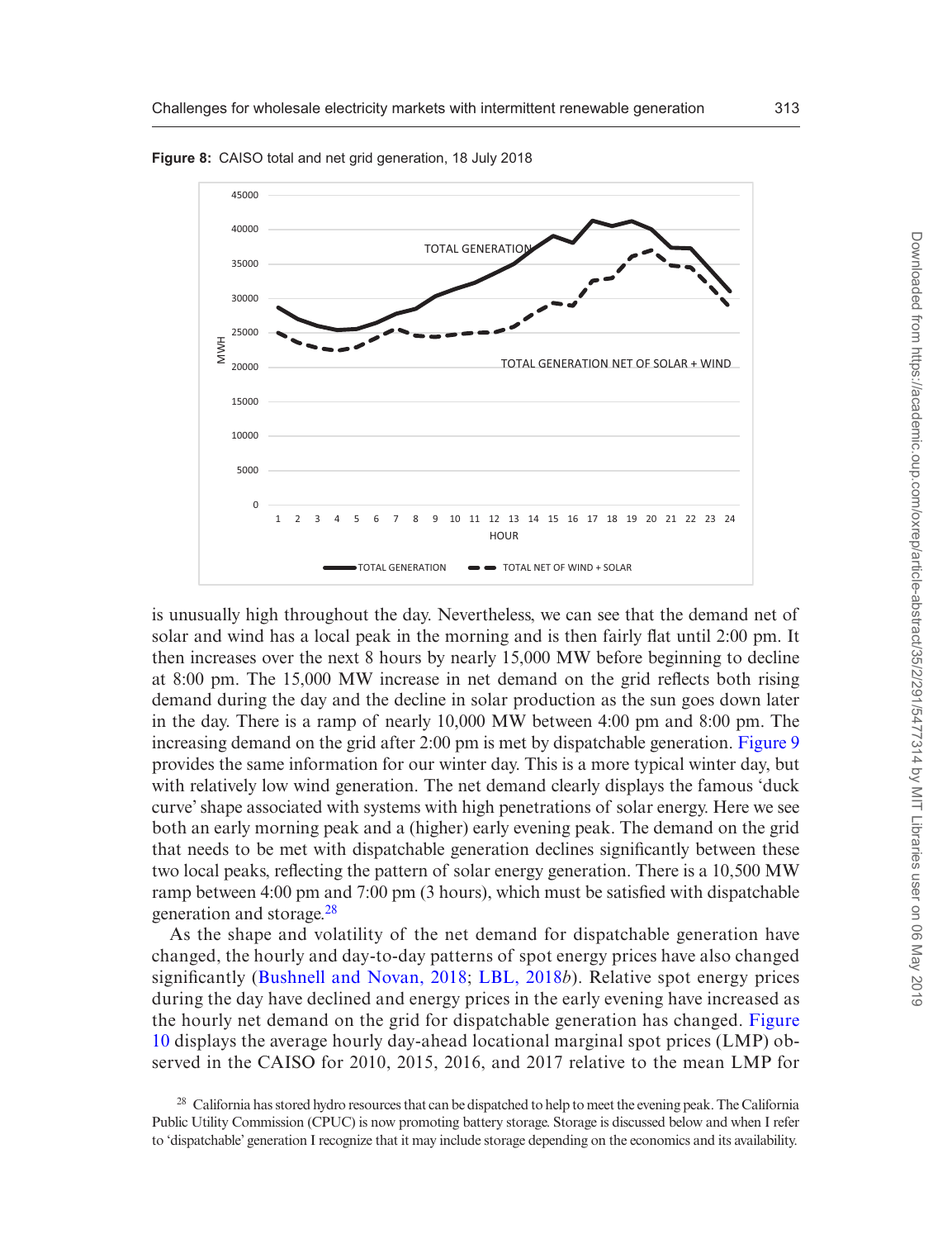

<span id="page-23-0"></span>**Figure 9:** CAISO total and net generation, 7 February 2018

<span id="page-23-1"></span>**Figure 10:** CAISO average hourly LMP/average annual LMP by year



that year.<sup>[29](#page-23-2)</sup> Dividing the average hourly spot price by the mean spot price for all hours that year is a crude way to control for the variations in natural gas prices, which drive spot energy prices during many hours over these 4 years. It is quite evident that as

<span id="page-23-2"></span><sup>29</sup> I have not included the data for 2011, 2012, 2013, and 2014 because including the data for these years makes the chart unreadable. Including these years simply reinforces the story. Prices are adjusted for inflation.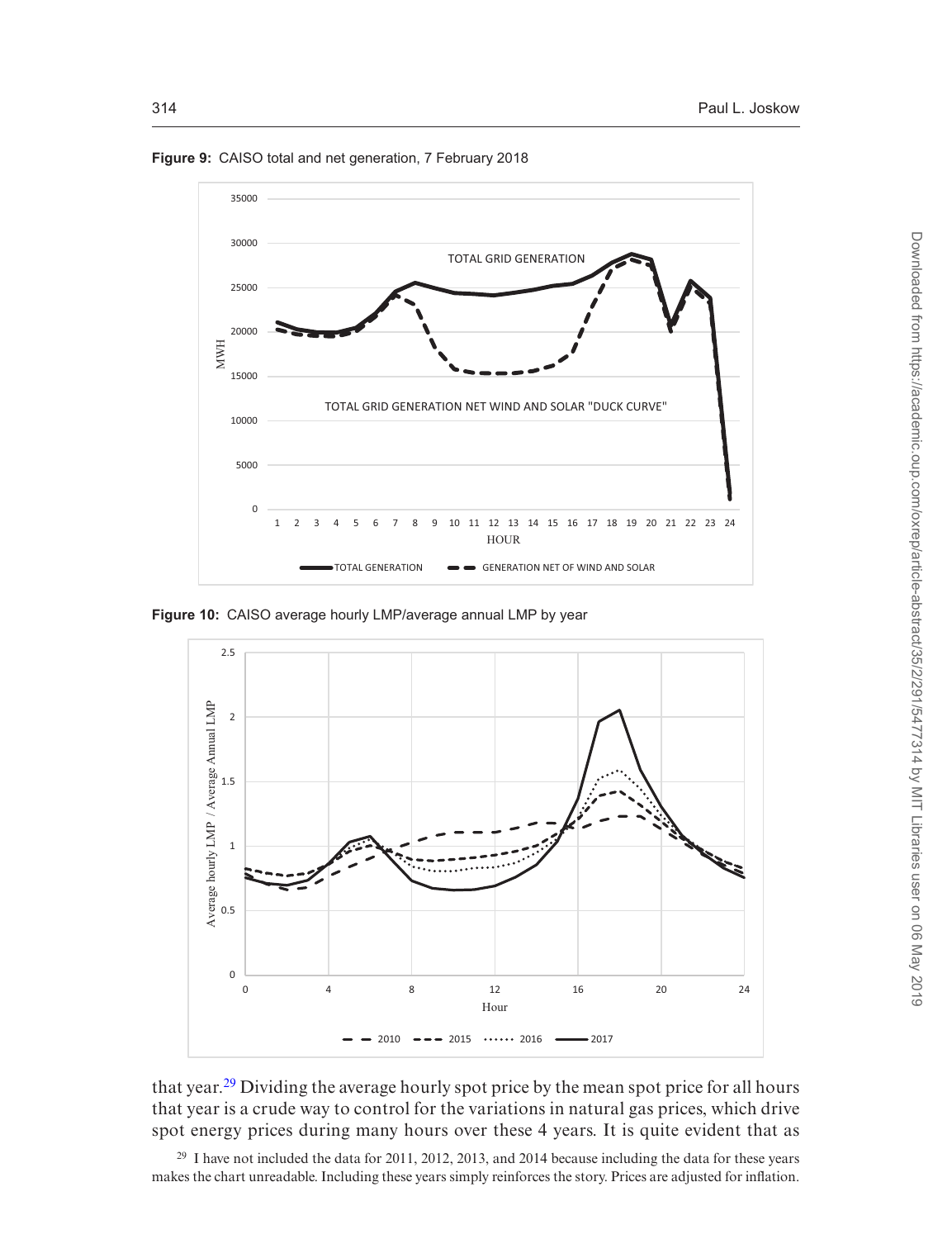generation from solar and wind have increased over time, the hourly spot price distribution has also changed significantly, though the interesting effects are driven by the increased penetration of solar. As the penetration of solar has increased, prices have declined during the day and increased during the evening ramp as solar generation fades away. In 2010, when there was much less solar and wind generation, spot energy prices were fairly flat between 8:00 am and 8:00 pm. However, in 2017 spot energy prices nearly doubled on average between 3:00 pm and 7:00 pm and increased by a factor of nearly three between noon and 7:00 pm. The data for the years of 2010, 2015, and 2016 demonstrate how this pattern of relative hourly prices has evolved as solar penetration has grown. There is a very clear connection between the growth of solar generation and this distinct change in hourly price patterns.

Due to the day-to-day and seasonal volatility in wind and solar generation, the average hourly energy prices over the course of an 'average' day do not tell the full story, however. There is significant day-to-day variability in hourly prices as well. Price volatility has increased and is expected to continue to increase as more intermittent generation is added to the system. Indeed, as intermittent generation has expanded, the number of hours with zero or negative energy prices has grown, especially during mid-day hours on weekends and other low-demand days ([CAISO, 2018](#page-39-18), p. 73).[30](#page-24-0) The volatility of spot prices is expected to continue to increase as intermittent generating capacity expands ([LBL, 2018](#page-40-0)*b*). This is the case because as the fraction of intermittent generating capacity on the system increases, on average, the swings in aggregate intermittent generation will increase as well in response to variability of sun and wind. To balance supply and demand the system operator moves up and down the bid-based dispatch curve to dispatch more or less dispatchable generation as the swings in intermittent generation grow as a fraction of total generation. Ancillary services prices are also expected to increase as the need for short-term balancing and larger ramps increases ([LBL, 2018](#page-40-0)*b*).

To get a sense for the variation in hourly prices and the pattern of prices on days with different supply and demand attributes, [Figures 11](#page-25-0) and [12](#page-25-1) display hourly day-ahead prices in the southern (SP15) and northern (NP15) zones of the CAISO for the hot summer day ([Figure 11](#page-25-0)) and the typical winter day [\(Figure 12\)](#page-25-1) discussed earlier. I have added [Figure 13,](#page-26-0) which displays the price data for a late spring Sunday with relatively low demand but relatively high wind and solar generation. Recall that the prices displayed in [Figure 11](#page-25-0) are for a hot day in July with very high demand, good solar, but low wind production. Note from [Figure 11](#page-25-0) that there is significant congestion between NP15 and SP15 as the prices are significantly lower in NP15 than in SP15 during the entire day. Focusing on SP15, relatively high marginal cost fossil generation or imports are on the margin as net demand starts to rise after noon. Prices rise fairly rapidly during the afternoon and the rate of increase grows between 6:00 pm and 8:00 pm as the sun goes down. [Figure 12](#page-25-1) is a more typical winter day with relatively low wind production and fairly robust solar production that tails off starting at about 4:00 pm. There is some

<span id="page-24-0"></span><sup>&</sup>lt;sup>30</sup> While the hourly distribution of CAISO energy prices has changed and will change considerably as solar and wind expand, the annual average wholesale cost per MWh, including revenues from sales of energy, ancillary services, capacity payments, and other products through the CAISO, normalized for variations in gas prices, was very roughly constant between 2013 and 2018 ([CAISO, 2018,](#page-39-18) p. 69). [Bushnell and Novan](#page-39-15) [\(2018\)](#page-39-15) provide a more detailed analysis.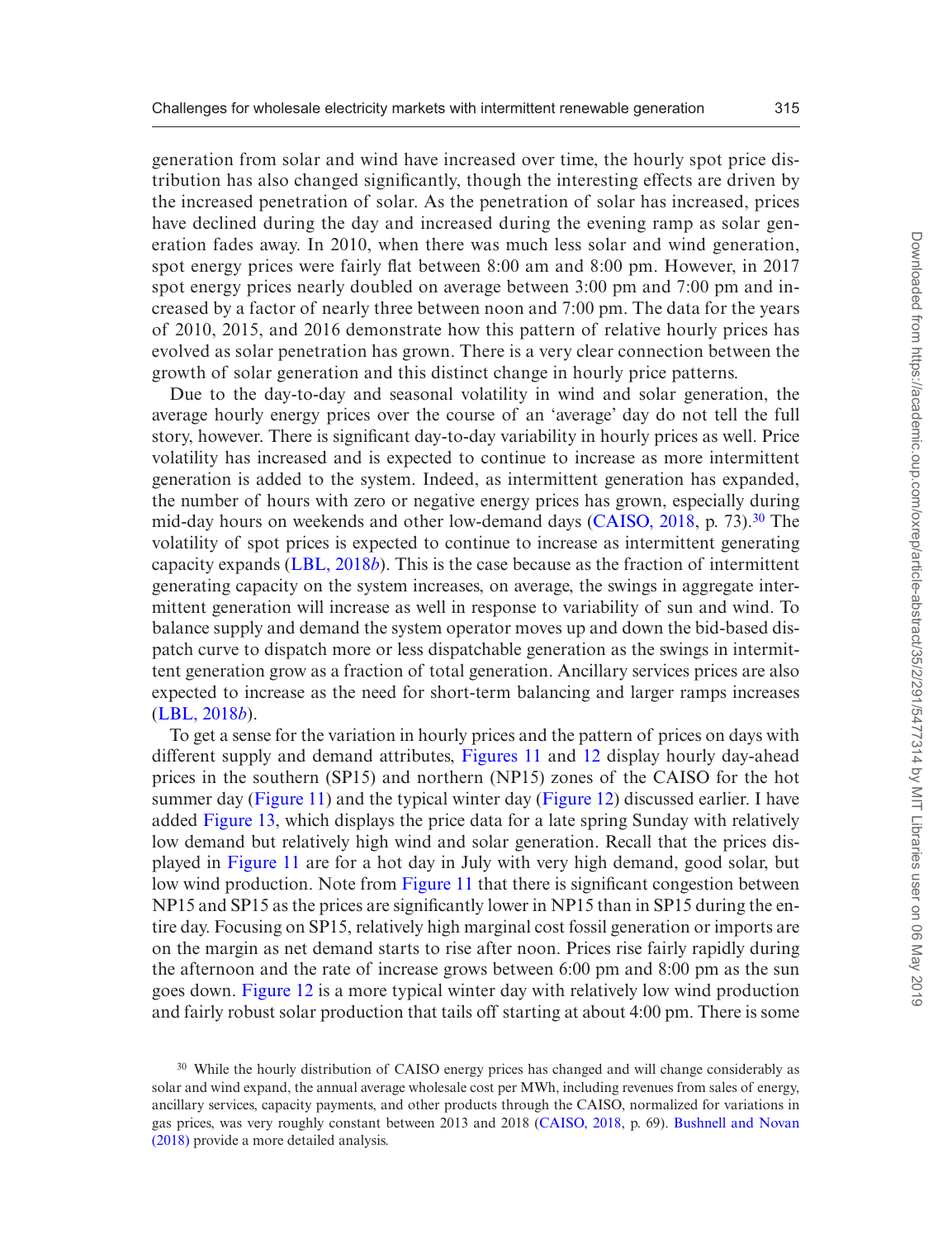

<span id="page-25-0"></span>**Figure 11:** CAISO day-ahead prices SP15 and NP15, 18 July 2018

<span id="page-25-1"></span>**Figure 12:** CAISO day-ahead prices NP15 and SP15, 7 February 2018



congestion between NP15 and SP15, though prices follow similar hourly patterns. We see that prices fall starting after 8:00 am, following the decline in net demand, as solar production increases. Prices then increase by a factor of 2.5 between 4:00 pm and 8:00 pm, before declining along with demand. Finally, [Figure 13](#page-26-0) is a late spring Sunday with relatively low demand and high levels of wind and solar generation. There is almost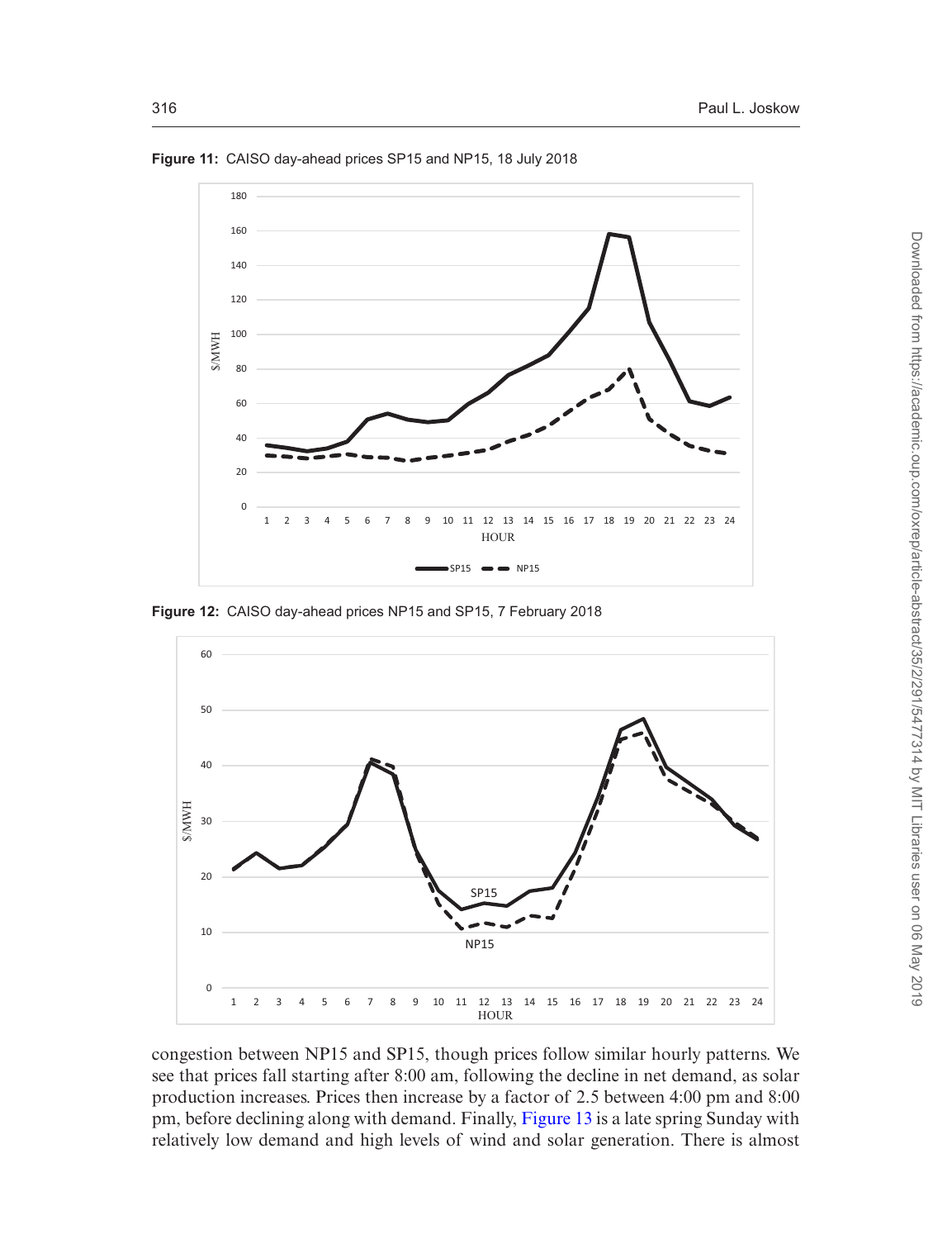

<span id="page-26-0"></span>**Figure 13:** CAISO day-ahead prices, 10 June 2018 (Sunday)

no congestion, so the prices in NG15 and SP15 are close to being equal in all hours. Between 7:00 am and 2:00 pm prices are negative or zero. Prices then rise rapidly after 2:00 pm, though solar generation peaks at 2:00 pm while wind generation increases about 25 per cent between 3:00 pm and 8:00 pm. On all 3 days we observe rapidly rising and relatively high prices late in the day as solar generation fades.

These changing price patterns affect the magnitude of the net revenues that generators can earn in the energy market. As solar generation expands, the net revenues earned during the day decline and the net revenues earned during the evening ramp increase on average. In the long run this must affect the profitability of different generating technologies (entry and exit), including fast start and highly flexible gas turbines and storage supported by revenues earned by price arbitrage (buy low and sell high) that will be required to meet the evening ramp and respond to the wide variations in wind and solar production—hourly, daily, seasonally, etc. When significant quantities of generation are partially supported by out-of-market revenues there is no reason to believe that the energy market will support an efficient equilibrium of subsidized and unsubsidized generating technologies.

#### **(ii) Effects on exit and entry**

Incumbent generators have been adversely affected by low natural gas prices, stagnant demand, and the rapid entry of wind and solar generating capacity. Stagnant demand in turn is partially affected by the growth of BTM PV installations. However, the effects of low natural gas prices *per se* have largely been realized while the effects on wholesale prices from secular expansion of intermittent generation will continue to intensify. On a national basis, a growing fraction of the existing fleet of nuclear plants, large coal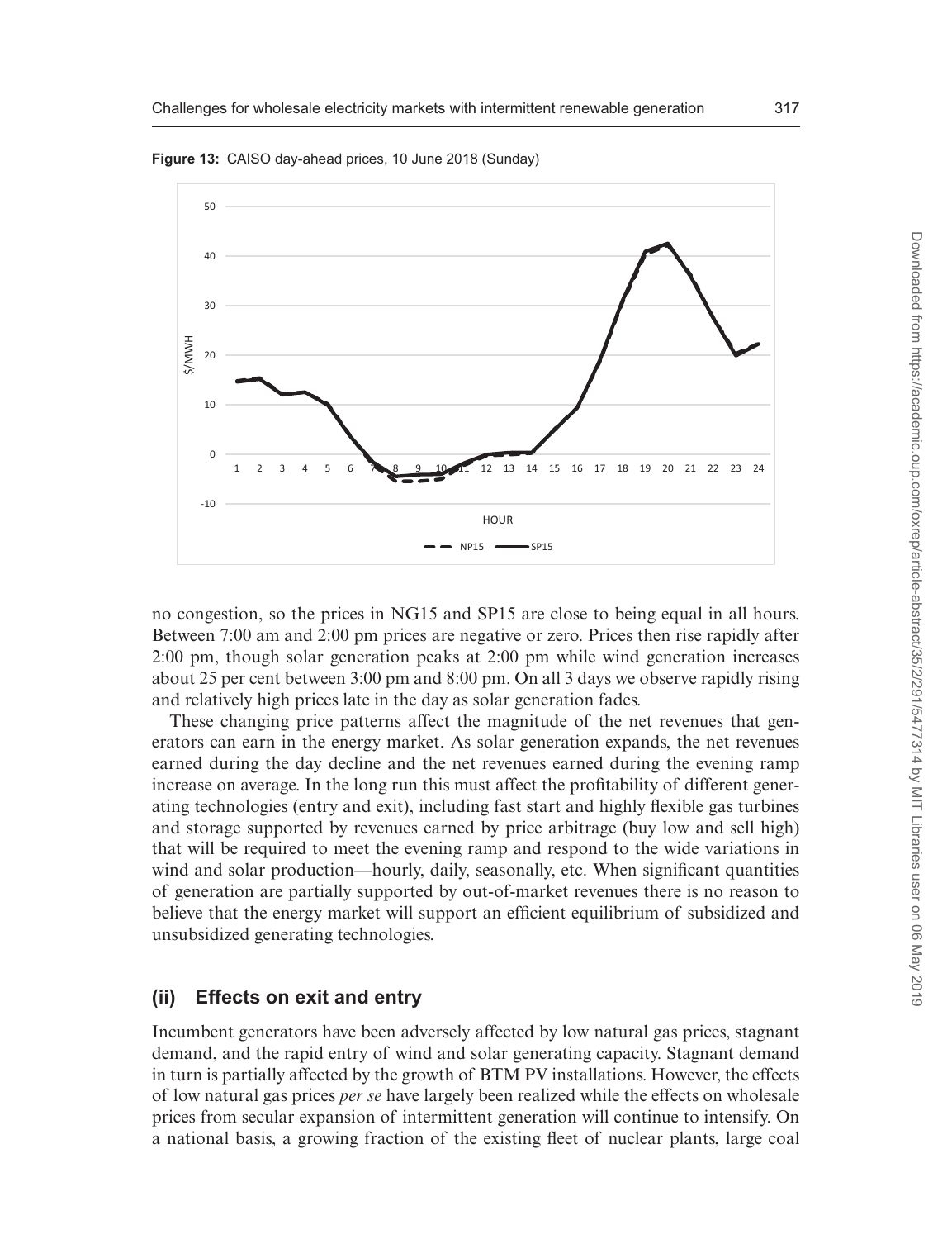plants, and older gas/oil steam generators already or will soon find continued operations unprofitable and have or will exit the market. In recent years most of generating capacity exiting the CAISO has been older oil/gas steam capacity originally constructed for base load and mid-merit operations, has relatively high heat rates and start-up costs, and can respond relatively slowly to rapid variations in dispatch needs [\(CAISO, 2018](#page-39-18), p. 15). The same is true for New England [\(ISO New England, 2018](#page-39-12)*c*, p. 151). Some older cogenerators and peakers have also retired in California [\(CPUC, 2018,](#page-39-19) pp. 44–6). There has been essentially no entry of dispatchable generation into the CAISO and only very small amounts of grid-based storage.

While there has been significant exit of incumbent dispatchable generators and relatively little entry of new dispatchable generating capacity across the country over the last few years, most of the RTO/ISOs in the US have not yet found that the retirements leave them with too little remaining dispatchable generating to manage their systems reliably. However, premature exit and inadequate entry of flexible dispatchable generation in the future is clearly of concern to system operators and regulators and they follow developments on this front closely. Resource adequacy appears to be of growing concern in California ([CAISO, 2018](#page-39-18), pp. 223–43). The CPUC is considering revising the short-term contracting requirements in its existing out-of-market 'forward' (1 year) Resource Adequacy protocols ([http://www.cpuc.ca.gov/RA/\)](http://www.cpuc.ca.gov/RA/) to require contracts for up to 5 years to ensure that retirements do not threaten reliability.<sup>31</sup> An incumbent generator with a flexible combined cycle gas turbine (CCGT) plant in California recently filed a complaint with FERC requesting that FERC order the CAISO to abandon its current short-term resource adequacy mechanism and adopt a centralized forward capacity mechanism such as those in New England, PJM, and New York[.32](#page-27-1) As already noted, both Alberta and Ontario are introducing forward capacity markets and the existing RTO/ISOs are almost constantly redesigning their capacity markets to respond to accommodate intermittent generation, subsidized generation, pay-for performance criteria, and other issues. Incentive issues associated with premature exit and closely related to incentive issues associated with entry of new generating capacity.

Accordingly, there is growing recognition that in the long run an energy-only market with price caps will not yield adequate revenue to deter premature exit of dispatchable generating capacity or attract efficient entry of new dispatchable generating capacity (or substitutes for it, like storage) that are well matched to the operating attributes of a system with intermittent generation at scale. For example, the net revenues a hypothetical new gas turbine and a hypothetical new CCGT built in the CAISO would have earned in 2016 and 2017 do not come close to covering the capital costs (carrying charges) of a new entrant ([CAISO, 2018](#page-39-18), pp. 58–65). It is also becoming clearer that capacity markets are not producing enough net revenues to deter inefficient exits and attract entry of the kinds of flexible generating capacity and, I suspect, storage, needed to balance supply and demand reliably in a system with intermittent generation at scale. Relying on special 'reliability must run' contracts (RMR) for selected generators that the system operator decides to pay is not an attractive long-term solution.

<span id="page-27-0"></span><sup>31</sup> Jeff Stanfield, S&P Global Intelligence, 22 June 2018, 20:53:55 GMT; 'Arem Suggests 3-Year Forward RA in California', *Power Markets Today,* 11 July 2018. California does not have an organized and transparent forward capacity market like New England, New York, and PJM.

<span id="page-27-1"></span><sup>32</sup> *Power Markets Toda*y, 26 June 2018.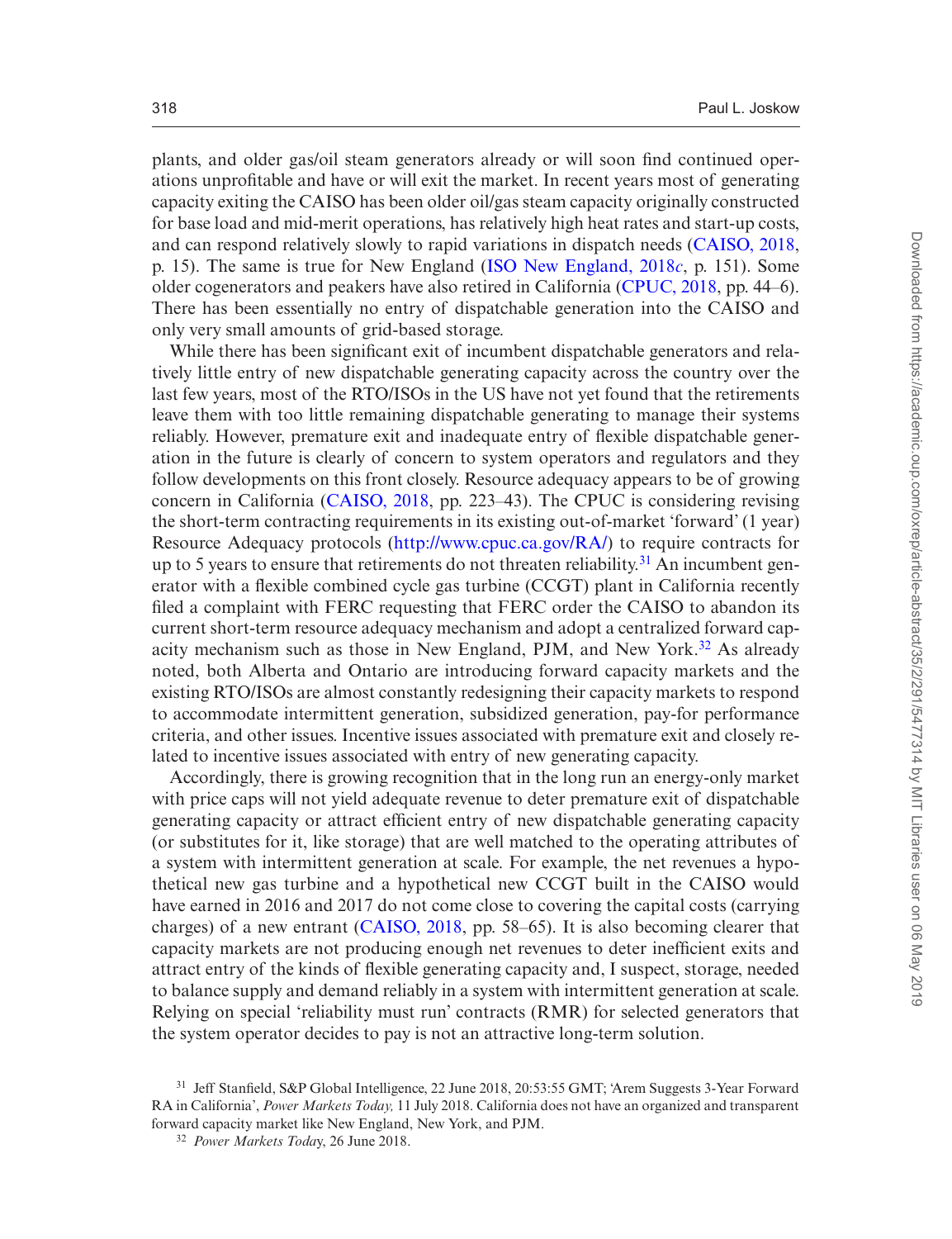We must recognize that new-entrant solar and wind generators today confront a completely different economic regime from new-entrant dispatchable generating capacity almost everywhere. The former currently have available to them federal tax subsidies, state subsidies, renewable energy portfolio mandates, tradable renewable energy credits, and benefit in some cases from mandated long-term contracts between regulated load serving entities and solar and wind generators selected through some type of competitive procurement requirements. On the other hand, existing and new entrant dispatchable generators today must rely on day-ahead, intra-day, and real time energy, ancillary service spot market revenues, plus capacity prices in markets with capacity pricing mechanisms, as counterparties generally will not enter into contracts of more than 2–3 years. Basically, the policy of incentivizing large-scale entry of intermittent solar and wind, without making necessary changes in wholesale market designs to provide better incentives for entry and exit of dispatchable generation (and storage) that is well adapted to the attributes of a system with intermittent generation at scale, has been made relatively easy so far by free riding on the declining existing stock of dispatchable generating capacity. It is not at all clear that with intermittent generation at scale, the 'standard' RTO/ISO market design can support a long-run equilibrium with the optimal quantities of intermittent and dispatchable generation.

## **VI. Wholesale market design challenges**

Let's contemplate a hypothetical wholesale power market that is 100 per cent solar and wind. The marginal cost of operating solar and wind is zero. Assume that it is an energy-only market (no capacity market) with a price cap set far below the VOLL. When the price cap is hit, demand is subject to non-price rationing at the default price cap which is far below VOLL. There is no fossil generation and no storage. A system with these attributes only has two states of nature (see [MacCormack](#page-40-10) *et al.*, [2010](#page-40-10)): one state where the price of energy is zero, and the other state where it defaults to the price cap and non-price rationing takes place. This system cannot be a long-run equilibrium unless the capital costs of intermittent generation are subsidized heavily outside the market or there are (too) many hours when the price cap is hit and demand is subject to non-price rationing—more rolling blackouts. This is the case because it is only in this state where the price cap is hit that any quasi rents are generated to cover the capital costs of the intermittent generators which provide 100 per cent of the generation by assumption. Moreover, given the variability in generation from solar and wind, and their very different generation time profiles, well more intermittent generating capacity than 100 per cent of peak demand on the grid would have to be installed to avoid many hours of non-price demand rationing. At the same time, there would be many hours when intermittent generation would have to be constrained off as intermittent supply would exceed demand leading to overgeneration. Not a pretty picture.

This thought experiment should suggest a number of things. First, a 100 per cent intermittent generation portfolio (no dispatchable generating capacity) would be very expensive absent inexpensive storage and/or demand-side adjustments that could make up for low intermittent supply levels and/or reduce demand during states of nature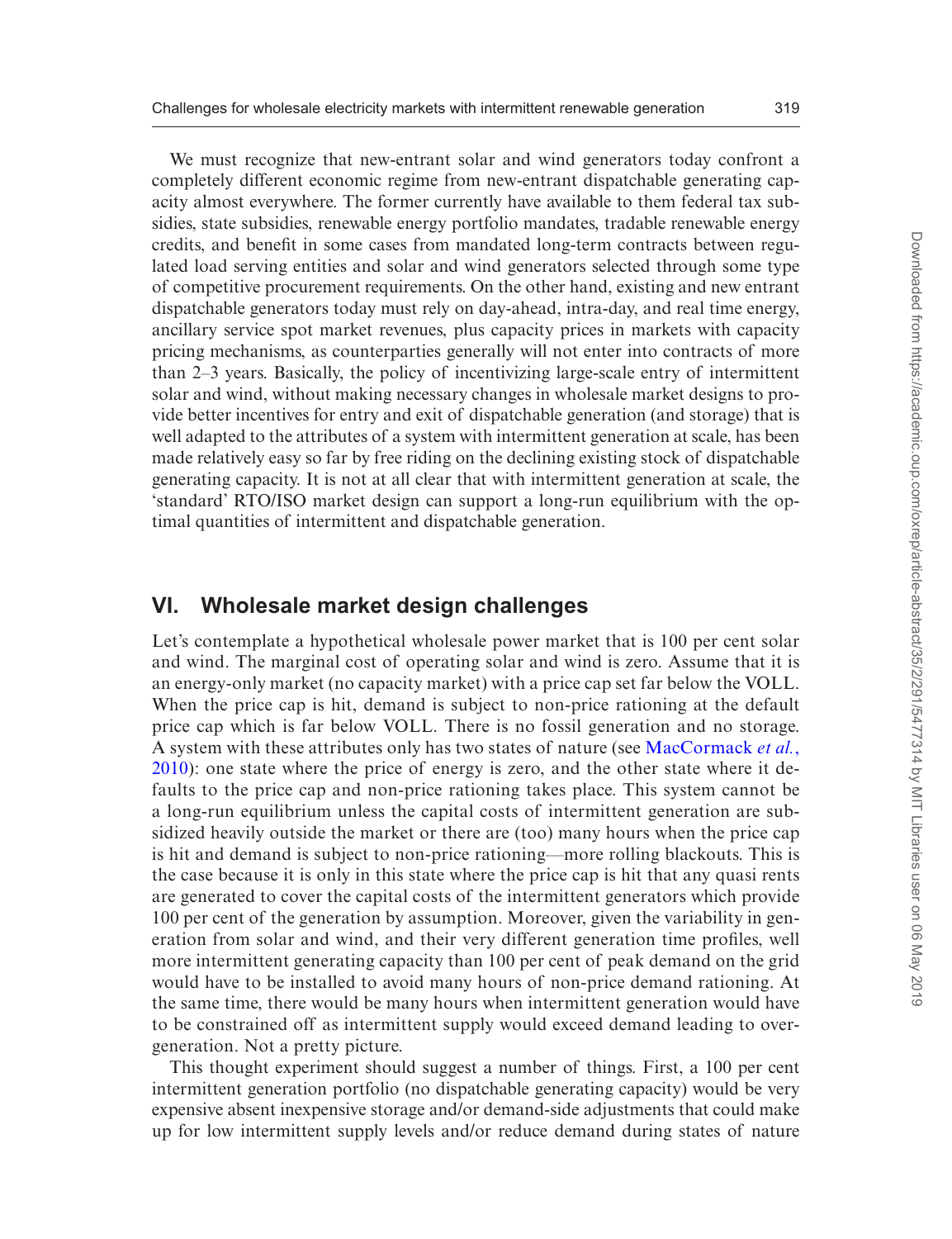when supplies from intermittent generators are low. Relying on storage and demandside responses is especially challenging because the impacts of intermittency are not just reflected in intra-day variation in solar and wind generation. Intermittency can lead to low or high production levels for multiple days and there are seasonal effects as well. Second, if we expect to rely on today's organized US wholesale markets to support aggressive de-carbonization goals met with wind and solar, then more effective scarcity pricing and/or capacity pricing mechanisms will be required to provide net revenues to deter inefficient exit and attract efficient entry.

### **(i) Market tools and technologies for adapting to large-scale intermittent generation**

As intermittent generation expands, concerns have been expressed that the almost random variability in output from intermittent generators will threaten the reliability of electric power networks whose physical infrastructure was not designed to respond to large, sudden, and only partially predictable variations in generation. The operational challenges have been recognized for years [\(MIT Energy Initiative, 2011\)](#page-40-12) and changes in system operating protocols to adapt to intermittent generation at scale have been ongoing.[33](#page-29-0) I think that it is fair to say that *if* system operators have the right tools and technologies at their disposal, they can reliably manage physically a system with a high penetration of intermittent generation. These tools involve both a compatible physical infrastructure and market mechanisms needed to support investment to create this infrastructure and to respond to new operating challenges without incurring large additional costs[.34](#page-29-1)

#### **(ii) Tinkering with the existing wholesale market designs**

An electric power system with large-scale deployment of intermittent generation with the attributes of wind and solar discussed above will need highly flexible generating capacity (and/or storage, demand-side responses—more below) with relatively low capital costs, low start-up costs, and the ability to respond rapidly to dispatch instructions. There are a number of dimensions of flexibility. There is a need for generation that can increase or decrease production very quickly to respond to the very short-term fluctuations in the output of solar and wind facilities both to supply energy to balance variable demand and to stabilize what would otherwise appear as unwanted fluctuations in frequency and voltage. Similarly, there is a need for generation (or storage) that can ramp up quickly to contribute to the large but variable ramp over 3 or 4 hours at the end of the day as the sun goes down and before demand declines later in the evening.<sup>35</sup> Products (and technologies) will be needed that can make up for low production levels

<span id="page-29-0"></span><sup>33</sup> US Energy Information Administration, 2011, [https://www.eia.gov/todayinenergy/detail.](https://www.eia.gov/todayinenergy/detail.php?id=670) [php?id=670](https://www.eia.gov/todayinenergy/detail.php?id=670); *Scientific American*, 11 March 2015; [https://blogs.scientificamerican.com/plugged-in/](https://blogs.scientificamerican.com/plugged-in/renewable-energy-intermittency-explained-challenges-solutions-and-opportunities/) [renewable-energy-intermittency-explained-challenges-solutions-and-opportunities/](https://blogs.scientificamerican.com/plugged-in/renewable-energy-intermittency-explained-challenges-solutions-and-opportunities/)

<span id="page-29-2"></span><span id="page-29-1"></span> $34$  For a very optimistic view see [Wynn \(2018\)](#page-40-13).

<sup>&</sup>lt;sup>35</sup> Evening electricity consumption will eventually get a boost as electric vehicle ownership expands, if the owners choose to charge their vehicles at night.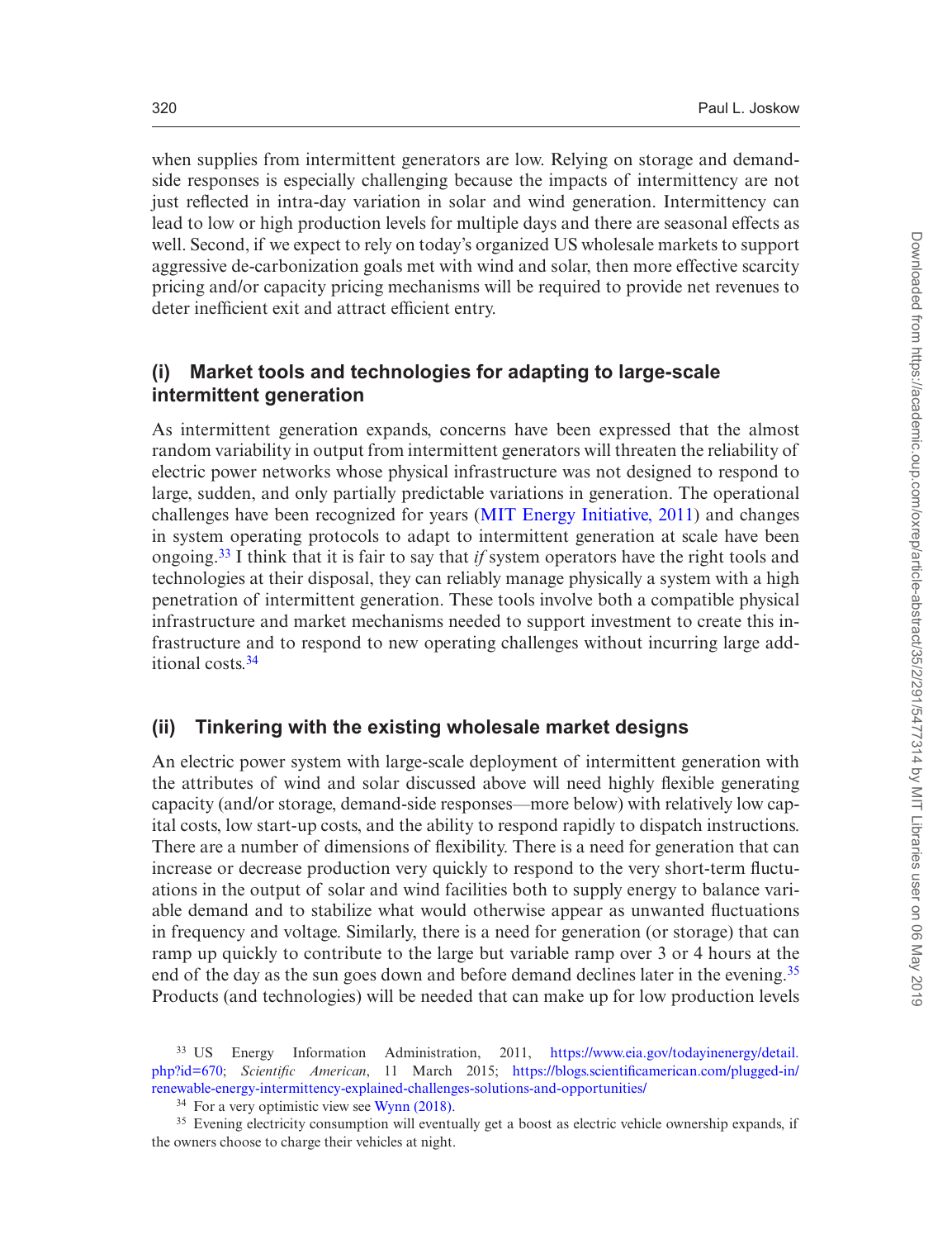that last for days, not just respond to intra-day variability, as well as responses to seasonal variability. Dispatchable gas-fuelled generators can provide these products easily if they have the proper incentives. But as we drive the system toward 100 per cent renewables, fossil-fuelled dispatchable generation will be increasingly limited. Wholesale markets will need to adapt by creating new product categories to enable system operators to schedule, dispatch, and pay for generating capacity that meets these response needs efficiently. This likely will require expanding or revamping the current scope of ancillary service products as well. Moreover, flexible generating capacity with relatively low capital costs will be favoured as dispatchable generating capacity may be called for relatively short durations when it can earn market revenues from sales of energy, absent capacity payments.

While this transition takes place it will be desirable to make efficient use of the remaining existing dispatchable generating capacity. Some of this capacity has relatively high start-up costs and will likely require that system operators develop products and payment mechanisms that guarantee that these generators will recover their start-up costs if they must start up early in the day in order to be ready to be dispatched during the evening ramp, or to respond to uncertainty about solar and wind production during the course of a day.

As discussed above, an efficient long-run equilibrium based on sales of energy at market prices cannot be achieved if wholesale markets maintain price caps that are far below VOLL without a complementary capacity adequacy and capacity market system. Capacity markets have been redesigned frequently as their imperfections have been revealed, and efficient scarcity pricing will not be feasible without reforms of retail pricing. While the ongoing refinements to capacity markets have improved their performance, they too have been based on conceptual models for electric power systems which rely primarily on dispatchable generation. But it is not at all clear how a capacity market mechanism can be implemented with intermittent generation at scale. Capacity payments are made based on performance commitments that require generators to be available to supply when the system operator determines they are needed. How would this work for intermittent generators that cannot predict whether and how much capacity will be available at a particular hour on a particular future date? If we want an efficient portfolio of intermittent and dispatchable generation, storage, etc., how do we deal with the subsidies, mandates, and contract procurement preferences given to intermittent renewable generation and storage? Can different capacity prices be paid to different technologies with different subsidy and contracting mechanisms? This would conflict with FERC's historical policy of treating all supply-side and demand-side technologies equally, though allowing for differences in generator characteristics that can be applied to all technologies (e.g. start-up costs, ramp rates, availability at time of peak system need). These issues suggest to me that it will be hard to extend today's forward capacity pricing mechanisms to a world with intermittent generation at scale.

On the other hand, there may be reasons to be more hopeful, that progress can be made with expanding the use of efficient scarcity pricing mechanisms. As I discuss presently, there are very good reasons to fully integrate retail pricing with pricing in wholesale markets, including scarcity price signals conveyed to retail consumers. The spread of smart meters makes some variation of real time retail pricing, including critical peak pricing and related variations on this theme, much more feasible than was once the case. Intermittency and volatile spot prices make variable pricing more desirable than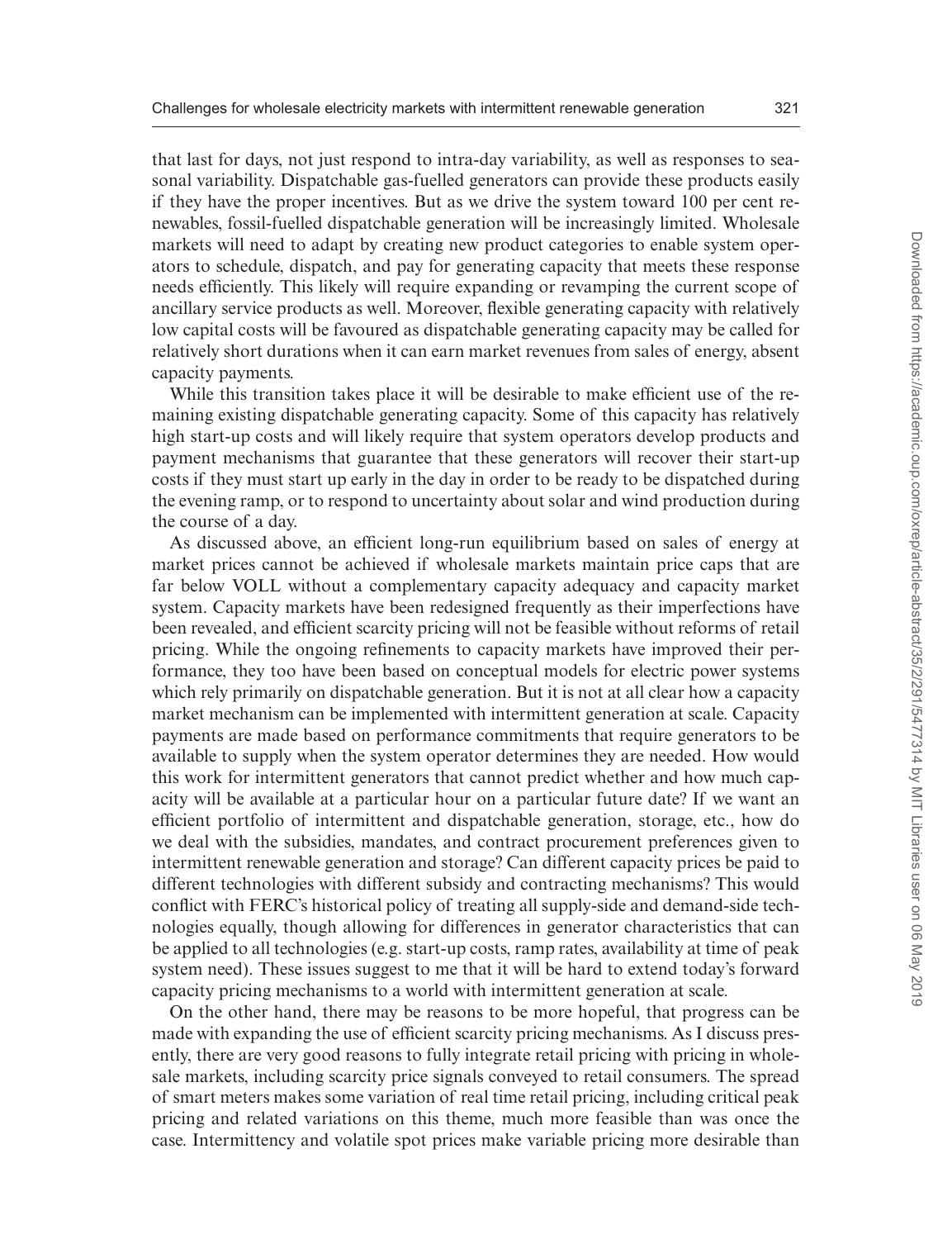it is now from an efficiency perspective as well. Integrating retail pricing with wholesale market pricing will then make it easier to represent customer demand and valuations in wholesale markets, a precondition for relying on efficient scarcity pricing to produce the quasi-rent needed to pay for investment costs. This will, of course, lead to perhaps many hours during the year when spot prices are very high and this will not be popular. But then there will also be many hours during the year when spot prices will be very low. Market power issues may also re-emerge as a concern if price caps are removed. Nevertheless, I think that more attention needs to be directed toward developing efficient scarcity pricing mechanisms. I return to variable retail pricing presently.

#### **(iii) Storage**

In most systems with goals of very high penetration of intermittent renewable generation,[36](#page-31-0) both grid-based and importantly customer-based storage are now expected to play a significant role ([Imelda](#page-39-20) *et al.*, 2018). This should not be surprising as very high solar and wind penetration goals (e.g. as part of an 80–90 per cent renewables goal) are not consistent with retaining significant dispatchable fossil generation to manage intermittency. With neither dispatchable fossil generation nor storage, it is impossible to balance supply and demand reliably with intermittent generation alone. Given the large fluctuations in day-to-day production from intermittent generation, sequential days of very low or very high production from intermittent generators, and the seasonal variations in production by these generators, longer-term as well as short-term storage options would appear to be targets of opportunity for systems with very high penetrations of intermittent generation.

Many US states and ISO/RTOs have started pilot projects to examine how storage can be integrated effectively into the grid to provide a variety of services. The Department of Energy has also supported storage R&D projects. A few US states have specified mandates and established storage expansion goals [\(GAO, 2018,](#page-39-21) pp. 36–40). There are many different storage technologies with different operating attributes, current and expected future costs, and historical operating experience being deployed or in development today[.37](#page-31-1) While storage costs have fallen in the last decade [\(Schmidt](#page-40-14) *et al.*, 2017), they remain high compared to modern simple-cycle gas turbines providing similar services.<sup>38</sup> However, the combination of significant  $R&D$ , manufacturing and installation experience, and mandated long-term contracts with distribution utilities, costs are likely to fall further ([McKinsey & Company, 2018](#page-40-15)).

As of March 2018, the US had about 25 GW of grid-based storage.<sup>39</sup> However, about 95 per cent of the existing storage capacity is conventional hydroelectric pumped storage. The rest is divided between batteries (733 MW), thermal storage (669 MW),

<sup>&</sup>lt;sup>36</sup> If the goal is 100 per cent renewables, as a practical matter dispatchable storage must play a large role in balancing the system.

<span id="page-31-1"></span><span id="page-31-0"></span><sup>37</sup> [https://www.eia.gov/todayinenergy/detail.php?id=4310;](https://www.eia.gov/todayinenergy/detail.php?id=4310) [GAO 2018](#page-39-21).

<span id="page-31-3"></span><span id="page-31-2"></span><sup>&</sup>lt;sup>38</sup> Of course, this comparative cost analysis may not matter if the mandate is for 100 per cent renewables.

<sup>39</sup> <https://www.epa.gov/energy/electricity-storage#storage>The US also has about 80GW of conventional hydroelectric capacity. Most of this capacity is potential energy storage capacity. While there is no expectation that conventional hydroelectric capacity will increase significantly in the future, this capacity can be used differently from the way it has been used in the past and help to manage intermittency.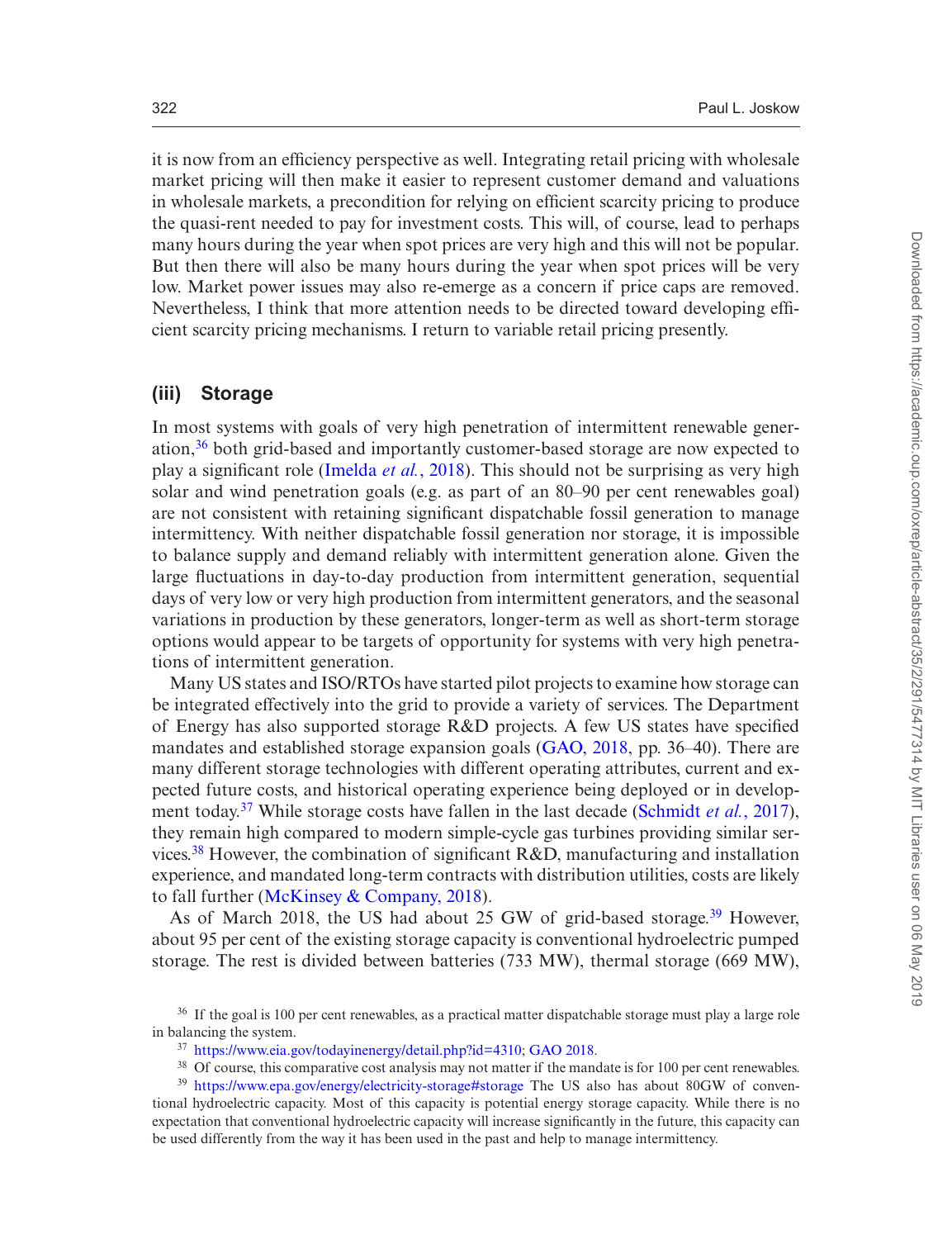compressed air (114 MW), and flywheels (58 MW). About 75 per cent of the storage under development is also pumped storage, with batteries accounting for most of the rest [\(GAO, 2018](#page-39-21), p. 10). While a lot of popular discussion has focused on lithium-ion batteries because of their use in electric vehicles, e.g. the Tesla Power-Wall for customer use, and the 100 MW/126MWh Tesla battery installed in South Australia, there are many different types of batteries with different chemistries and operating characteristics that may be promising. Most are experimental at this point and wide-scale deployment faces economic challenges and uncertainties [\(GAO, 2018,](#page-39-21) pp. 21–8), though the costs of some battery storage technologies are falling rapidly ([McKinsey & Company,](#page-40-15) [2018\)](#page-40-15). BTM storage, typically integrated with a BTM PV system today, is relatively small, less than 5,000 MW nationally at the end of 2017, but growing rapidly [\(Smart](#page-40-16) [Electric Power Alliance, 2018](#page-40-16)*a*).

Economists tend to think of energy storage as a type of generating plant that buys energy when prices are low and then sells it when prices are high, effectively moving electricity generated in one period to a later period of time. For example, an energy storage device in California could buy power during the day when prices are low (see [Figure 10\)](#page-23-1), store the energy, and then sell it during the evening ramp when prices are high. Or in regions where there is a lot of wind generation at night when demand is low and prices are zero or negative, the storage device could buy power at night and sell it during the day to provide energy, ancillary services, and capacity (see [Figure 12\)](#page-25-1). This is exactly how conventional pumped storage is often used, though pumped storage use has become more sophisticated with the development of competitive wholesale markets and provides various ancillary services and capacity [\(Brattle Group, 2018\)](#page-39-22). Depending on the technology, this price arbitrage process can take place several times during a day, release energy for short or long periods of time, or store energy for multiple days and release it gradually when prices are highest. In the 'energy arbitrage' scenario, the capital and operating costs of the storage devices are then recovered through the net revenues produced by the low/high price spreads. An efficient scarcity pricing mechanism is also likely to be better matched to storage that earns revenues from price arbitrage opportunities than would be a capacity pricing mechanism. The ultimate questions, though, are whether revenues from price arbitrage can support investment in storage at scale and whether storage is more economical than quick-start flexible combustion turbines that use natural gas.

In practice, energy storage is more complicated than simply taking advantage of price variability and associated price arbitrage and associated time shifting of supply in the energy market. This is the case because storage can provide multiple services ([GAO,](#page-39-21) [2018,](#page-39-21) pp. 16–21). In addition to responding to opportunities to move energy from one period to another stimulated by price arbitrage opportunities, storage can provide peaking capacity to meet reliability standards, frequency regulation, and other ancillary services, defer transmission and distribution network investments, provide emergency back-up power, and other services. Thus, there are multiple potential revenue streams and it is the sum of these revenue streams that will determine whether or not specific storage devices are profitable. Most of the *ex ante* simulations and historical case studies of pilot projects that have been completed indicate that the net revenues from energy price arbitrage are today a relatively small fraction of the revenues/benefits produced by these projects and that net revenues earned from sales of energy, capacity, and ancillary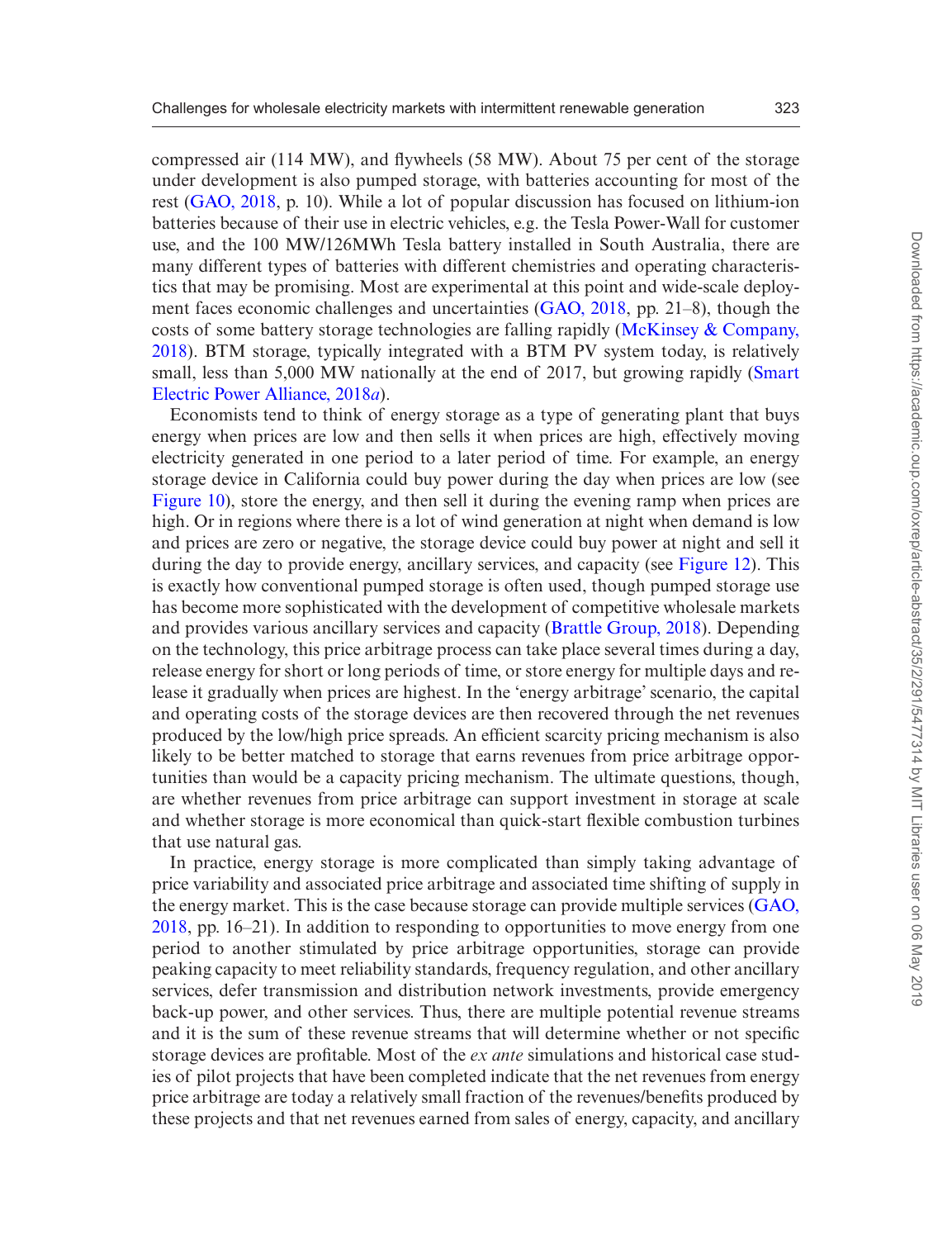services based on price arbitrage opportunities have not been sufficient on their own to attract investment [\(Pacific Power, 2018](#page-40-17); [Sidhu](#page-40-18) *et al.*, 2018).[40](#page-33-0)

The hybrid nature of storage services $41$  raises questions about the economic and regulatory model that will govern the entry of storage into the system. While there may be traditional market entry of storage based on price arbitrage opportunities alone in the future, reflecting similar economic considerations as the competitive entry of generating capacity (energy sales and capacity prices), transmission and distribution deferral benefits complicate things as transmission and distribution deferral opportunities are typically location specific and, until recently, undertaken by the transmission or distribution grid owner as a regulated investment. FERC Order 1000 has required RTO/ISOs to use a competitive bidding process for certain transmission investments, though the experience is still limited ([FERC, 2017](#page-39-23)).

One approach to recognizing the multiple revenue streams associated with projects that are anticipated to be a mix of traditionally competitive services (energy, capacity, ancillary services) and traditionally regulated grid deferral and other especially distribution grid-based services which are also location specific, is a hybrid model for these projects which mixes 'competition for the market' with 'competition in the market'. Very simply, as a response to the open transmission planning process required by FERC Order 1000, the RTO/ISOs would either identify a transmission network 'problem' that needs to be resolved, or identify specific grid enhancement projects, including their views on storage options[.42](#page-33-2) The system operator would then conduct an auction for grid investment deferral alternatives (which could be storage, generation, demandside actions) and choose the least-cost options that can defer the grid investment at a cost lower than the base case grid investment. A winning storage bidder would likely also make sales of energy, capacity, and ancillary services in the wholesale market and would reflect the present value of these revenues in its bid. FERC Order 1000 effectively requires this type of planning and competitive procurement approach for transmission network investments that seek to recover revenues through RTO/ISO regional cost allocation. This approach would also be compatible with the increasing reliance on mandates, long-term contracts, and competitive procurement by load serving entities for wind and solar. One potentially controversial detail will be whether or not the grid owner can participate in the auction for deferral investments in storage.

<span id="page-33-0"></span><sup>40</sup> Of course, energy price arbitrage could generate more revenues to cover capital and operating costs as the stock of intermittent generation expands significantly. Focusing only on solar as an example, as solar capacity grows, wholesale prices during the day will fall. Prices during the early evening ramp should also rise as unprofitable fossil generation exits. How high prices will be allowed to rise will depend on the evolution of capacity markets and scarcity pricing. And the size of the associated price spread is the \$64,000 question regarding the ability of the basic ISO/RTO market design to support efficient investment in storage.

<span id="page-33-1"></span><sup>41</sup> Hybrid in the sense that storage can supply both competitive energy and ancillary market services and regulated distribution and transmission services.

<span id="page-33-2"></span><sup>42</sup> According to FERC staff (2017), RTO/ISOs have adopted too general models to meet Order 1000's open planning and competitive procurement requirements. One model is called the 'sponsored model'. Under this model the RTO/ISO's open planning process results in a set of specific proposed projects. Incumbent and non-incumbent transmission developers then compete to be selected to develop these projects. The second model is called the 'competitive procurement' model. Here, the RTO/ISO identifies transmission upgrade 'needs'. Incumbent and non-incumbent transmission developers then compete to provide solutions to these needs. See [FERC \(2017\).](#page-39-23)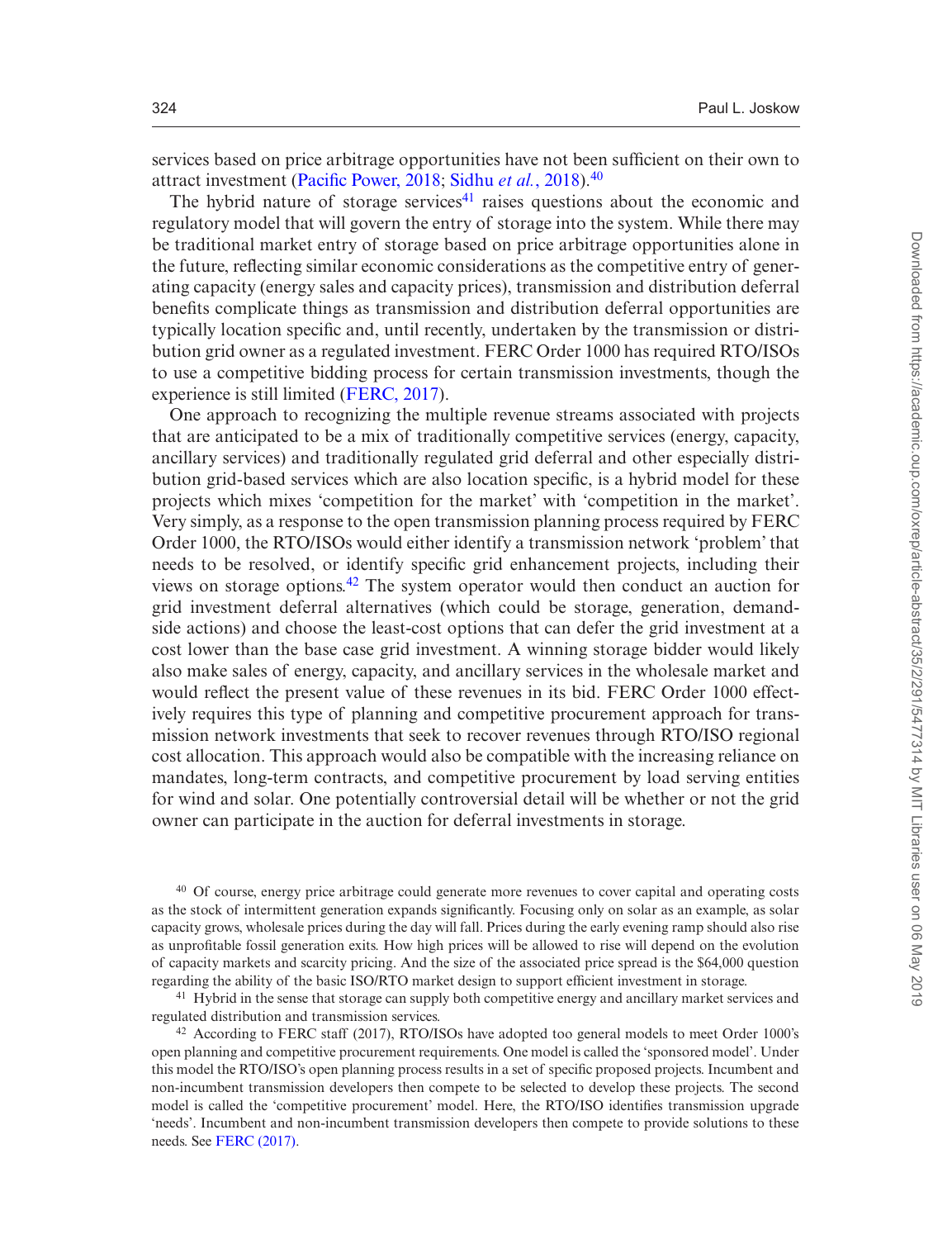Federal and state regulators have begun to work diligently to develop market and regulatory protocols to remove market barriers to the entry of storage. In February 2018 FERC issued a final rule (Order 841) requiring RTO/ISOs to develop rules that remove barriers to the economical entry of storage facilities into their markets.<sup>43</sup> There are many questions that need to be addressed, from interconnection rules, to the terms and conditions of participation in energy and ancillary services markets, to the treatment of storage as a capacity resource eligible for capacity payments. State regulators, the Department of Energy, and the RTO/ISOs have also adopted a number of policies, pilot programmes, and mandates to facilitate the entry of more storage capacity ([GAO,](#page-39-21) [2018,](#page-39-21) pp. 26–33; [North Carolina Clean Energy Center, 2018,](#page-40-19) pp. 11–13). Many of these projects rely on procurement through competitive bidding to win long-term power purchase agreements (PPAs) designed for storage, whose costs are included in regulated transmission and distribution (T&D) rates.<sup>44</sup> Or new storage facilities may be owned by the local T&D utility, included in its rate base and passed on to customers through regulated rates. All things considered, storage represents a promising response to intermittency and its market impacts, but in the end its viability will depend on the cost of storage and the revenues that storage can generate from wholesale markets.

#### **(iv) Dynamic pricing and an active demand side**

Finally, I want to turn to the demand side. At least in theory, conveying real time wholesale price signals to retail customers would be efficient in the long run ([Borenstein,](#page-39-24) [2005\)](#page-39-24). Despite the spread of smart meters, most residential and commercial customers are still charged for electricity based on per KWh rates that do not vary from one hour to the next. In short, they are disconnected from price variations in the wholesale markets. As a result, retail customers have poor incentives to take efficient demand-side actions reflecting the changing distribution of spot prices and the increased volatility in these prices. Let me offer two prominent examples of the costs of this failure to connect retail prices with wholesale prices. There are significant potential storage opportunities at the (retail) customer level. These include battery storage, storage cooling, and storage water heating ([Imelda](#page-39-20) *et al.*, 2018), in addition to increased opportunities to time shift the use of traditional appliances, especially as smart internet-enabled appliances become more common. With flat KWh retail rates and net metering, there is no incentive to seek out these opportunities, even though the daily pattern of spot wholesale prices and the volatility in these prices (and associated short-run marginal costs) may make such price-responsive actions efficient responses to the effects of intermittent generation on wholesale price levels.

Indeed, the price variations created by intermittent generation at scale significantly increases the welfare gains from dynamic pricing compared to flat per KWh rates. The simulation results report by [Imelda](#page-39-20) *et al.* (2018) for a 100 per cent renewable (mostly

<span id="page-34-0"></span><sup>43</sup> *Electric Storage Participation in Markets Operated by Regional Transmission Organizations and Independent System Operators* 18 CFR 35, Federal Register, 83 (44), 6 March 2018, effective 4 June 2018.

<span id="page-34-1"></span><sup>44</sup> For example, on 29 June, 2018 Vistra Energy announced that it had entered into a 20-year contract with PG&E for a 300MW/1,200MWh (4-hour) battery storage project subject to approval of the CPUC. [https://](https://investor.vistraenergy.com/investor-relations/news/press-release-details/2018/Vistra-Energy-to-Develop-300-Megawatt-Battery-Storage-Project-in-California/default.aspx) [investor.vistraenergy.com/investor-relations/news/press-release-details/2018/Vistra-Energy-to-Develop-300-](https://investor.vistraenergy.com/investor-relations/news/press-release-details/2018/Vistra-Energy-to-Develop-300-Megawatt-Battery-Storage-Project-in-California/default.aspx) [Megawatt-Battery-Storage-Project-in-California/default.aspx](https://investor.vistraenergy.com/investor-relations/news/press-release-details/2018/Vistra-Energy-to-Develop-300-Megawatt-Battery-Storage-Project-in-California/default.aspx)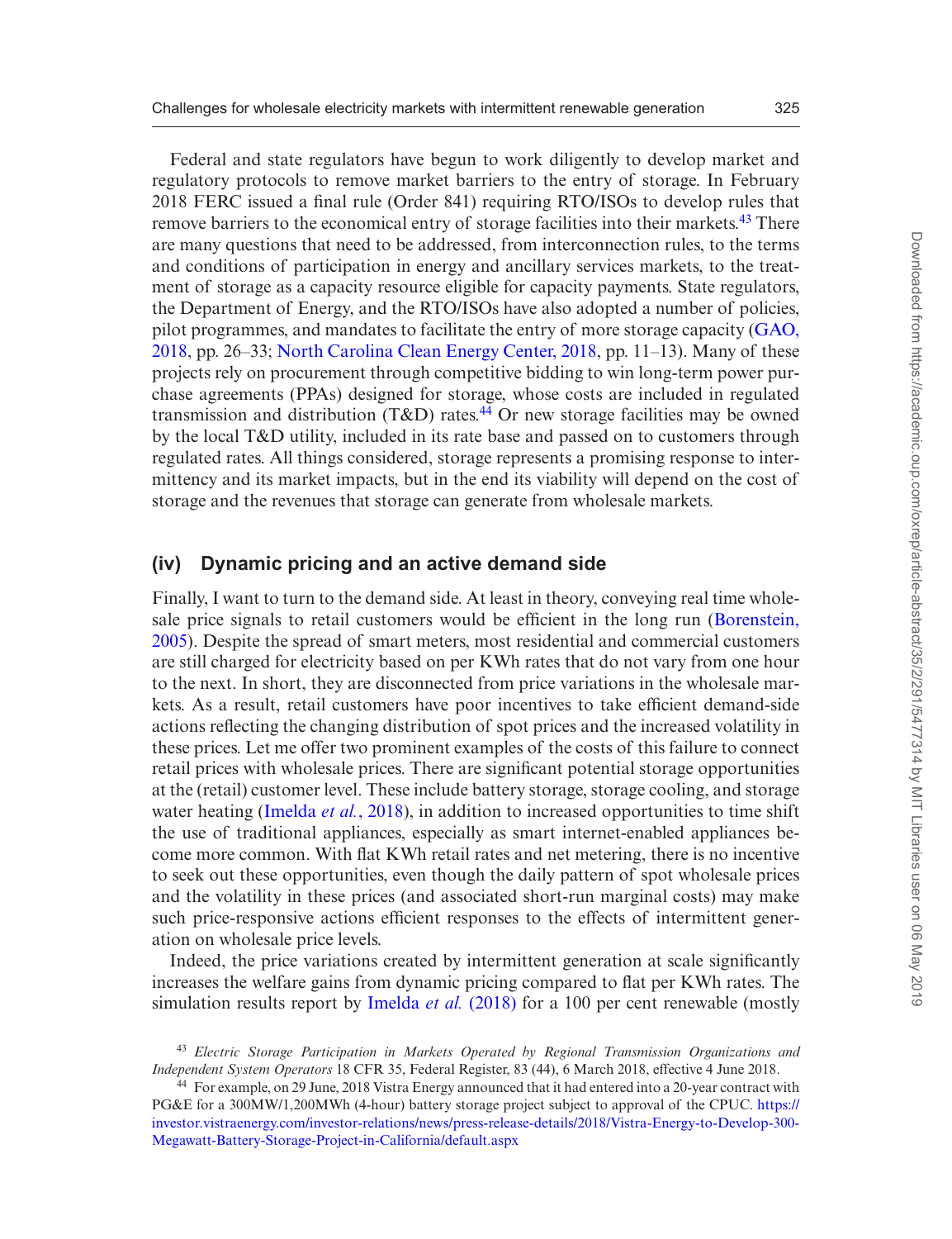intermittent generation) system in Hawaii are instructive. They find that dynamic pricing yields only a modest gain in fossil-fuel dominated power systems—2.4–4.6 per cent of expenditures. However, in a system that is heavily dependent on intermittent renewable generation, the savings from dynamic pricing increase significantly—an 8.5–24.3 per cent welfare gain. This makes intuitive sense. In a system where the short-run marginal cost of generation fluctuates a lot from hour to hour and day to day, the welfare cost of flat per KWh rates is much higher than in a system where the short-run marginal cost of production does not vary very much. This is the case because with flat retail prices the average gap between retail price and marginal generation cost is much larger in a system with widely time-varying short-run marginal costs than in a system where shortrun marginal costs do not vary very much. In their analysis, Imelda *et al*. find that the demand-side responses induced by variable prices reflecting intermittency and associated variations in spot prices and short-run marginal costs significantly reduce the costs of meeting a 100 per cent renewables goal. Of course, the benefits depend heavily on the assumptions about consumers' demand elasticities and, more generally, their attention to and responsiveness to variable pricing.

A second example is the positioning of rooftop PV systems. We have seen above (consider the pattern of hourly wholesale prices for 2017 displayed in [Figure 10\)](#page-23-1), that on average the diffusion of grid-based solar reduces net demand on grid-based dispatchable resources during the day when the sun shines, leading to lower spot energy prices during the day. As the day proceeds after peak insolation, the sun moves west and solar production declines until the sun sets and solar production drops to zero. Towards the end of the day, as the sunshine fades, the net demand for dispatchable generation increases sharply and spot prices increase as well. Some utility-scale solar farms install tracking equipment that allows the solar panels to move from east to west during the day to produce more electricity later in the day when prices are high. Extending generation to later in the day thus increases their revenues. However, the equipment that allows large solar farms to move the direction towards which the solar panels point over the course of a day and from season to season is expensive and incurs high maintenance costs. It is too expensive for a typical rooftop PV system, so these systems must be oriented in a fixed direction. Without variable retail pricing that reflects the higher value of energy late in the day as the sun fades, rooftop PV facilities will be positioned to maximize total generation rather than to maximize the social value, potentially more profitable generation, since the benefit to them is driven by a flat per KWh rate rather than the prospect of increasing revenues by producing more later in the day when prices are high. As a result, rooftop PV facilities usually point straight south if the contours of the roof make this possible. However, if the rooftop PV facilities were positioned to point further west, they would produce more later in the day when prices are higher but produce less in total during the day (see [Brown and O'Sullivan \(2018\)](#page-39-25) for a detailed analysis). With dynamic pricing that reflects wholesale price levels they would have an incentive to reorient their PV facilities further to the west to capture the higher prices, reduce the end-of-day ramp, and lead to lower equilibrium prices as the sun fades.<sup>[45](#page-35-0)</sup>

<span id="page-35-0"></span><sup>45</sup> We don't have to wait for real time pricing to improve incentives to install PV facilities that point further west. The BTM subsidy structure could give higher subsidies for BTM facilities that choose a more efficient orientation. Or a simple time-of-day pricing mechanism that has higher prices during, say, the 3:00 pm to 9:00 pm period would provide better incentives.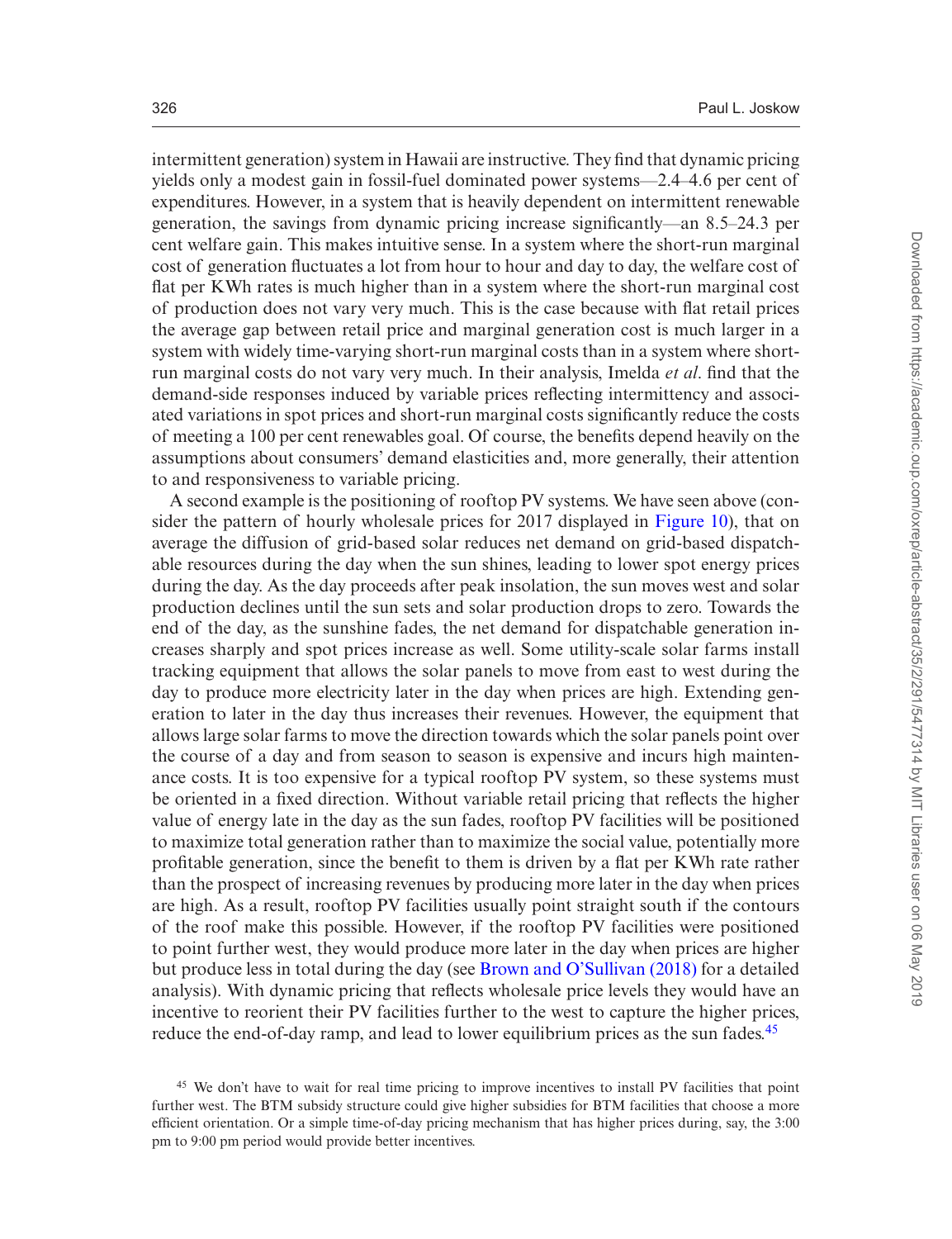I recognize that the responsiveness of retail consumers to variable pricing in particular, and to marginal rather than average prices in general, has been questioned ([Ito, 2014\)](#page-39-26). However, I think that the bulk of the evidence drawn from variable pricing experiments, including critical peak pricing and other variations on the real time pricing theme, supports the view that consumers are responsive to price variations ([Alcott, 2011](#page-38-0); [Wolak, 2011,](#page-40-20) [2018](#page-40-1)*b*; [Faruqui, 2016;](#page-39-27) [Anderson](#page-38-1) *et al.*, 2017). Of course the responsiveness observed varies from study to study and may not be as large as is expected. However, this is not surprising. The experiments have different designs, different levels of price variability, different durations, and different promotion and customer education components. On balance, I believe that these experiments underestimate long-run consumer responsiveness. This is the case because (*a*) consumers will not invest in appliances and equipment that will allow them more easily to respond to dynamic prices if the dynamic pricing mechanism they are given is only temporary, (*b*) smart appliances, equipment, and control mechanisms are still at an early stage of development and diffusion, (*c*) energy service companies and equipment suppliers do not have incentives to invest heavily in marketing and promotion if the experiment is temporary, and (*d*) the experiments do not take advantage of the potential power of retail competition and the demand response services that they can provide. I do not anticipate that consumers will sit around watching their meters and turn their heating, ventilating, and air conditioning (HVAC) equipment on and off in response to dynamic prices. I do expect that, for example, rooftop PV installers will orient facilities to take better advantage of higher evening prices. I also expect that competitive retail suppliers will begin to offer demand management products in response to variable pricing that trade the right to partially control the customer's consumption during high-price hours for a more stable partially hedged retail price structure provided to these customers. The retailer now takes on the bulk of the dynamic price risk in return for rights to partially control its customer's consumption when prices are high. The demand-side bidding programmes that RTO/ISOs now have are compatible with this vision. And some utilities have had air-conditioner and water-heater cycling programmes for many years. The customer agrees to allow the utility to cycle her air conditioner a maximum number of times during scarcity conditions and gets a discount for doing so. These programmes are popular. About 4m customers are enrolled in air conditional switch programmes, 1.2m customers in water heater switch programmes, and nearly 1.4m in thermostat control programmes. These programmes are taking advantage of smart meters and remote control capabilities made possible by internetenabled thermostats and appliances. Participation in these programmes is growing. Variable pricing will give competitive retail supply companies the incentives to offerservices of this type. While much attention has focused on price responsiveness by residential customers, we should not forget that commercial and industrial consumers account for about 65 per cent of consumption. [\(Smart Electric Power](#page-40-21) [Alliance, 2018](#page-40-21)*b*).

It is clear to me that one of the challenges for markets with very high penetration of intermittent generation is to better integrate the demand side with spot wholesale market pricing through the introduction of real time pricing (variable pricing) and related demand control mechanisms.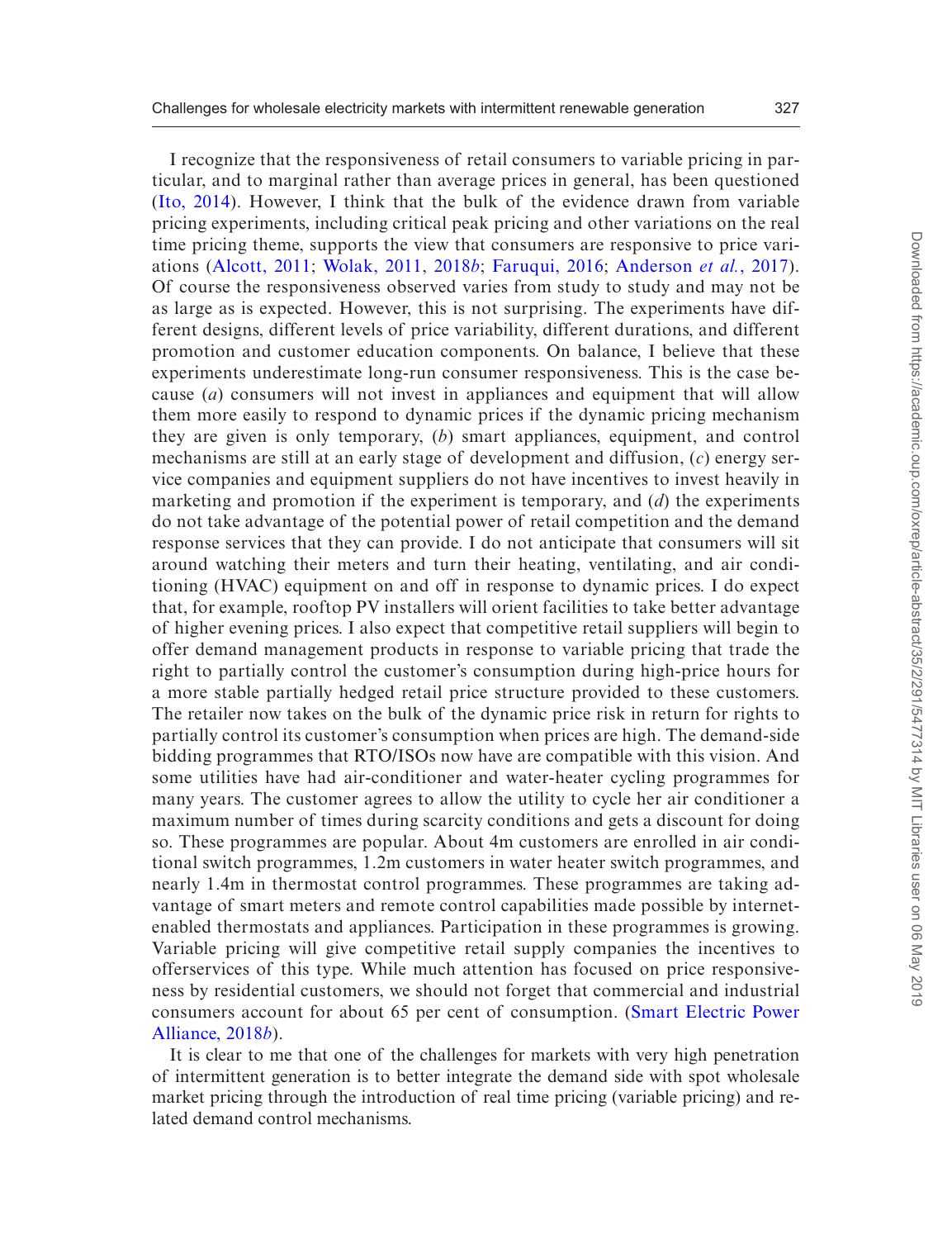#### **(v) Partial re-integration through government mandates, competitive procurement, and long-term contracts**

Tinkering with existing wholesale market designs in these ways may not, in the end, be a successful programme for efficiently integrating intermittent renewable energy at scale into the system. We need to recognize that the attributes of the electricity market liberalization initiatives that have taken place in the last 25 years or so are being threatened, not by the entry of intermittent generation at scale *per se*, but rather by the public policies that are trying to force systems to have very high penetrations of intermittent renewable energy, whether or not this is economical based on market prices. Subsidies for renewables, renewable energy mandates and portfolio standards, mandates that require retail suppliers to enter into long-term contracts with renewable suppliers through competitive procurement, etc., have replaced the decentralized market incentives for entry and exit upon which the restructuring and wholesale market designs developed over the last 20 years have been based.

Of course, I recognize why policy-makers may turn to generation portfolio standards, subsidies, and long-term contracting obligations. They want to decarbonize the electric power sector as part of a broader programme to mitigate carbon emissions in response to climate change. First best instruments, like emissions pricing, with prices set at appropriate levels, are not available. If they were available, many policy-makers would probably be reluctant to rely on them fully anyway. However, the subsidies, mandates, and selective long-term contracts have consequences, and these consequences need to be recognized and adaptations made to accommodate them.

Is it reasonable to expect that we can rely, on the one hand, on central planning for renewables, and associated mandates, subsidies, and long-term contracting with load-serving entities, and, on the other hand, on enhancements to the existing energy, ancillary services, capacity market, and perhaps expanded scarcity pricing to govern operations, entry, and exit for the 'residual' market? Can this bifurcated approach to wholesale markets be successful in retaining and attracting the kind of flexible dispatchable generation and storage needed to manage a system with a high level of intermittent generation efficiently? If the result is that exit of existing dispatchable generation and limited entry of new flexible dispatchable generation and storage with equivalent capabilities leads to operating problems or a large number of hours where non-price (or very high price) rationing is required to maintain reliability, there will be pressure to introduce mandates for the procurement of dispatchable generation and storage as well.

Accordingly, I can see the present system changing in a way that separates investment/procurement of new generation and storage facilities of all kinds and retention of incumbent generators deemed essential to manage intermittency, from the short-term markets that 'dispatch' these facilities economically. For example, the regulator might adopt a goal of having a system that is 80 per cent renewable and a 'residual' mix of dispatchable generation and storage that planners determine efficiently manages the resulting intermittency. The regulator could then force the regulated T&D owners to obey the policy by ordering regulated retail suppliers and grid owners to enter into long-term contracts to attract new generating and storage facilities to match the 80 per cent renewable goal, as well as the residual dispatchable and storage facilities needed to meet system reliability criteria, by using some type of competitive long-term PPA-based procurement mechanisms. The wholesale market as we now know it would then only be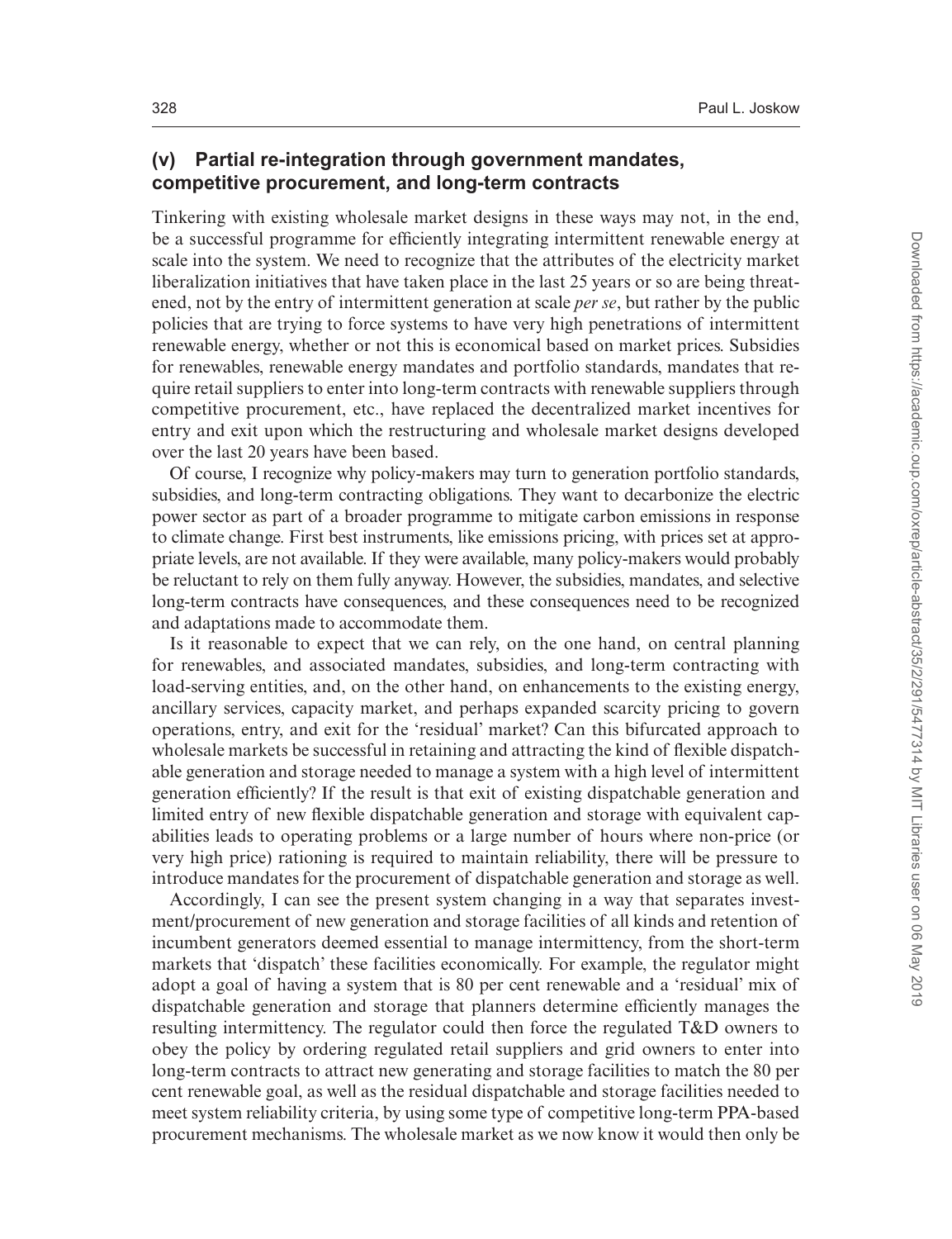a short-term energy dispatch and balancing market that would try to produce efficient spot prices but would not be relied upon to provide all of the incentives for investment or retention of dispatchable generating and storage facilities. Any net revenues potential new generators expect to earn in the energy and ancillary services market would be reflected in bids made into the long-term procurement auction. We may be well down the path in this transition to a very different kind of wholesale market structure. In Europe, there appears to be a much clearer recognition that wholesale markets for long-term procurement and short-term operations have become separated, that this needs to be recognized, and that more efficient wholesale market designs for both market segments should be pursued [\(Grubb and Newbery, 2018](#page-39-28); [Newbery](#page-40-22) *et al.*, 2018).

## **VII. Conclusions**

Policies aimed at rapid de-carbonization of the electricity sector by aggressively expanding the penetration of wind and solar generation have significant implications for the performance of wholesale electricity markets. The combination of intermittency, near zero marginal operating costs, imperfections in capacity and scarcity pricing mechanisms, and the reliance on out-of-market revenues to provide financial support to wind and solar generation, raise important questions about the continued reliance on market incentives to support efficient operations and to provide adequate revenue support to retain existing generators that are needed to balance the system, to attract entry of new flexible generators and storage. I do not believe that 'fiddling' with existing market designs will deal adequately with all of these challenges. I do believe that market design reforms can work to align incentives with operating challenges. The development of new products that better reflect operating needs with intermittent generation at scale is an important goal. So too is better linkage of spot prices in the wholesale market with retail prices seen by end-use customers. However, I am not optimistic about the prospects for reforming capacity pricing and scarcity pricing mechanisms with minor modifications to existing mechanisms. The continued reliance on subsidies, resource mandates, mandated long-term contracts, etc. for intermittent generation is simply incompatible with relying on markets for the rest of the supply portfolio. The mandates, subsidies, and contracting obligations will just spread as the market fails to deliver adequate retention and entry of generating capacity and storage needed to manage intermittency. We might as well face this sooner rather than later. This requires developing a separate market for long-term contracts that is compatible with attracting investment consistent with the integrated resource portfolios that are increasingly being defined by government policy-makers rather than market incentives. Once in the market, these resources would operate based on market incentives in reformed hourly and real time energy and ancillary services markets.

## **References**

- <span id="page-38-0"></span>Alcott, H. (2011), 'Rethinking Real-time Electricity Pricing', Resources and Energy Economics, **33**, 840–22.
- <span id="page-38-1"></span>Anderson, L., *et al*. (2017), 'Using Real-time Pricing and Information Provision to Shift Intra-day Consumption: Evidence from Denmark'*,* manuscript, 14 February.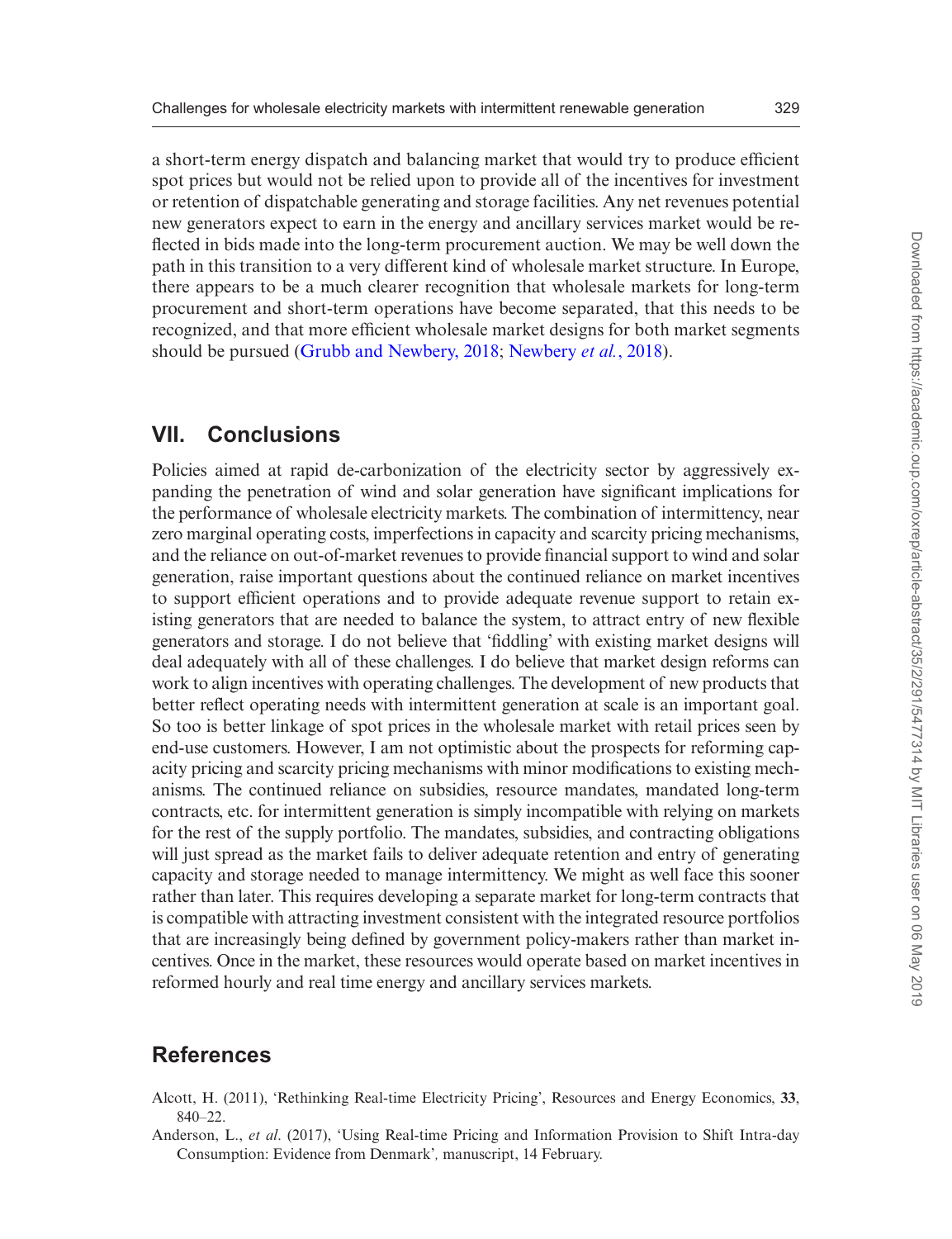- <span id="page-39-5"></span>Boiteux, M. (1951), 'La Tarification au coȗt marginal et les Demand Aléatiores', *Cahiers Seminaire d'Econométrie*, **1**, 56–69.
- <span id="page-39-6"></span>— (1956), 'Le Choix des équipements de production d'énergie électrique', *Revue française de recherche opérationnelle*, **1**(1), 45–60.
- <span id="page-39-8"></span>— (1960, English translation), 'Peak Load Pricing', *Journal of Business*, April, **33**(2), 157–79. Originally published in French in 1949.
- <span id="page-39-24"></span>Borenstein, S. (2005), 'The Long Run Efficiency of Real-time Electricity Prices', *Energy Journal*, **26**(3), 93–116.
- <span id="page-39-22"></span>Brattle Group (2018), 'Maximizing the Market Value of Flexible Hydro Generation', presentation, 29 March.
- <span id="page-39-25"></span>Brown, P., and O'Sullivan, F. (2018), 'Spatial, Temporal, and Technological Variation in the Wholesale Market Value of Solar Power Across the US', manuscript, MIT Energy Initiative.
- <span id="page-39-15"></span>Bushnell, J., and Novan, K. (2018), 'Setting with the Sun: The Effects of Renewable Energy on Wholesale Power Markets', Energy Institute at Haas, WP 292, August.
- <span id="page-39-18"></span>CAISO (2018), 'Annual Report of Market on Market Issues and Performance', California ISO, June.
- <span id="page-39-1"></span>Cohen, M. A., and Calloway, D. S. (2016), 'Effects of Distributed PV Generation on California's Distribution System, Part 1: Engineering Simulations', *Solar Energy*, **128**(April), 126–38.
- <span id="page-39-2"></span>— Kauzmann, P. A., and Calloway, D. S. (2016), 'Effects of Distributed PV Generation on California's Distribution System, Part 2: Economic Analysis', *Solar Energy*, **128**(April), 139–52.
- <span id="page-39-19"></span>CPUC (2018), '2017 Resource Adequacy Report', California Public Utilities Commission, August.
- <span id="page-39-10"></span>Cramton, P., and Stoft, S. (2005), 'A Capacity Market that Makes Sense', *The Electricity Journal*, **18**(7), 43–54.
- <span id="page-39-7"></span>Drèze, J. (1964), 'Some Post-war Contributions of French Economists to Theory and Public Policy: With Special Emphasis on Problems of Resource Allocation', *American Economic Review*, **54**(4), part 2, Supplement, 2–64.
- <span id="page-39-4"></span>EIA (2018), *Annual Energy Outlook 2018*, February, United States Energy Information Administration, [www.eia.gov/aeo](http://www.eia.gov/aeo)
- <span id="page-39-27"></span>Faruqui, A. (2016), 'Dynamic Pricing and Demand Response', Brattle Group, 2 August.
- <span id="page-39-23"></span>FERC (2017), '2017 Transmission Metrics', Staff Report, Federal Energy Regulatory Commission, October.
- <span id="page-39-21"></span>GAO (2018), 'Energy Storage', GAO-18–402, United States Government Accountability Office, May.
- <span id="page-39-3"></span>Gowrisankaran, G., Reynolds, S. S., and Samano, M. (2016), 'Intermittency and the Value of Renewable Energy', *Journal of Political Economy*, **124**(4), 1187–234.
- <span id="page-39-14"></span>Green, R., and Léautier, T.-O. (2018), 'Do Costs Fall Faster than Revenues: Dynamics of Renewable Energy into Electricity Markets', May, manuscript.
- <span id="page-39-13"></span>— Vasilakos, N. (2011), 'The Long Term Impact of Wind Power on Electricity Prices and Generating Capacity', CCP Working Paper 11–4.
- <span id="page-39-28"></span>Grubb, M., and Newbery, D. (2018), 'UK Electricity Market Reform and the Energy Transition: Emerging Lessons', *The Energy Journal*, **39**(6), 1–24.
- <span id="page-39-11"></span>Hogan, W. (2016), 'Demand Response: Getting the Prices Right', *Public Utilities Fortnightly*, March.
- <span id="page-39-20"></span>Imelda, Fripp, M., and Roberts, M. J. (2018), 'Variable Pricing and the Cost of Renewable Energy', NBER Working Paper 24712, June.
- <span id="page-39-17"></span>ISO New England (2018*a*), *Final 2018 PV Forecast*, 1 May, Holyoke MA, [www.iso-ne.com,](http://www.iso-ne.com) accessed July 17, 2018.
- <span id="page-39-16"></span>— (2018*b*), 'Solar Power in New England: Concentration and Impact', [www.iso-ne.com](http://www.iso-ne.com), accessed 17 July 2018.
- <span id="page-39-12"></span>— (2018*c*), '2017 Annual Markets Report', internal market monitor, 17 May, [www.iso-ne.com](http://www.iso-ne.com).
- <span id="page-39-26"></span>Ito, K. (2014), 'Do Consumers Respond to Marginal or Average Price? Evidence From Non-linear Electricity Pricing', *American Economic Review*, **104**(2), 537–63.
- <span id="page-39-0"></span>Joskow, P. L. (2007), 'Competitive Electricity Markets and Investment in New Generating Capacity', in D. Helm (ed.). *The New Energy Paradigm*, Oxford, Oxford University Press.
- <span id="page-39-9"></span>— (2008), 'Capacity Payments in Imperfectly Competitive Electricity Markets', *Utilities Policy*, **16**, 159–70.